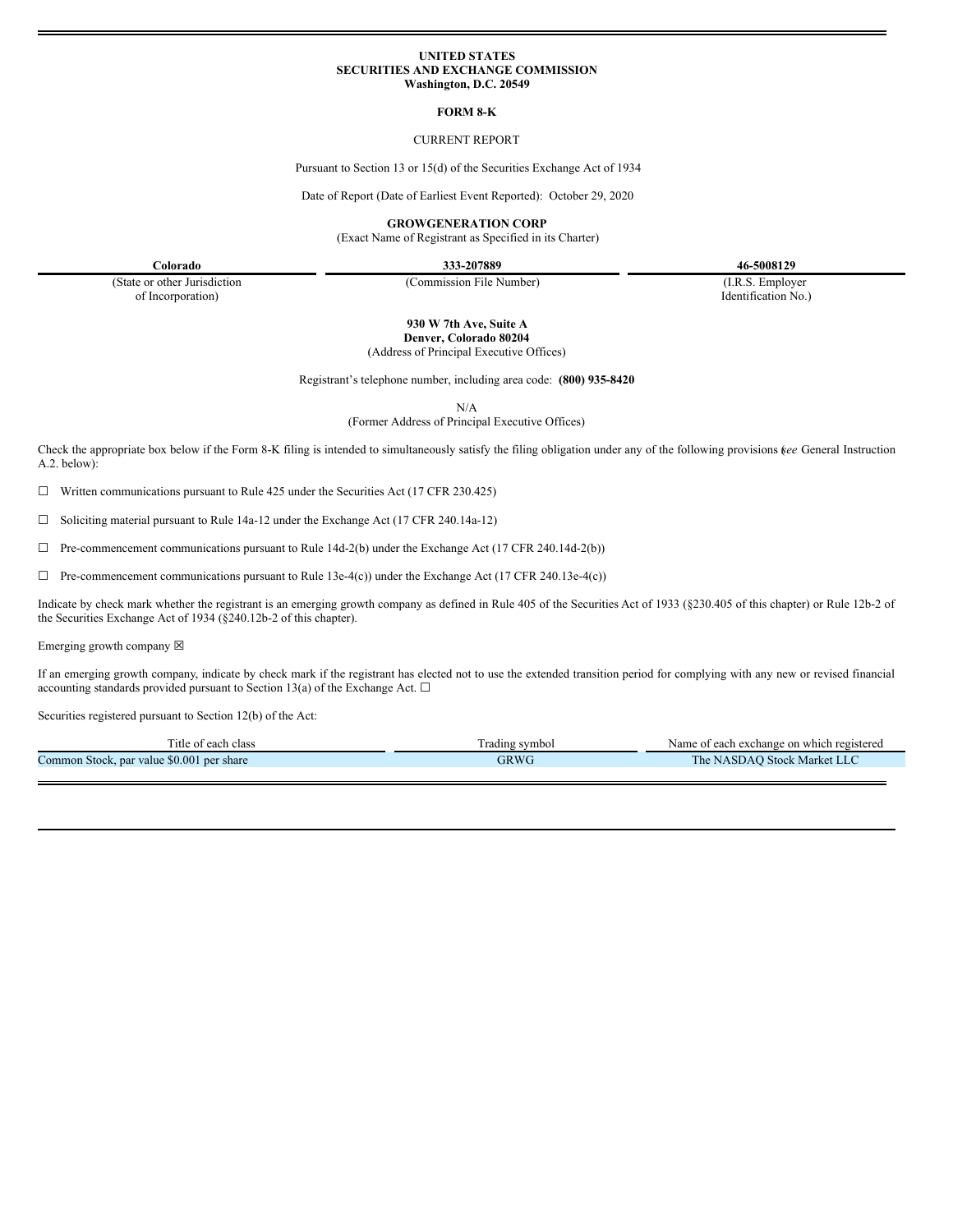#### **Section 1. Registrant's Business and Operations**

### Item 1.01. Entry into a Material Definitive Agreement

On October 29, 2020, GrowGeneration Corp. and its wholly-owned subsidiary GrowGeneration California Corp. (collectively the "Company") entered into an asset purchase agreement to acquire the assets of Yeleko, LLC, Yeleko GUI, LLC, Healthy Harvest Hydro-Organics LLC, and Oregon Hydro-Organics LLC (the "Purchase Agreement"), which collectively operated as The GrowBiz, in exchange for \$11 million in cash, approximately \$15 million of GrowGeneration Corp. stock plus inventory of approximately \$6 million. The GrowBiz is the nation's third-largest chain of hydroponic garden centers, with five stores across California and Oregon. The Company issued a press release on November 2, 2020 announcing its entry into the Purchase Agreement, which is attached hereto as Exhibit 99.1.

The transaction is expected to close in fiscal 2020. The Purchase Agreement also includes customary representations, warranties and covenants of the Company and the Sellers. The Purchase Agreement also contains post-closing indemnification provisions pursuant to which the Parties have agreed to indemnify each other against losses resulting from certain events, including breaches of representations and warranties, covenants and certain other matters.

In connection with the closings of the transactions contemplated by the Purchase Agreement, the Company and Ross Haley, the principal Member of the Sellers, will enter into a Consulting agreement pursuant to which Mr. Haley will provide the Company with certain consulting services for a limited time period following the closing.

This summary of the Purchase Agreement does not purport to be complete and is qualified in its entirety by reference to the provisions of Purchase Agreement, a copy of which is filed as Exhibit 2.01 to this Current Report on Form 8-K and incorporated herein by reference.

#### **Section 7 – Regulation FD**

#### Item 7.01. Regulation FD Disclosure

On November 2, 2020, GrowGeneration Corp. (the "Company")published a press release regarding its acquisition of assets fromYeleko, LLC, Yeleko GUI, LLC, Healthy Harvest Hydro-Organics LLC, and Oregon Hydro-Organics LLC.

A copy of the press release is attached hereto as Exhibit 99.1. The information contained in this Current Report on Form 8-K (including the exhibit) is being furnished and shall not be deemed "filed" for the purposes of Section 18 of the Securities Exchange Act of 1934, as amended (the "Exchange Act"), or otherwise subject to the liabilities of that Section, nor shall it be deemed incorporated by reference in any filing under the Securities Act of 1933, as amended, or the Exchange Act, except as otherwise expressly stated in such filing.

## **Section 9 – Financial Statements and Exhibits**

Item 9.01. Financial Statements and Exhibits

(c) Exhibits

| Exhibit No. | Description                                                                                                                                                                                                                                                                                                                                                                                                                                                                                       |
|-------------|---------------------------------------------------------------------------------------------------------------------------------------------------------------------------------------------------------------------------------------------------------------------------------------------------------------------------------------------------------------------------------------------------------------------------------------------------------------------------------------------------|
| Item $2.01$ | Asset Purchase Agreement, dated as of October 29, 2020, by and among GrowGeneration Corp. and GrowGeneration California Corp. and Yeleko, LLC,<br>Yeleko GUI, LLC, Healthy Harvest Hydro-Organics LLC, and Oregon Hydro-Organics LLC. Schedules and exhibits to this document are omitted pursuant to<br>Item $601(a)(5)$ of Regulation S-K. The registrant agrees to furnish supplementally a copy of any omitted schedule or exhibit to the Securities and Exchange<br>Commission upon request. |
| Item $99.1$ | Press Release, dated November 2, 2020                                                                                                                                                                                                                                                                                                                                                                                                                                                             |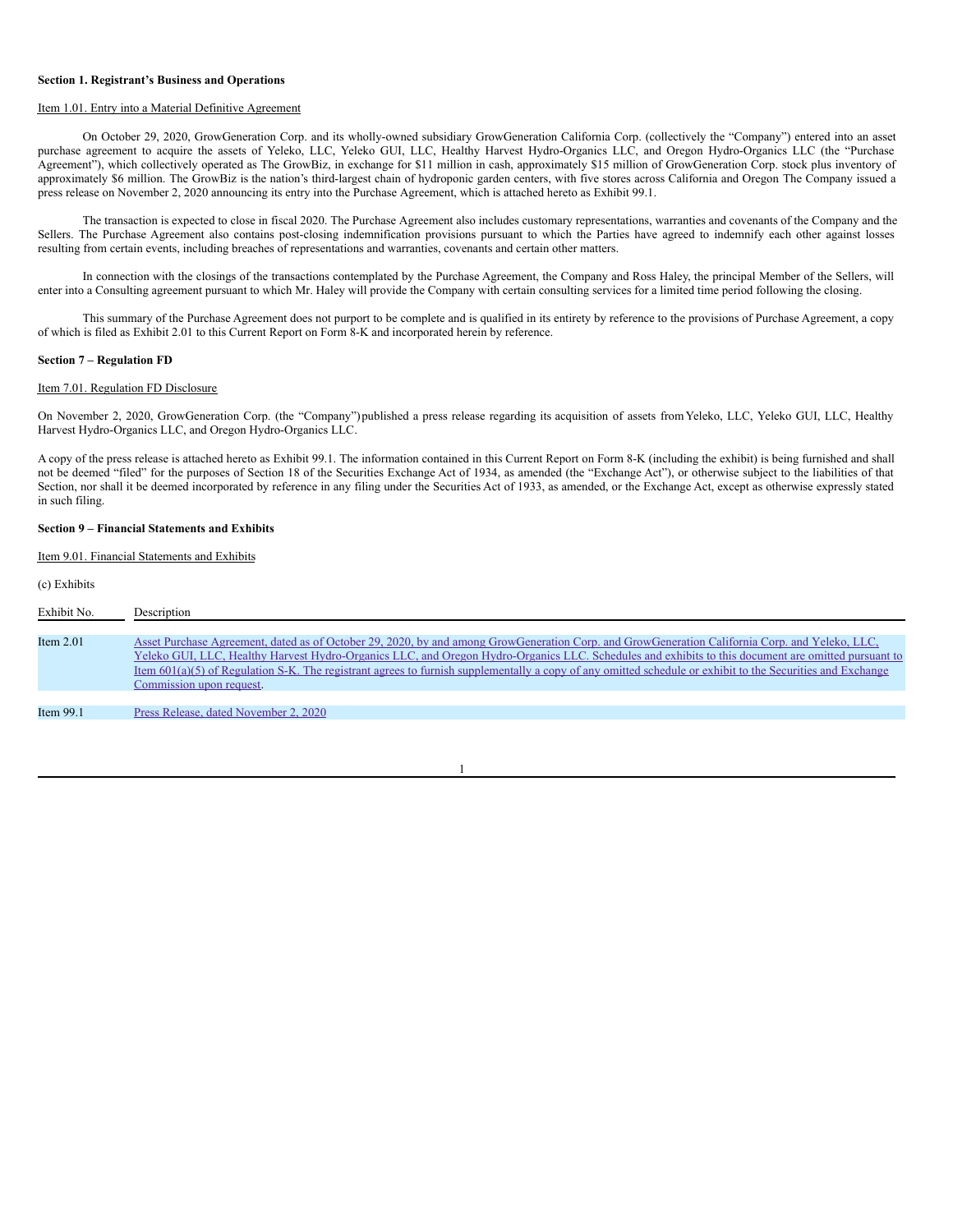# **SIGNATURES**

Pursuant to the requirements of the Securities Exchange Act of 1934, as amended, the Registrant has duly caused this report to be signed on its behalf by the undersigned thereunto duly authorized.

Date: November 2, 2020 **GrowGeneration Corp.**

| Bv:    | /s/ Darren Lampert      |
|--------|-------------------------|
| Name:  | Darren Lampert          |
| Title: | Chief Executive Officer |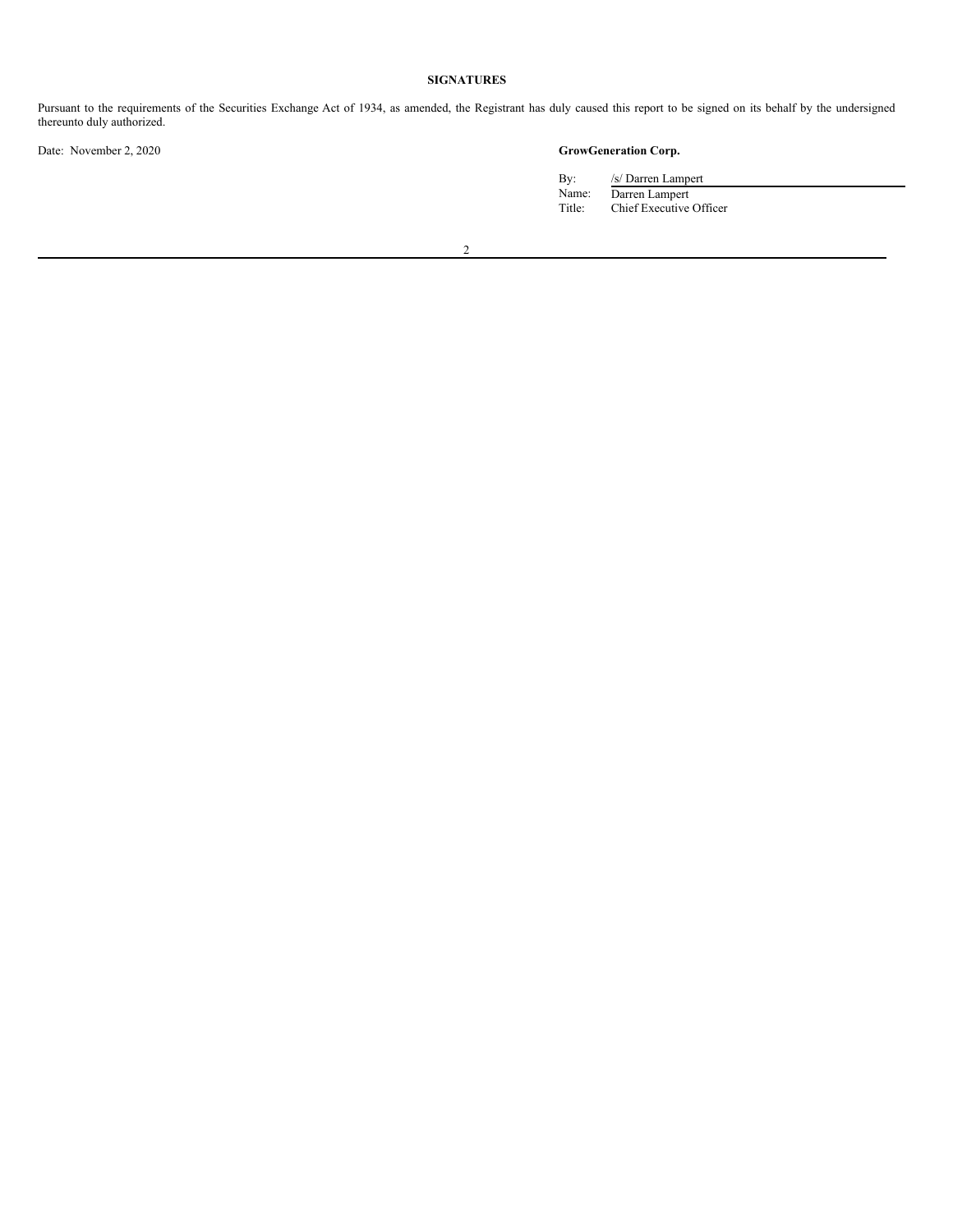#### **ASSET PURCHASE AGREEMENT**

# **BY AND AMONG**

# **GROWGENERATION CALIFORNIA CORP.**

# (a Delaware corporation),

# **GROWGENERATION CORP.**

(a Colorado corporation),

# **YELEKO, LLC**

(a California limited liability company),

# **YELEKO GUI, LLC**

(a California limited liability company),

# **HEALTHY HARVEST HYDRO-ORGANICS LLC**

(a California limited liability company),

# **OREGON HYDRO-ORGANICS LLC**

(an Oregon limited liability company),

# **YTGB OPERATING HOLDINGS LLC**

(a California limited liability company),

and

# **PRINCIPALS**

(as defined herein)

**dated as of October 29, 2020**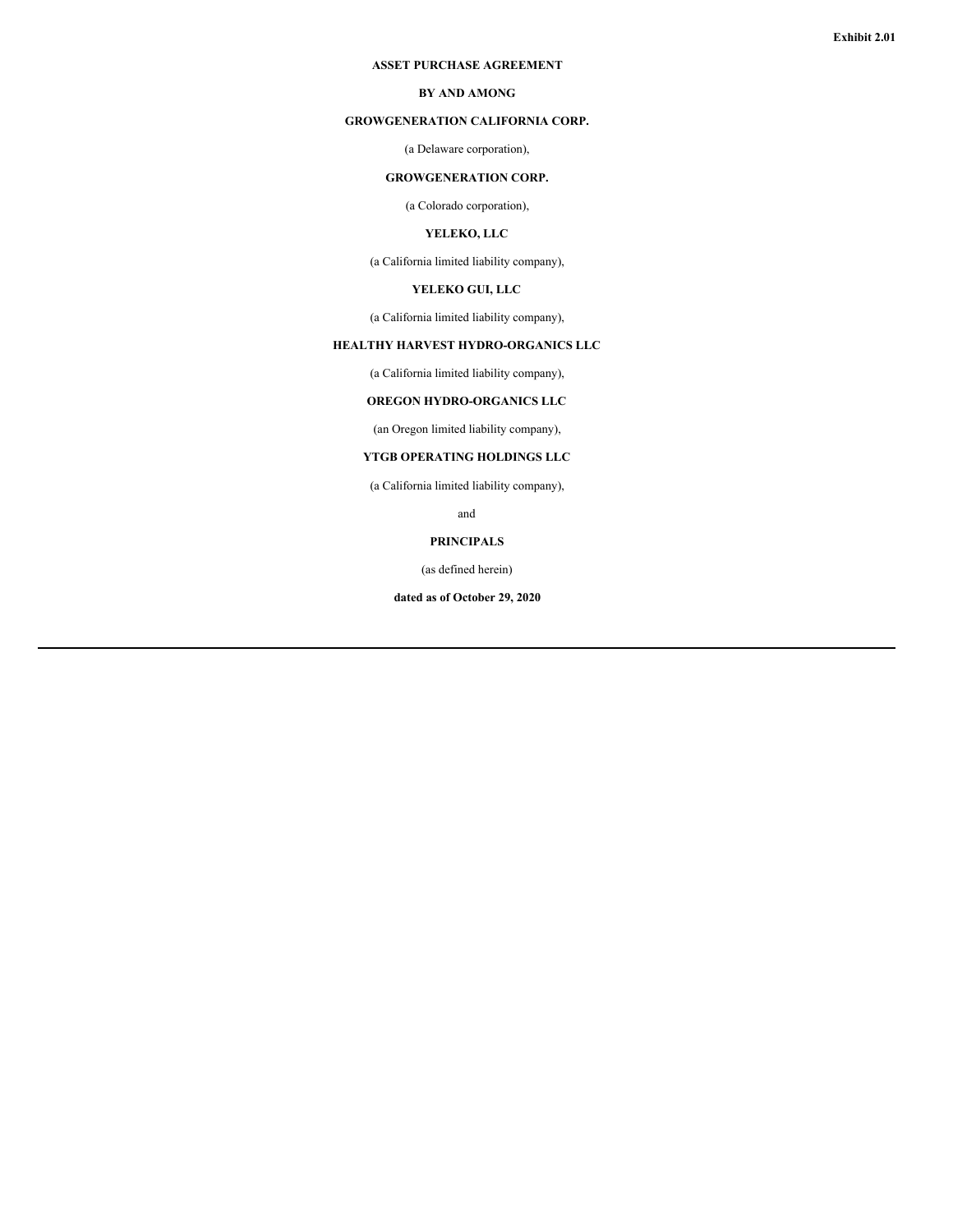## **TABLE OF CONTENTS**

|                |              |                                                                          | pg.                     |
|----------------|--------------|--------------------------------------------------------------------------|-------------------------|
|                |              |                                                                          |                         |
| 1              |              | <b>DEFINITIONS.</b>                                                      | $\mathbf{1}$            |
| $\overline{2}$ |              | <b>SALE AND PURCHASE OF ASSETS</b>                                       | $\mathbf{1}$            |
|                |              |                                                                          |                         |
|                | 2.1          | Sale of Assets.                                                          | $\mathbf{1}$            |
|                | 2.2          | Assumption of Liabilities.                                               | $\overline{3}$          |
|                | 2.3          | Asset Purchase Price.                                                    | $\overline{\mathbf{3}}$ |
|                | 2.4          | Closing.                                                                 | 5                       |
|                | 2.5          | Buyer's Deliveries at Closing.                                           | 6                       |
|                | 2.6          | Exclusivity; Bulk Transfers Law.                                         | $\tau$                  |
|                |              |                                                                          |                         |
| 3              |              | <b>REPRESENTATIONS AND WARRANTIES OF PARENT AND SELLERS</b>              | $\overline{7}$          |
|                |              |                                                                          |                         |
|                | 3.1          | Organization and Authority.                                              | 8                       |
|                | 3.2          | Authority Relating to this Agreement; No Violation of Other Instruments. | $\,8\,$                 |
|                | 3.3          | Debt.                                                                    | 9                       |
|                | 3.4          | Ownership and Delivery of Assets.                                        | 9                       |
|                | 3.5          | Compliance with Law.                                                     | 10                      |
|                | 3.6          | Investments in Others.                                                   | 10                      |
|                | 3.7          | Intellectual Property.                                                   | 10                      |
|                | 3.8          | Inventory.                                                               | 11                      |
|                | 3.9          | Contracts.                                                               | 11                      |
|                | 3.10         | Owned Real Property.                                                     | 11                      |
|                | 3.11         | Real Property Leases.                                                    | 12                      |
|                | 3.12         | Financial Statements.                                                    | 12                      |
|                | 3.13         | Absence of Undisclosed Liabilities; Absence of Certain Changes.          | 12                      |
|                | 3.14         | Tax Returns and Payments.                                                | 13                      |
|                | 3.15         | Absence of Certain Changes or Events.                                    | 13                      |
|                | 3.16         | Litigation.                                                              | 13                      |
|                | 3.17         | Warranties.                                                              | 14<br>14                |
|                | 3.18         | Negotiations with Other Parties.                                         | 14                      |
|                | 3.19<br>3.20 | Powers of Attorney.<br>Insurance.                                        | 14                      |
|                | 3.21         | Limitations on Transferability.                                          | 14                      |
|                | 3.22         | Accredited Investor.                                                     | 15                      |
|                | 3.23         | Brokers and Finders.                                                     | 15                      |
|                | 3.24         | No Registration of Shares or Warrants.                                   | 15                      |
|                | 3.25         | Purchase for Own Account.                                                | 15                      |
|                | 3.26         | Knowledge and Experience.                                                | 15                      |
|                | 3.27         | Adequate Review.                                                         | 16                      |
|                | 3.28         | Independent Investigation.                                               | 16                      |
|                | 3.29         | Capacity to Protect Own Interests.                                       | 16                      |
|                | 3.30         | Residence.                                                               | 16                      |
|                | 3.31         | Employees.                                                               | 16                      |
|                | 3.32         | Employee Benefits.                                                       | 17                      |
|                | 3.33         | Environmental Matters.                                                   | 18                      |
|                | 3.34         | Customers and Suppliers.                                                 | 18                      |
|                | 3.35         | Certain Business Relationships With Affiliates.                          | 19                      |
|                | 3.36         | Books and Records.                                                       | 19                      |
|                |              |                                                                          |                         |

i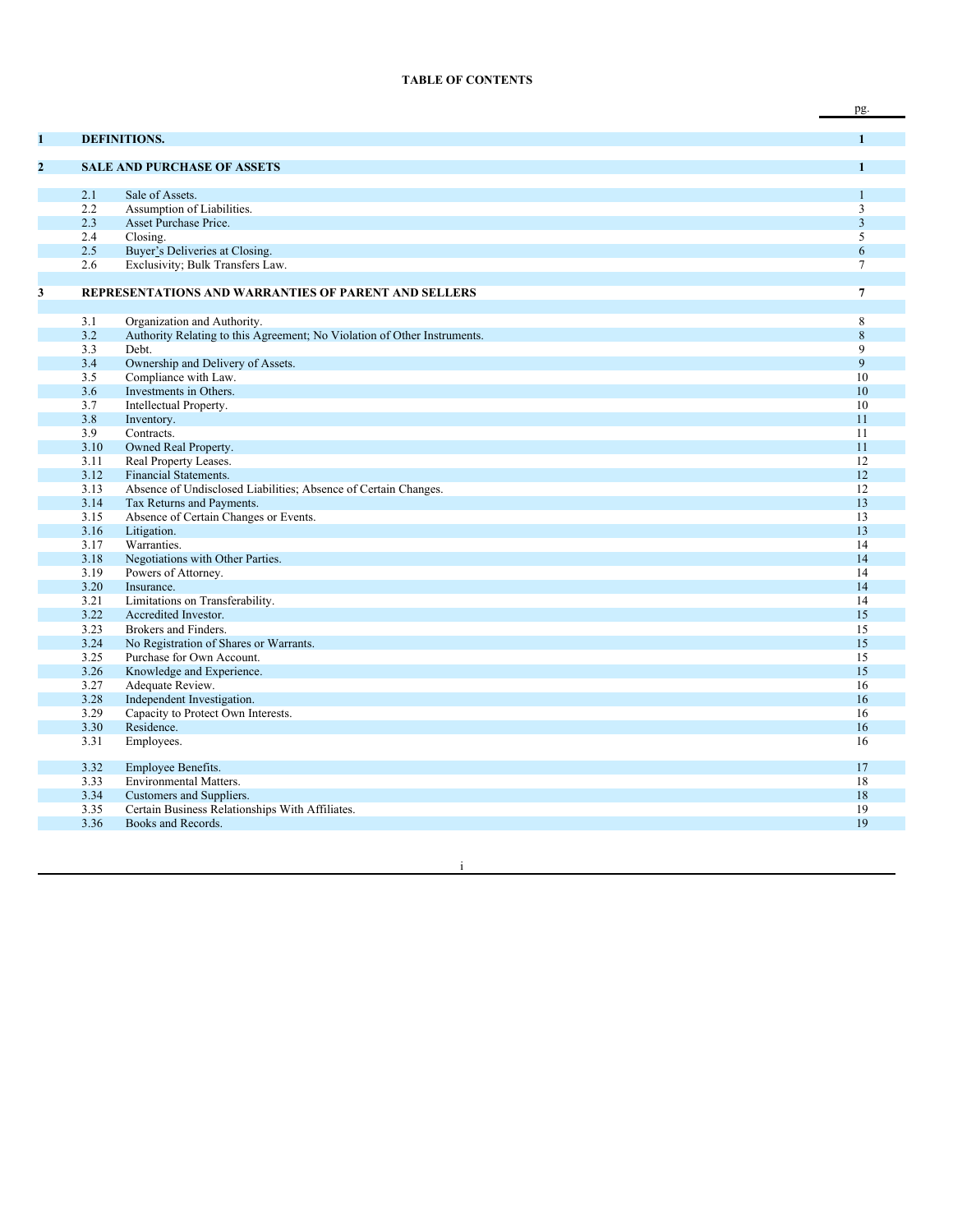# **TABLE OF CONTENTS**

|   |      |                                                         | pg. |
|---|------|---------------------------------------------------------|-----|
|   |      |                                                         |     |
| 4 |      | <b>REPRESENTATIONS AND WARRANTIES OF BUYER</b>          | 19  |
|   | 4.1  |                                                         | 19  |
|   | 4.2  | Corporate Organization and Authority.<br>Authorization. | 19  |
|   | 4.3  | Corporate Power.                                        | 19  |
|   | 4.4  | Litigation.                                             | 19  |
|   | 4.5  | Brokers and Finders.                                    | 19  |
|   | 4.6  | No Conflicts.                                           | 20  |
|   | 4.7  | Common Stock; Shares.                                   | 20  |
|   | 4.8  | Reports.                                                | 20  |
|   | 4.9  | Exemption From Registration.                            | 20  |
|   | 4.10 | Independent Investigation and Reliance.                 | 20  |
|   |      |                                                         |     |
| 5 |      | <b>CONDITIONS TO THE OBLIGATIONS OF BUYER</b>           | 21  |
|   |      |                                                         |     |
|   | 5.1  | Representations and Warranties True at the Closing.     | 21  |
|   | 5.2  | Covenants Performed by Sellers.                         | 21  |
|   | 5.3  | Authority Relating to this Agreement.                   | 21  |
|   | 5.4  | Material Changes in Business of Company.                | 21  |
|   | 5.5  | No Action to Prevent Completion.                        | 21  |
|   | 5.6  | Leases.                                                 | 21  |
|   | 5.7  | Employee Bonuses.                                       | 21  |
|   | 5.8  | Replacement Guaranties.                                 | 21  |
|   | 5.9  | Delivery of Closing Documents.                          | 22  |
|   |      |                                                         |     |
| 6 |      | <b>CONDITIONS TO THE OBLIGATIONS OF SELLERS</b>         | 22  |
|   | 6.1  | Representations and Warranties True at the Closing.     | 22  |
|   | 6.2  | Covenants Performed by Buyer and Issuer.                | 22  |
|   | 6.3  | Authority Relating to this Agreement.                   | 22  |
|   | 6.4  | No Action to Prevent Completion.                        | 22  |
|   | 6.5  | Replacement Guaranties.                                 | 22  |
|   | 6.6  | Delivery of Closing Documents.                          | 23  |
|   |      |                                                         |     |
| 7 |      | <b>EMPLOYMENT MATTERS.</b>                              | 23  |
|   |      |                                                         |     |
|   | 7.1  | Independent Contractors and Employees.                  | 23  |
|   | 7.2  | Liabilities In Respect of Employees.                    | 23  |
|   |      |                                                         |     |
| 8 |      | <b>INDEMNITY</b>                                        | 24  |
|   |      |                                                         |     |
|   | 8.1  | Sellers' Indemnitors                                    | 24  |
|   | 8.2  | Buyer's and Issuer's Indemnity.                         | 24  |
|   | 8.3  | Survival of Terms.                                      | 25  |
|   | 8.4  | Indemnification Claims Procedures.                      | 25  |
|   | 8.5  | Third Party Payment of Damages.                         | 26  |
|   | 8.6  | Mitigation.                                             | 26  |
|   | 8.7  | No Duplicative Damages.                                 | 26  |
|   |      |                                                         |     |

ii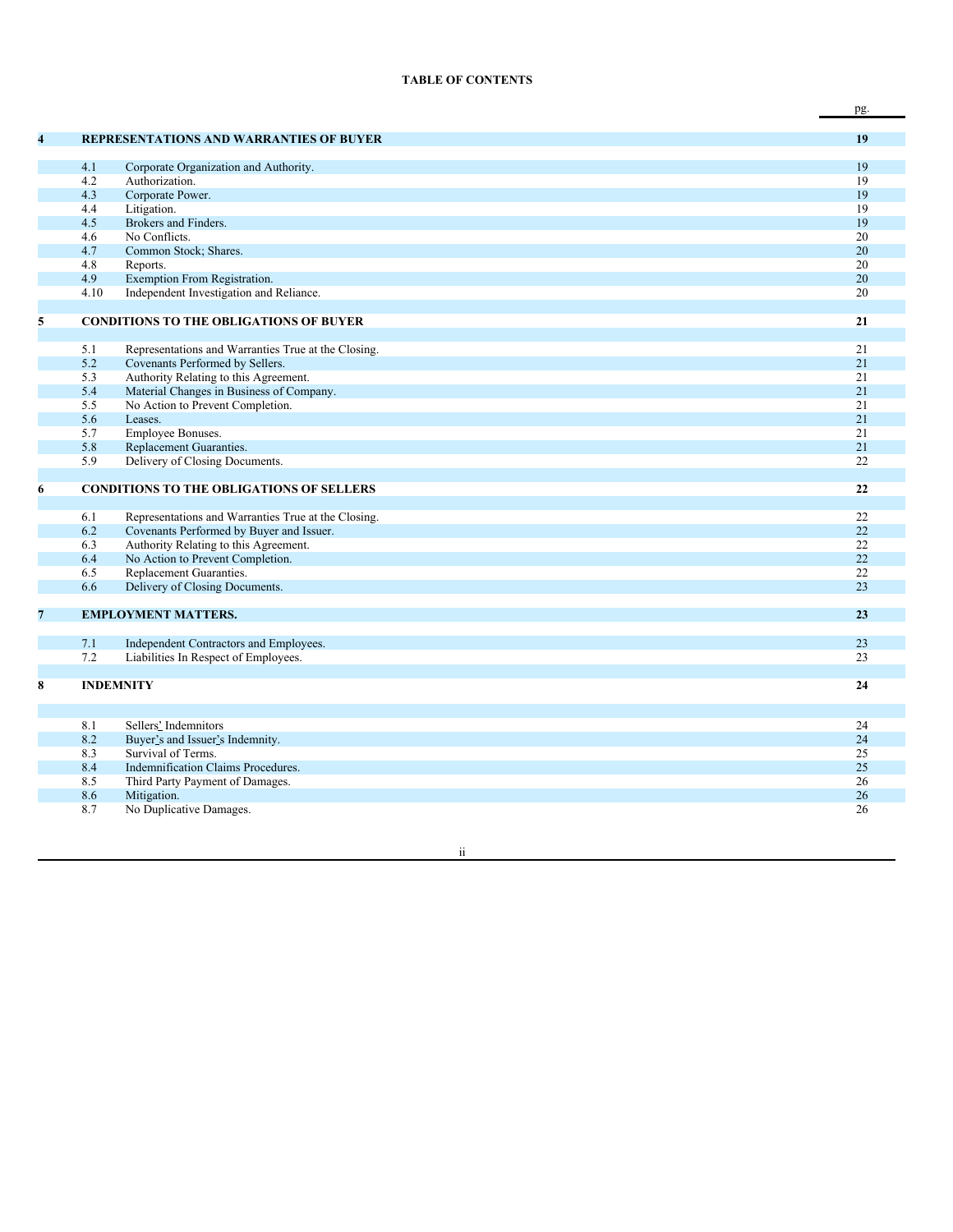#### **TABLE OF CONTENTS**

|   |      |                                                           | pg. |
|---|------|-----------------------------------------------------------|-----|
|   |      |                                                           |     |
|   | 8.8  | Forfeiture of Shares.                                     | 26  |
|   | 8.9  | Recourse to Principals.                                   | 26  |
|   | 8.10 | Deductible.                                               | 27  |
|   | 8.11 | Damages.                                                  | 27  |
|   | 8.12 | Tax Matters.                                              | 27  |
|   | 8.13 | Adjustment to Asset Purchase Price for Tax Purposes.      | 28  |
|   | 8.14 | Exclusive Remedy.                                         | 28  |
|   |      |                                                           |     |
| 9 |      | <b>MISCELLANEOUS</b>                                      | 28  |
|   |      |                                                           |     |
|   | 9.1  | Allocation of Asset Purchase Price.                       | 28  |
|   | 9.2  | Restrictive Legends.                                      | 28  |
|   | 9.3  | Confidentiality; Press Releases and Public Announcements. | 29  |
|   | 9.4  | Construction.                                             | 29  |
|   | 9.5  | Expenses; Transfer Taxes; Accounts Payable.               | 29  |
|   | 9.6  | Notices.                                                  | 30  |
|   | 9.7  | Governing Law.                                            | 31  |
|   | 9.8  | Successors and Assigns.                                   | 31  |
|   | 9.9  | Entire Agreement.                                         | 31  |
|   | 9.10 | Amendment.                                                | 31  |
|   | 9.11 | Waiver.                                                   | 31  |
|   | 9.12 | Schedules and Exhibits; Section References.               | 31  |
|   | 9.13 | Partnership.                                              | 31  |
|   | 9.14 | Specific Performance; Remedies.                           | 32  |
|   | 9.15 | Severability.                                             | 32  |
|   | 9.16 | Further Representations.                                  | 32  |
|   | 9.17 | Counterparts.                                             | 32  |
|   |      |                                                           |     |

i i i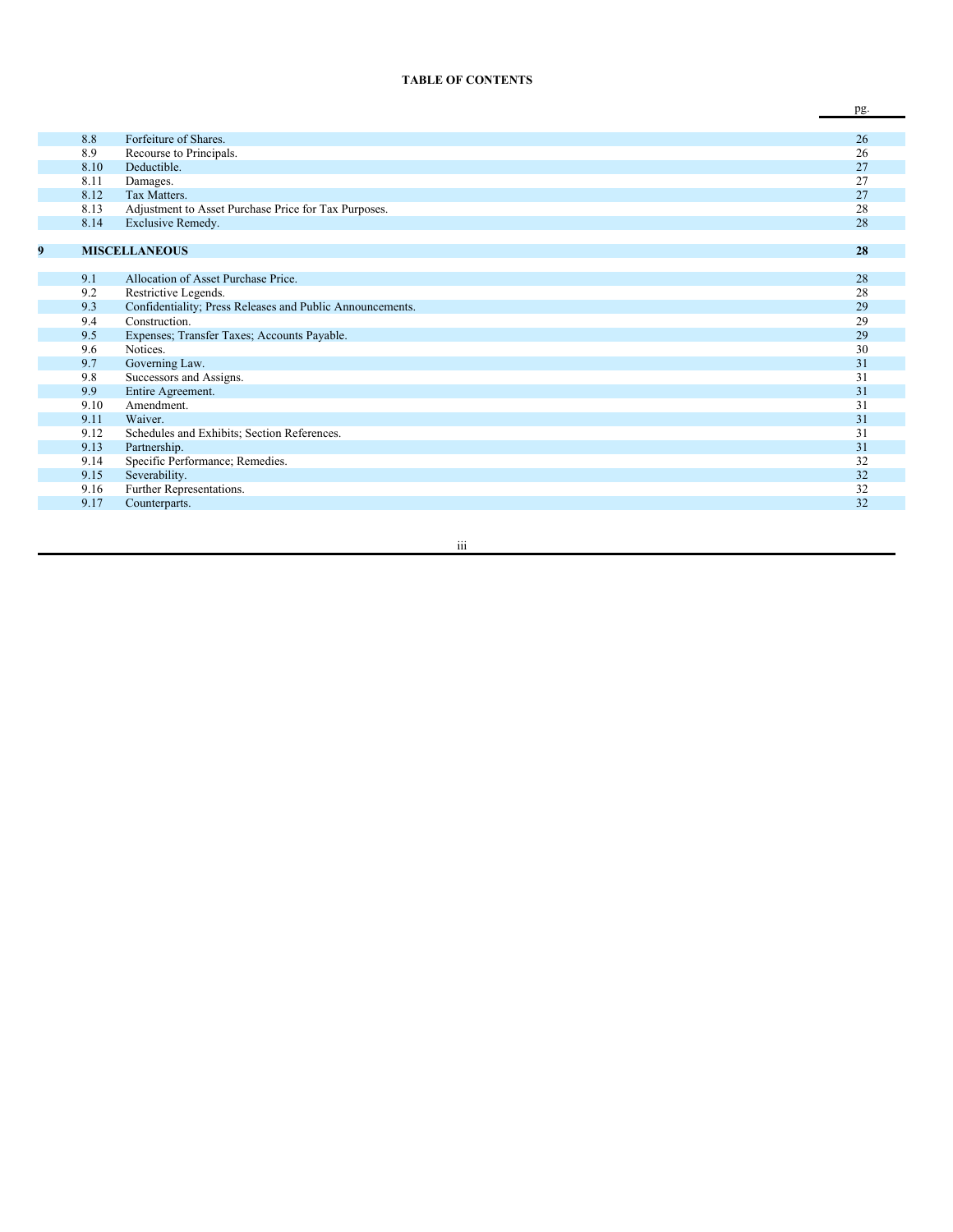# **LIST OF EXHIBITS**

| Exhibit A   | Definitions                                               |
|-------------|-----------------------------------------------------------|
| Exhibit B-1 | <b>Bill of Sale</b>                                       |
| Exhibit B-2 | Assignment and Assumption Agreement                       |
| Exhibit C-1 | Sellers'/Parent's Closing Certificate                     |
| Exhibit C-2 | <b>Buyer Closing Certificate</b>                          |
| Exhibit D   | Non-Compete and Confidentiality Agreement                 |
| Exhibit E   | Assignment of Intangible Assets and Intellectual Property |
| Exhibit F   | <b>Consulting Agreement</b>                               |
| Exhibit G   | Warrant                                                   |
| Exhibit H-1 | Sellers'/Parent's Authorizing Resolutions and Certificate |
| Exhibit H-2 | Buyer's/Issuer's Authorizing Resolutions and Certificate  |
| Exhibit I   | [Intentionally Omitted]                                   |
| Exhibit J   | Form 8594 (Purchase Price Allocation)                     |
| Exhibit K   | Employees                                                 |
| Exhibit L   | <b>Employment Agreement</b>                               |
| Exhibit M   | Stock Power and Letters of Instruction (Shares)           |
| Exhibit N   | Letters of Direction (Cash)                               |

iv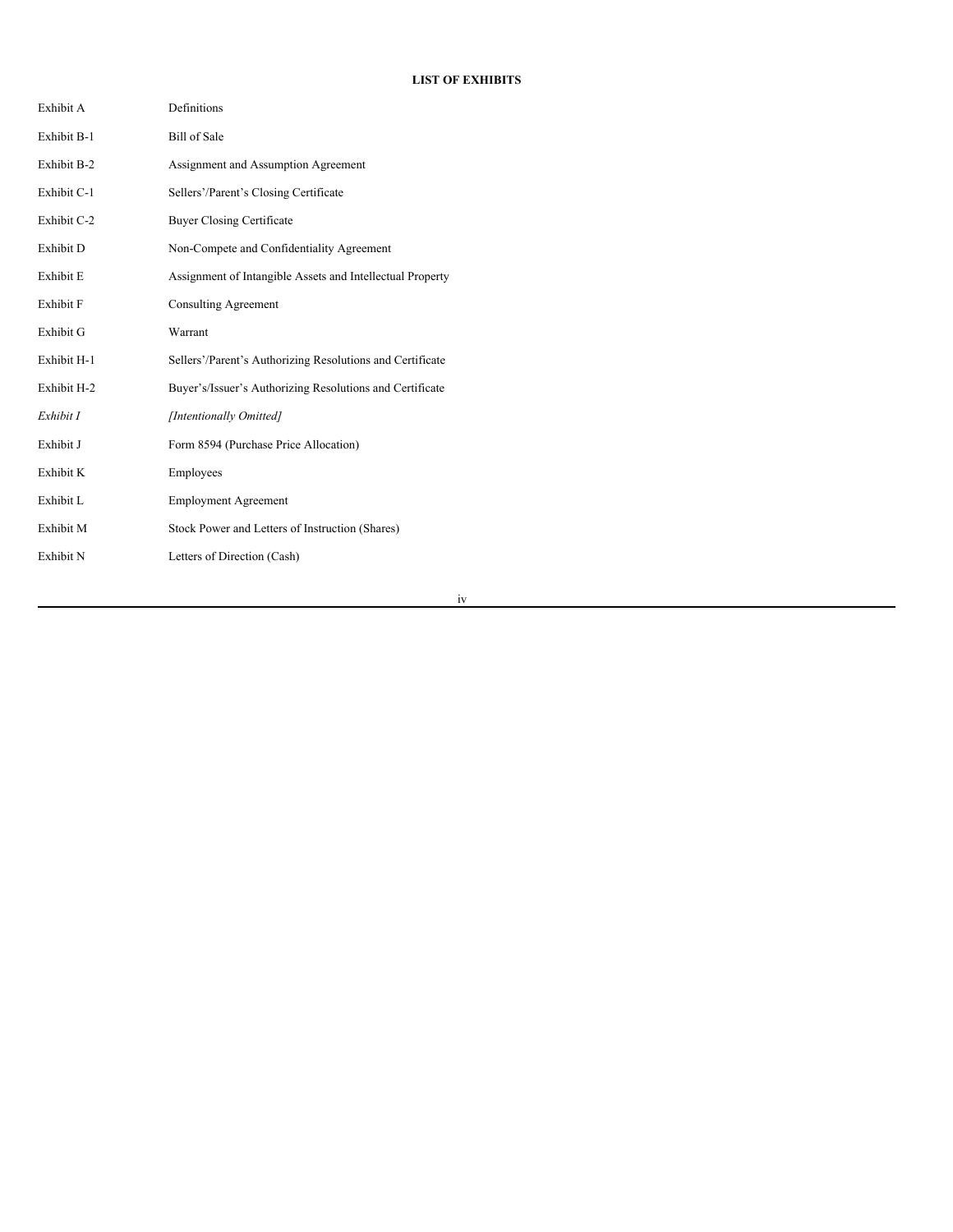#### **ASSET PURCHASE AGREEMENT**

THIS ASSET PURCHASE AGREEMENT ("*Agreement*") is made and entered into as of the 29th day of October, 2020 ("*Execution Date*") by and among (i) GrowGeneration California Corp., a Delaware corporation ("Buyer") with offices at 930 W 7<sup>th</sup> Ave, Suite A, Denver, Co 80204, (ii) GrowGeneration Corp., a Colorado corporation, as Issuer, with offices at 930 W 7<sup>th</sup> Ave, Suite A, Denver, CO 80204, and (iii) Yeleko, LLC, a California limited liability company ("*Yeleko*"), Yeleko GUI, LLC, a California limited liability company ("*Yeleko GUI*"), Healthy Harvest Hydro-Organics LLC, a California limited liability company ("*HHH*"), Oregon Hydro-Organics LLC, an Oregon limited liability company ("*OHO*"), each with its corporate headquarters located at 4441 Granite Drive #102, Rocklin, CA 95677 (each a *'Seller*" and collectively, "*Sellers*"), (iv) YTGB Operating Holdings LLC, a California limited liability company ("*Parent*"), and (v) the Principals (as defined below).

## **R E C I T A L S**

A. Principals are individuals indirectly holding all of the equity interests in Parent.

B. Parent is the parent entity for, and directly or indirectly holds all equity interests in Sellers, all of which are direct or indirect wholly-owned Subsidiaries of the Parent.

C. Sellers are limited liability companies, doing business as "the Growbiz", engaged in the business of sales of hydroponic and gardening supplies (the "*Business*").

D. Subject to the terms and conditions of this Agreement, Buyer is willing to purchase, and each Seller is willing to sell its assets, rights and properties of the Business.

NOW, THEREFORE, for good and valuable consideration, the receipt and sufficiency of which are hereby acknowledged, the Parties agree as follows:

1 DEFINITIONS. For the purposes of this Agreement, capitalized terms used herein shall have the meanings set forth in**Exhibit A**.

## 2 SALE AND PURCHASE OF ASSETS.

2.1 Sale of Assets. On the terms and subject to the conditions of this Agreement and for the consideration set forth herein, Seller shall at the Closing, sell, convey, assign, transfer and deliver to Buyer, and Buyer shall purchase and acquire from Seller, all of the assets of Sellers used in the Business other than the Excluded Assets (the " *Assets*"). The Assets shall include the following:

2.1.1 Inventories. Subject to the immediately following sentence and except for Obsolete Inventory, all inventories of, finished goods, inventory for resale, supplies and repair materials of Sellers (taken as a whole), as of the Closing Date (collectively, the "*Inventories*"), it being expressly agreed that all Obsolete Inventory will not be included in the Assets and will constitute Excluded Assets. In addition, at Sellers' option in its discretion, Assets may include all or a portion of any Seller's Slow-Moving Inventory, *provided that*, for purposes of calculating the Asset Purchase Price, any Slow-Moving Inventory included in the Assets will be valued at sixty percent (60%) of the applicable Seller's actual cost. A summary of such Slow-Moving Inventory on hand as of August 26, 2020 is attached hereto as Schedule 2.1.1. For clarity, it is expressly agreed by the Parties that the Sellers have the right to (i) keep all Obsolete Inventory all of which constitute Excluded Assets, and (ii) at Sellers' option, in their sole discretion (a) retain all or a portion of Slow-Moving Inventory in which case such retained Slow-Moving Inventory constitute Excluded Assets and/or (b) sell, assign and transfer all or a portion of Slow-Moving Inventory to Buyer at Closing, in which case such sold Slow-Moving Inventory constitute Assets. In the event that Sellers elect to keep any of the Slow-Moving Inventory, Sellers and/or its Affiliates shall use such inventory for personal use only; *provided that,* each Seller may attempt to sell or otherwise dispose of, facilitate others in selling or disposing of the Obsolete Inventory and/or the Slow-Moving Inventory, and arrange for and effectuate a one-time sale or other disposal of (A) the Obsolete Inventory and/or (B) the Slow-Moving Inventory, in each case whether or not in a manner that competes with Buyer's business.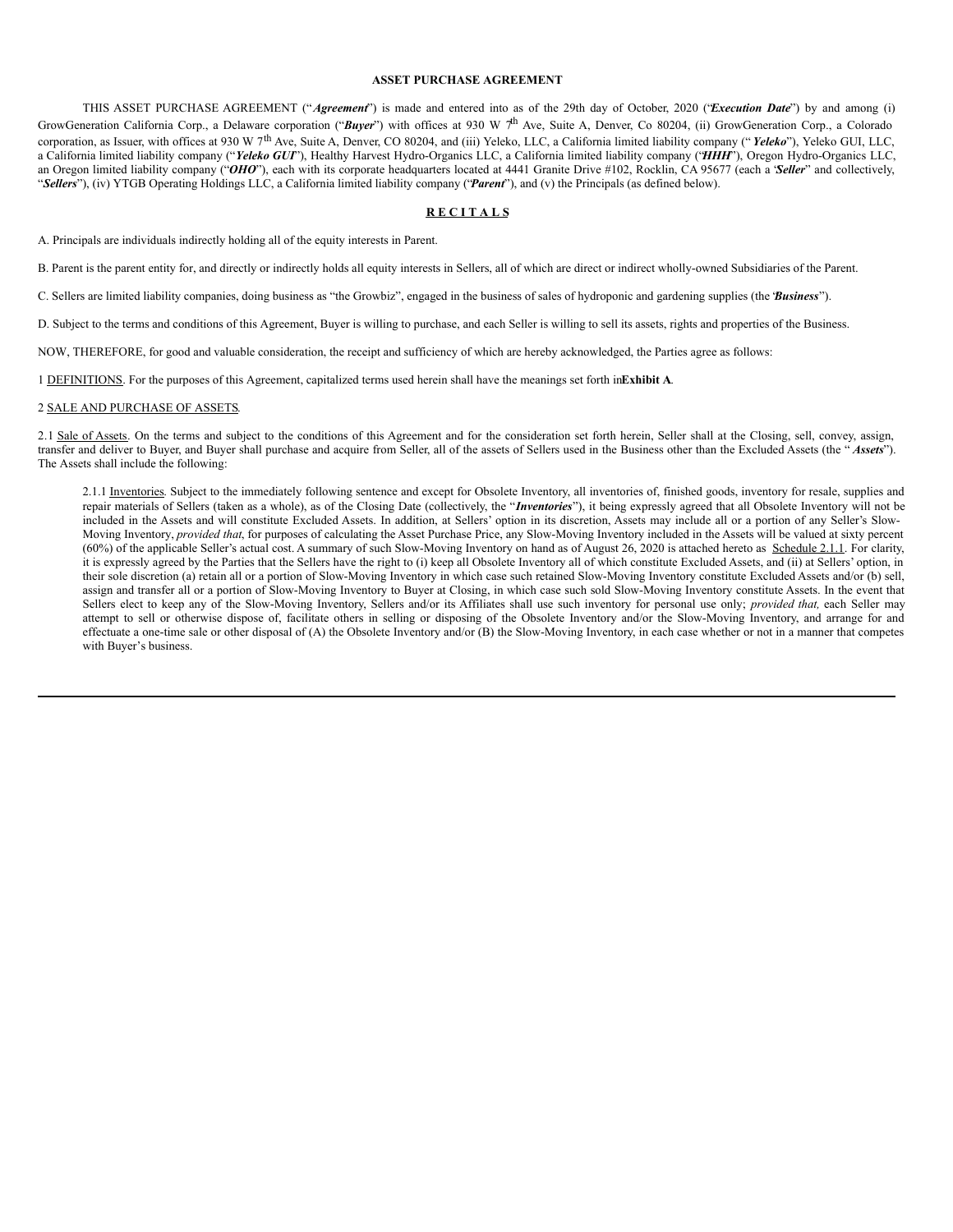2.1.2 Fixed Assets and Tangible Personal Property. All fixed assets and tangible personal property of Sellers (other than the Inventories) as of the Closing Date, including all equipment, supplies, furniture, fixtures, hardware (collectively, the "*Fixed Assets*"). A list of the Fixed Assets as of October 28, 2020 is attached hereto as Schedule 2.1.2.

2.1.3 Intangible Personal Property. All intangible property of the Sellers as of the Closing (collectively, "*Intangible Assets*") including without limitation, goodwill, software, copyrights software source codes, if any, customer lists, customer files, customer records, trade and other association memberships, if any, in each case to the extent transferrable pursuant to applicable Law and Contract. A detailed list of trade and other association memberships is attached hereto as Schedule 2.1.3.

2.1.4 Contracts. All rights in and to the contracts of Sellers (other than any Excluded Contracts) listed onSchedule 2.1.4 (collectively, the "Contracts"). Schedule 2.1.4 shows, for each Contract, the names of the parties, the subject of the Contract and the consideration involved. At the Closing, Sellers will transfer and assign to Buyer, and Buyer will, subject to Section 5.9, accept and assume, pay for, perform and discharge, the obligations and liabilities under express terms of each Contract attributable to periods of time occurring from and after the Closing to the extent that such obligations and liabilities do not arise from any breach, default or violation of such Contract by the applicable Seller prior to the Closing.

2.1.5 Lease Related Expenses. Any and all lease related expenses such as common area maintenance expense, taxes, triple net related charges, etc. shall be prorated based upon the actual Closing with Buyer and Sellers each being responsible for their pro rate share of expenses. Such prorations shall be based upon the principle that Sellers shall be responsible for all liabilities and obligations incurred in connection with the operation of the Business until the Closing Date, and Buyer shall be responsible for such liabilities and obligations incurred by Buyer from and after the Closing Date.

2.1.6 Intellectual Property. Any and all Intellectual Property owned by any Seller or licensed pursuant to any Contract.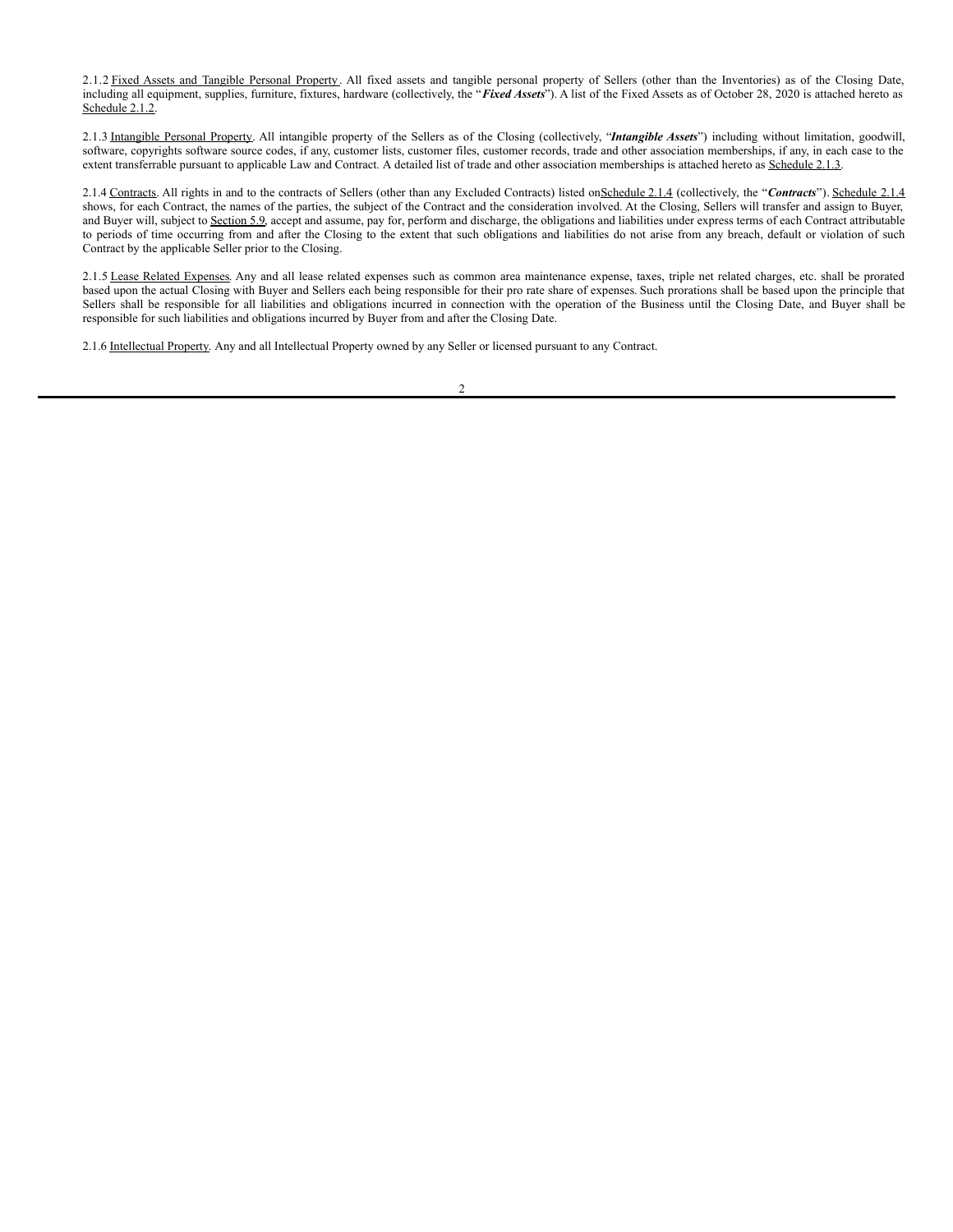2.1.7 Excluded Assets. Notwithstanding anything to the contrary contained in this Agreement, the Assets shall not include any of the assets set forth inSchedule 2.1.7 (collectively, the "*Excluded Assets*").

## 2.2 Assumption of Liabilities.

2.2.1 Upon and subject to the terms and conditions of this Agreement, from and after the Closing the Buyer shall assume and become responsible solely for the following obligations and liabilities of each Seller (collectively, the "*Assumed Liabilities*"): (a) all obligations and liabilities under the capital lease agreements listed on Schedule 2.2.1 (the "Capitalized Leases") attributable to periods of time occurring after the Closing to the extent that such obligations and liabilities do not arise from any breach, default or violation of such Capitalized Lease by the applicable Seller prior to the Closing; (b) all obligations and liabilities under each Contract occurring from and after the Closing to the extent that such obligations and liabilities do not arise from any breach, default or violation of such Contract by the applicable Seller prior to the Closing; (c) all obligations and liabilities arising out of or relating to the employment of or services rendered by any Hired Employee to the Hiring Entity or any of its Affiliates after Closing; and (d) all obligations and liabilities set forth in Schedule 2.2.1.

2.2.2 Notwithstanding the terms of Section 2.2.1 or any other provision of this Agreement to the contrary, the Buyer shall not assume or become responsible for, and the Sellers shall remain liable for the Retained Liabilities.

#### 2.3 Asset Purchase Price.

Subject to the terms and conditions of this Agreement, and in full consideration for the Sellers' transfer of the Assets at Closing, Buyer shall pay at the closing of the Transaction (the "*Closing*") in accordance with the Funds Flow, an aggregate purchase price (as may be adjusted pursuant toArticle 8, the "*Asset Purchase Price*") equal to:

- (i) the actual cost of Sellers' Inventory as of the Closing, which as of the Execution Date is estimated to be approximately \$6,000,000 (which such amount does not include the cost of Slow-Moving Inventory), *provided that* any Slow-Moving Inventory included in the Assets will be valued at sixty percent (60%) of the applicable Seller's actual cost; *plus*
- (ii) the sum of \$200,000 for the Fixed Assets; *plus*
- (iii) the sum of \$11,000,000 for the Intangible Assets (including goodwill);*plus*
- (iv) the Shares issued to Parent (with each Share being valued at the lower of Per Share Value or the closing price of the Issuer's common stock on the Trading Day immediately preceding the date hereof (the "*Issuance Price*")); *minus*
- (v) an amount equal to (a) the Customer Deposits,*minus* (b) Vendor Deposits ("*Net Deposit Amount*") only to the extent that Sellers (x) maintain any Customer Deposits for Inventory at the time of Closing, and (y) do not transfer the corresponding Net Deposit Amount to Buyer at Closing; *minus*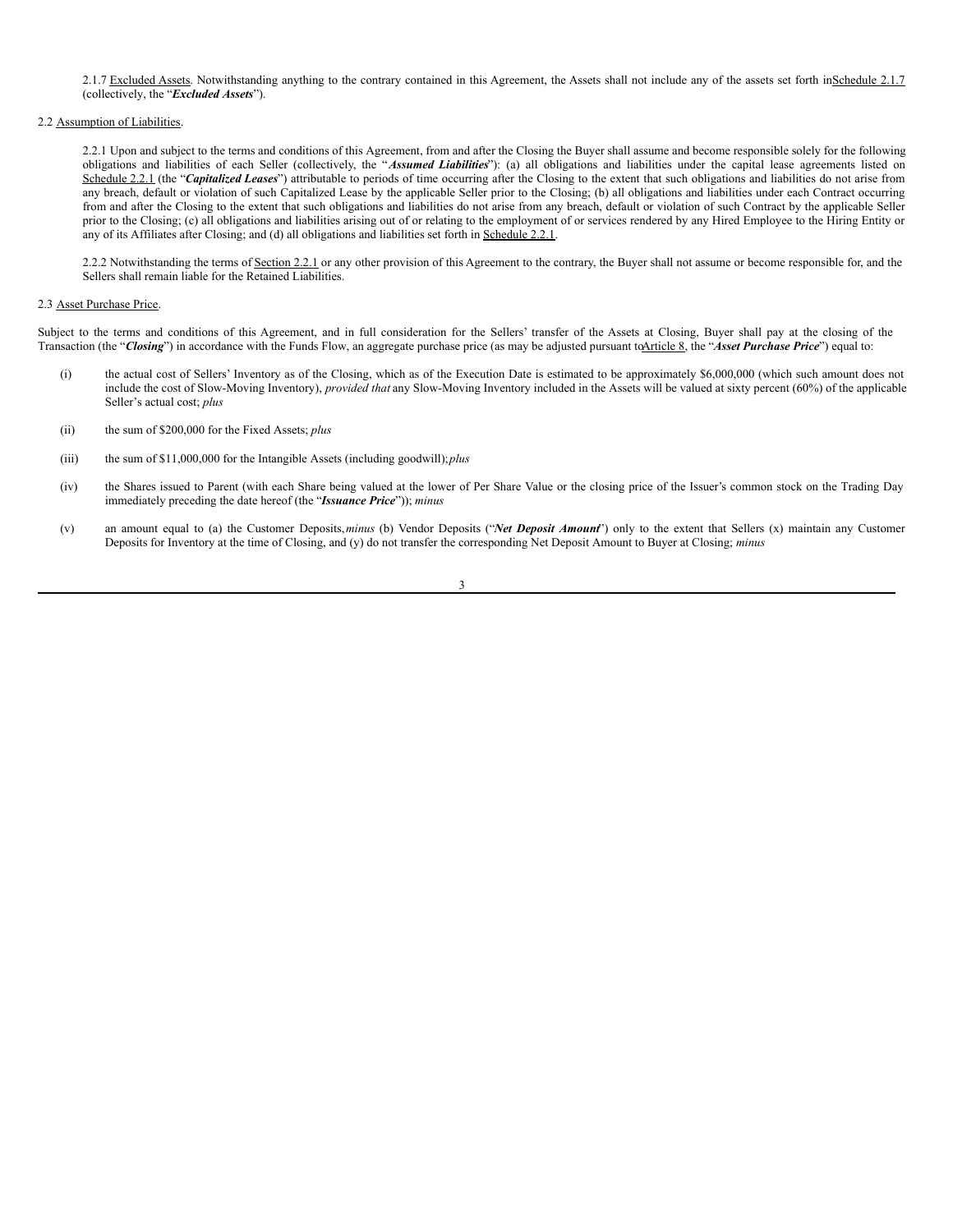(vi) the aggregate amount of Indebtedness (other than Indebtedness in respect of Capitalized Leases) outstanding as of the Closing (the "*Closing Indebtedness*").

The Asset Purchase Price shall be subject to any and all adjustments, if any, pursuant toArticle 8.

2.3.1 Post-Closing True-Up of Shares.

(a) In the event that the closing price of the Common Stock on NASDAQ or other primary trading market for the Issuer's common stock (the "*True-up Price*") on the one hundred ninety-seven (197) day anniversary of the Closing (the "*Subsequent Pricing Date*") is greater than the Issuance Price, Parent shall not be entitled to any True-up Shares (as hereinafter defined).

(b) In the event that the True-up Price on the Subsequent Pricing Date is less than the Issuance Price, then the Issuer will issue the Parent additional shares of the Issuer's common stock (the "*True-up Shares*") within three days of the Subsequent Pricing Date, according to the following formula:

Number of True-up Shares to be issued = (\$15,250,000*divided by* the True-up Price) *less* number of Shares issued to Parent at Closing.

Example #1: If the True-up Price is \$10 and the Shares previously issued to Parent at Closing is 762,500 (i.e. the Issuance Price is \$20), then the number of True-up Shares to be issued is equal to 762,500 calculated as follows:

(\$15,250,000/\$10) *less* 762,500 = 762,500.

Example#2: If the True-up Price is \$5 and the Shares previously issued to Parent at Closing is 762,500 (i.e. the Issuance Price is \$20), the number of True-up Shares to be issued is equal to 2,287,500 Shares calculated as follows:

(\$15,250,000/\$5) *less* 762,500 = 2,287,500

Notwithstanding the foregoing, the maximum number of True-up Shares shall be limited to and shall not exceed 2,287,500 in any event.

2.3.2 Consulting Agreement. At Closing, Haley shall enter into a consulting agreement with the Issuer in the form attached hereto as**Exhibit F** (the "*Consulting Agreement*") pursuant to which (and as full compensation thereunder), the Issuer will issue to Haley warrants to acquire 250,000 shares of common stock of the Issuer (collectively, the "*Warrants*") with an exercise price and pursuant to the vesting schedule as set forth therein.

2.3.3 Revenue Statement. Immediately prior to the Closing, Sellers shall deliver to Buyer a statement of revenue of the Sellers, on a consolidated basis, for the period beginning on January 1, 2020 and ending on the date closest to the Closing, which in no event shall be more than five (5) days prior to the Closing, for which such information is readily available to Seller Parties.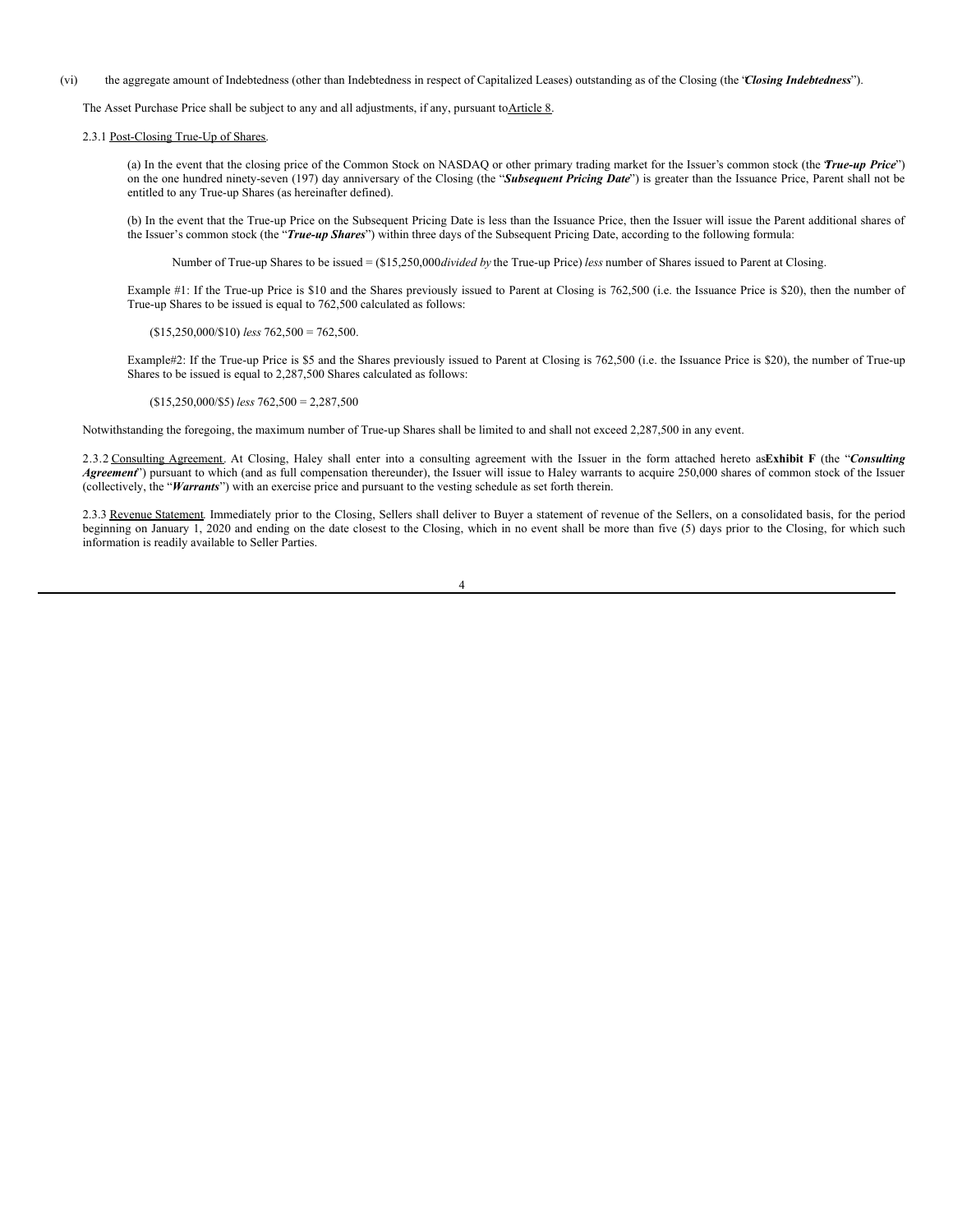#### 2.4 Closing.

2.4.1 Closing Date. The Closing of the purchase and sale of the Assets shall take place at 9:00 a.m. Pacific time remotely upon mutual exchange and receipt of signature pages via facsimile or .pdf copies of originally signed documents in escrow and authorized express release by the Parties of all signature pages therefrom, upon which the Closing shall be deemed consummated notwithstanding any Party's failure or refusal to deliver originally executed signature pages. The Closing shall occur on such date and at such time as agreed by Seller and Buyer, which date shall be no later than the fifth (5<sup>th</sup>) business day after all conditions to the Closing set forth inArticle 5 and **Article 6** (in each case, other than those conditions that by their nature are to be satisfied at the Closing, but subject to the satisfaction or waiver of those conditions at such time) shall have been satisfied or waived, or at such other place, date or time as Buyer and Seller may agree in writing. The date of the Closing shall constitute the "*Closing Date*."

2.4.2 Sellers' Deliveries at Closing. At the Closing, Sellers will deliver or cause to be delivered to Buyer:

(a) a counterpart to the Bill of Sale in the form attached as**Exhibit B-1** executed by Sellers;

(b) a counterpart to the Assignment and Assumption Agreements in the form attached as**Exhibit B-2** executed by Sellers;

(c) a closing certificate executed by each of the Sellers, Parent and each of the Principals, in the form attached as**Exhibit C-1**;

(d) a Non-Compete and Confidentiality Agreement executed at Closing by the parties set forth in the signature pages thereto, and in the form attached as, **Exhibit D**;

(e) an executed Assignment of Intangible Assets and Intellectual Property in a form attached as**Exhibit E**;

(f) a counterpart to the Consulting Agreement in the form attached as**Exhibit F** executed by Haley;

(g) copies of all of the waivers, permits, consents, approvals or other authorizations, and effected all of the registrations, filings and notices set forth inSchedule  $2.4.2(g)$ , all of which are in such form as is acceptable to the Buyer in its reasonable discretion;

(h) a counterpart to the Funds Flow executed by each Seller Party;

(i) an executed payoff letter in a form as is acceptable to the Buyer in its reasonable discretion for all Indebtedness that is required to be paid off on or prior to Closing and listed on Schedule 2.4.2(i);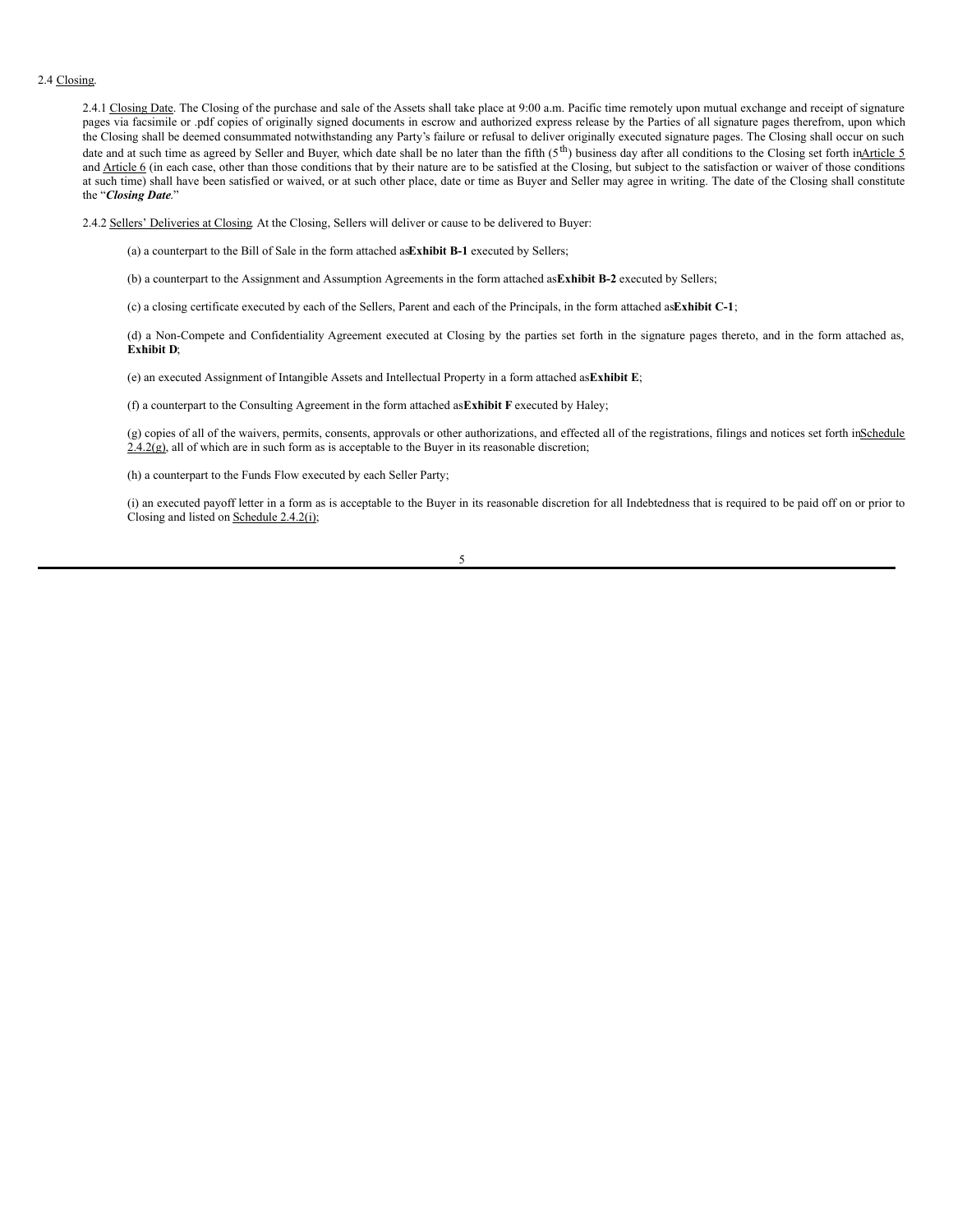(j) an employment agreement executed by William Ford in the form attached hereto as**Exhibit L**;

(k) a certificate of the Parent and Sellers certifying the authorizing resolutions of the Parent and Sellers attached hereto as**Exhibit H-1**;

(l) an executed stock power and a letter of instruction from each Seller to whom Shares are issued at Closing instructing the Buyer and the Issuer to transfer the Shares to Parent in the forms attached hereto as **Exhibits M**;

(m) letter of payment direction from each Seller instructing the Buyer to pay the portion of the Purchase Price allocable to Seller directly to Parent in the form attached hereto as **Exhibit N** ("*Letter of Direction*");

(n) a certificate from each Seller, pursuant to Treasury Regulations Section 1.1445-2(b), that Seller is not a foreign person within the meaning of Code Section 1445 duly executed by Seller;

(o) an entity status letter from the State of California Franchise Tax Board indicating that the Parent and each Seller (other than OHO) is a good standing with the Franchise Tax Board dated as of a date within five (5) business days of the Closing Date; and

(p) such other documents and instruments as may be reasonably requested by Buyer to effect the Contemplated Transaction.

2.5 Buyer's Deliveries at Closing. At the Closing, Buyer shall deliver or cause to be delivered to Seller Parties the following instruments:

2.5.1 a counterpart to the Funds Flow executed by Buyer;

2.5.2 a wire transfer of immediately available funds of (i) the Asset Purchase Price to the Parent on behalf of the Sellers in accordance with the Letter of Direction, and (ii) Closing Indebtedness to the respective lenders, all in accordance with the Funds Flow;

2.5.3 a counterpart to the Bill of Sale in the form attached as**Exhibit B-1** executed by Buyer;

2.5.4 a counterpart to the Assignment and Assumption Agreements in the form attached as**Exhibit B-2** executed by Buyer;

2.5.5 a closing certificate executed by Buyer in the form attached as**Exhibit C-2**;

2.5.6 a counterpart to the Assignment of Intangible Assets and Intellectual Property in a form attached as**Exhibit E** executed by Buyer;

2.5.7 a counterpart to the Consulting Agreement in the form attached as**Exhibit F** executed by Issuer;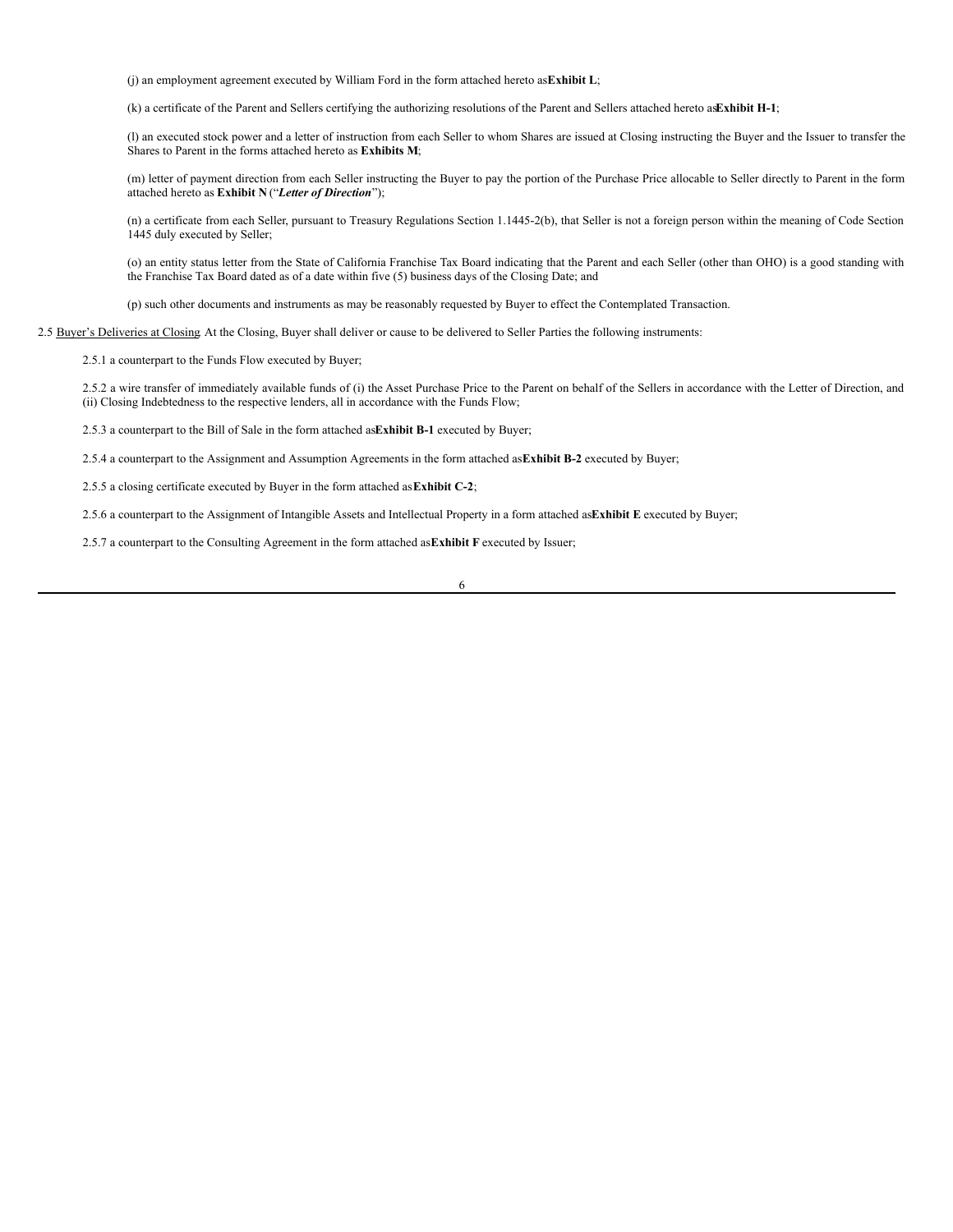2.5.8 the Warrants issued to Haley by Issuer in the form attached as**Exhibit G** representing the compensation under the Consulting Agreement;

2.5.9 a certificate of the Buyer and Issuer certifying the authorizing resolutions of Buyer and Issuer attached as**Exhibit H-2**;

2.5.10 evidence, acceptable to Sellers in their reasonable discretion, of book-entry delivery of the Shares issued in the name of the Parent, as per instructions from the Seller(s) issued Shares at Closing in accordance with Section  $2.4.2(1)$  and in denominations as detailed in Schedule 2.5.10;

2.5.11 Buyer and Issuer Charter Documents as defined in Section 4.1; and

2.5.12 such other documents and instruments as may be reasonably requested by Sellers to effect the Contemplated Transaction.

## 2.6 Exclusivity; Bulk Transfers Law.

2.6.1 From the Execution Date through the Closing, the Seller Parties shall not, directly or indirectly, solicit or facilitate any inquiry, proposal, offer or discussion with any party (other than the Buyer and Issuer) concerning any merger, stock sale, reorganization, acquisition, sale of assets, or other similar business transaction involving the Sellers, the Assets or the Business, or (ii) engage in discussions or negotiations with any party (other than the Buyer and the Issuer) concerning any such transaction. If a Seller Party receives any inquiry, proposal or offer of the nature described herein, the Seller Parties shall promptly notify the Buyer of the same, without any obligation to disclose the identity of the other party or the terms thereof to the extent that any such disclosure would breach or otherwise violate any of confidentiality obligations of any Seller Party.

2.6.2 The Buyer and the Seller Parties each hereby waive compliance with the provisions of the California bulk transfers statute applicable to the transfers described in this Agreement. The Seller Parties shall indemnify and hold harmless the Buyer and the Issuer against any and all liabilities which may be asserted by any third parties against the Buyer and/or the Issuer as a result of such noncompliance.

# 3 REPRESENTATIONS AND WARRANTIES OF PARENT AND SELLERS

Subject to the disclosures set forth in the Disclosure Schedule, (a) Sellers, Parent, Haley and Hansen, jointly and severally, with respect to the representations and warranties regarding Sellers and Parent, and (b) each Principal (only on behalf of himself or herself, severally and not jointly with any other Seller Party) with respect to the representations and warranties regarding such Principal, represents and warrants to Buyer and Issuer, the statements contained in this Article 3 are true and correct as of the date of this Agreement, in each case except to the extent any such representations and warranties are specifically made as of a particular date (in which case such representations and warranties need only be true and correct as of such date).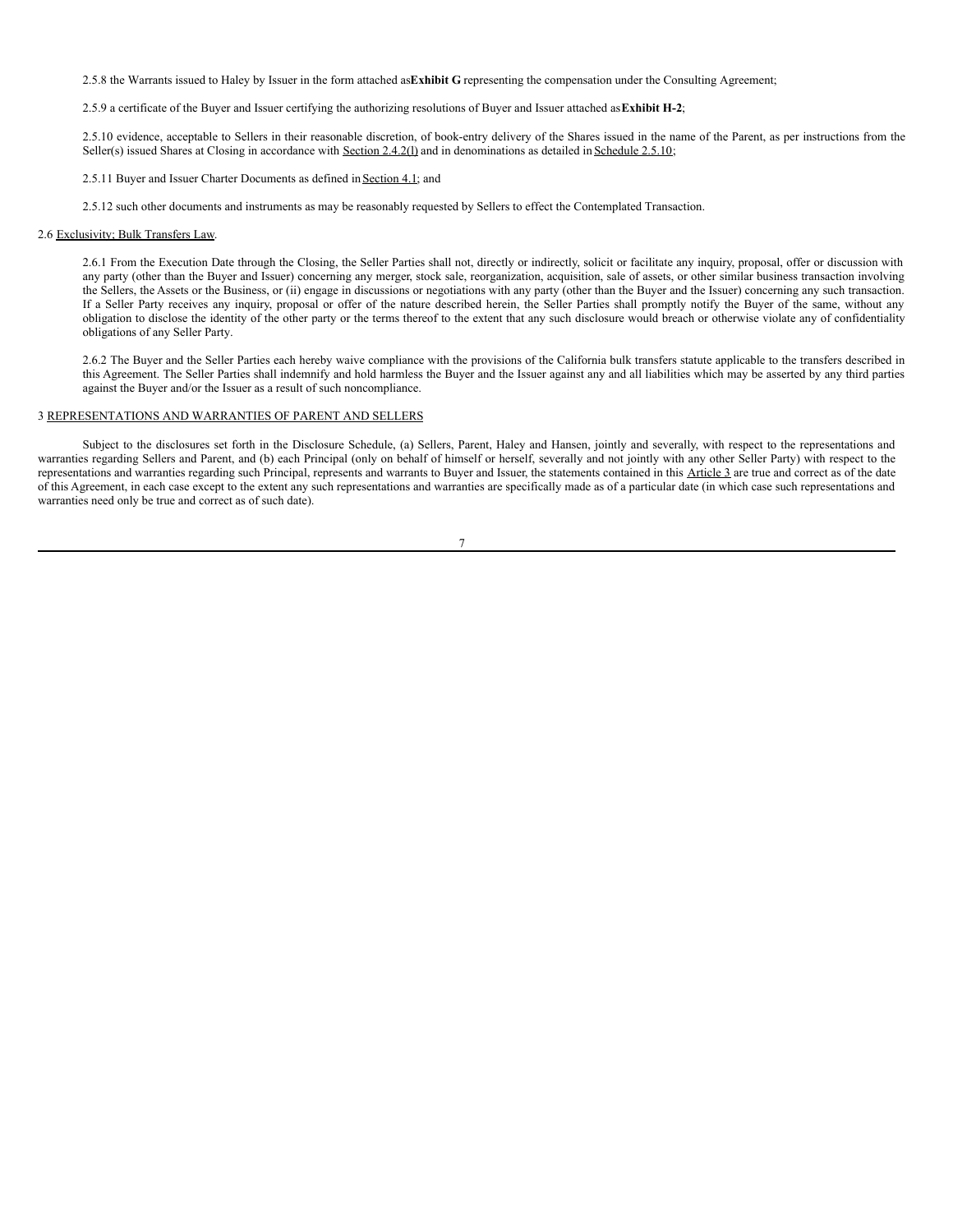## 3.1 Organization and Authority.

3.1.1 Each Seller is a limited liability company duly organized, validly existing and in good standing under the laws of the state of its formation listed inSchedule 3.1.1 and has full limited liability company power and authority to own, operate or lease the properties and assets now owned, operated or leased by it. Other than HHH and OHO (both of which are wholly-owned Subsidiaries of Yeleko GUI), no Seller has any Subsidiaries.

3.1.2 Each Seller is a limited liability company doing business collectively as "the Growbiz." The Sellers are duly qualified to conduct business and are in corporate and good standing under the laws of each jurisdiction listed in Schedule 3.1.2, which jurisdictions constitute the only jurisdictions in which the nature of the Business or the ownership or leasing of its properties requires such qualification except where the failure, individually or in the aggregate, to be so qualified would not reasonably be expected to cause a Material Adverse Effect. Sellers have delivered to Buyer, true, complete and correct copies of each of their certificates of formation and operating agreements to the extent of any such operating agreement.

3.1.3 All capital and voting interests in the Sellers are owned by the Parent. There are no outstanding options, warrants, convertible securities or other instruments giving any party the right to acquire any capital or voting interests of the Sellers or any of the capital or voting interests of the Sellers owned by the Principals. Each direct and indirect member of Sellers is set forth in Schedule 3.1.3 and no Person, other than as disclosed in Schedule 3.1.3 has any ownership interest in Sellers.

## 3.2 Authority Relating to this Agreement; No Violation of Other Instruments.

3.2.1 The execution and delivery of this Agreement and the performance of their obligations hereunder by Seller Parties have been duly authorized by all necessary actions on the part of Seller Parties and, assuming execution and delivery of this Agreement by Buyer and Issuer, this Agreement will constitute a legal, valid and binding obligation of the Seller Parties.

3.2.2 Except as set forth on Schedule 3.2.2, neither the execution and delivery by the Seller Parties of this Agreement or any Ancillary Seller Party Document, nor the consummation by the Seller Parties of the transactions contemplated hereby or thereby, will (a) conflict with or violate any provision of any of the Sellers' or Parent's certificate of formation or operating agreement, (b) require on the part of Seller Parties any notice to or filing with, or any Permit, authorization, consent or approval of, any Governmental Authority, (c) conflict with, result in a breach of, constitute (with or without due notice or lapse of time or both) a default under, result in the acceleration of obligations under, create in any Party the right to terminate, modify or cancel, or require any notice, consent or waiver under, any Contract, (d) result in the imposition of any Lien upon any of the Assets or (e) violate any order, writ, injunction, decree, statute, rule or regulation applicable to Seller Parties or the Assets.

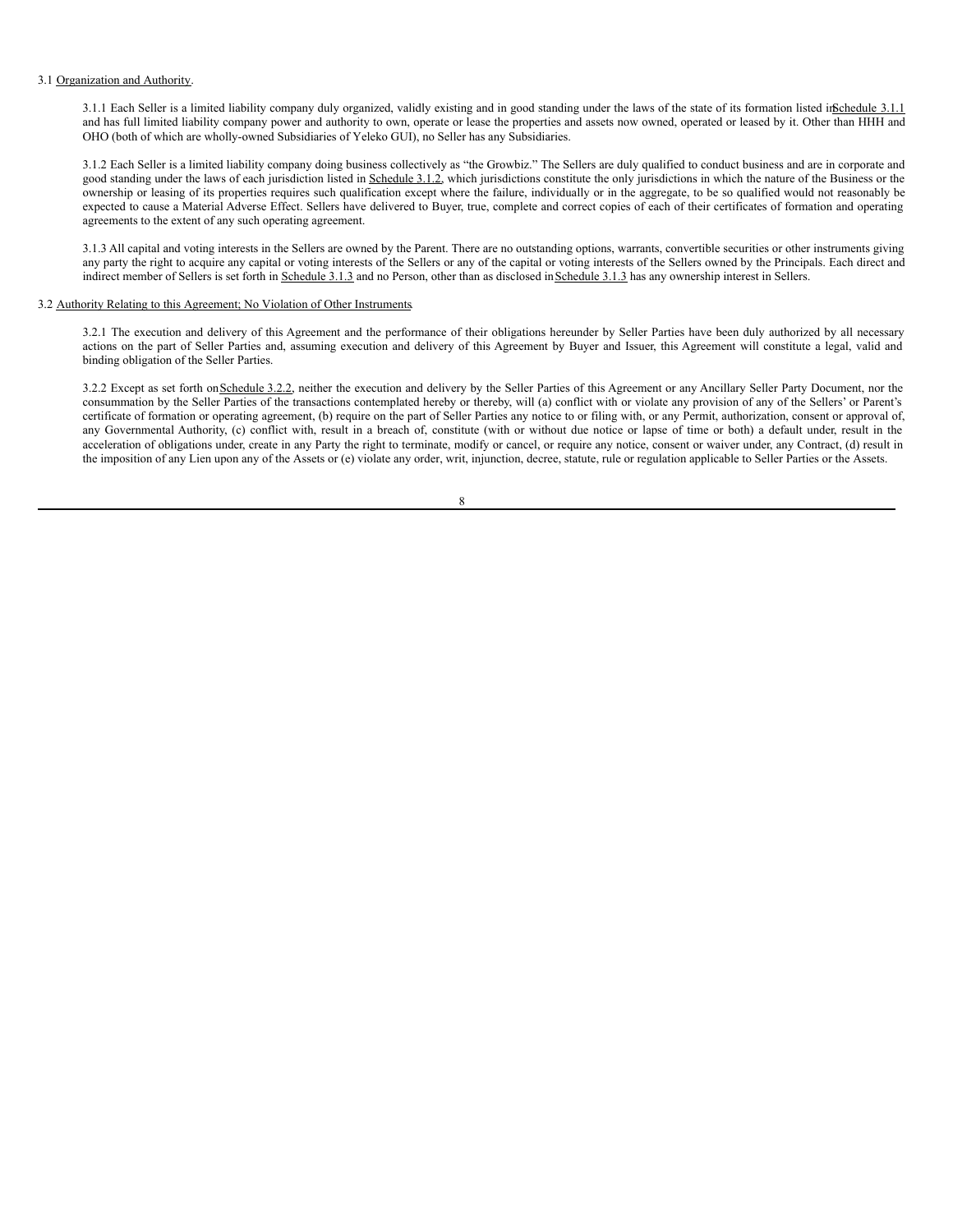3.3.1 All of the indebtedness of Sellers ("*Indebtedness*") are set forth in Schedule 3.3.1; provided, however, that all accounts payable of the Sellers invoiced as of the Closing Date shall be set forth on the Funds Flow and paid on the Closing Date in accordance therewith.

3.3.2 Except as set forth inSchedule 3.3.2 (the "*Assumed Indebtedness*"), any and all Indebtedness, including indebtedness in respect of which liens encumber the Assets, shall be paid off in full or otherwise fully satisfied, before or at the Closing. Sellers have participated in the Paycheck Protection Program or other Covid-19 related loan or grant programs ("PPP Loan"). Notwithstanding anything to the contrary contained in this Agreement, (a) to the extent not forgiven on or prior to Closing, Sellers shall at its option in its sole discretion, either (i) pay off in full the Indebtedness arising under the PPP Loan on or prior to Closing, or (ii) obtain the consent of Signature Bank, as the lender of the PPP Loan ("*PPP Lender*") to sale of the Assets contemplated by this Agreement together with the establishment of an escrow account controlled by the PPP Lender with funds equal to the outstanding balance of the PPP loan, and (b) in no event shall Buyer have any liability in respect of the PPP Loan.

## 3.4 Ownership and Delivery of Assets.

3.4.1 The Sellers, taken as a group, are the true and lawful owners, and have good title to, or a valid leasehold interest in or license to, all of the Assets, free and clear of all Liens other than Permitted Liens. The Assets (together with the Excluded Assets) comprise all of the assets and material rights of the Seller Parties currently used in the Business. Assuming receipt of any third party consents set forth in subsection (c) of Schedule 3.2.2, Sellers have, as of the Closing, all necessary power and authority to transfer the Assets to Buyer free and clear of all Liens (other than Permitted Liens or Liens created by or as a result of Buyer or Issuer).

3.4.2 The Assets are sufficient for the conduct of the Sellers' Business as presently conducted and together with the Excluded Assets comprise all of the assets and material rights of Sellers currently used in the Business. Each tangible Asset is free from material defects, has been maintained, in all material respects, in ordinary course of Sellers' business, and is in good operating condition and repair (subject to normal wear and tear and routine maintenance) and is suitable for the purposes for which it presently is used. Other than ownership of stock in The ScottsMiracle-Gro Company (SMG), Seller Parties' direct or indirect ownership of the equity interests in Sellers and Parent, Parent's ownership of the equity interests in Sellers, Sellers' operation and ownership of the Assets, Excluded Assets and the Business from and after the Execution Date up to the Closing, and Sellers' continued ownership of the Excluded Assets from and after the Closing, the Seller Parties and their respective Affiliates do not own or operate any Competitive Business. (as defined below). "*Competitive Business*" means a business that consists primarily of the Retail Sale of hydroponic gardening products, including without limitation indoor plant grow lights and propagation and irrigation supplies, to consumers in the continental United States; provided that, in no event will any business of growing, processing or selling recreational and medical marijuana, and the paraphernalia necessary to consume such products be deemed a Competitive Business. "*Retail Sale*" means a sale to the final consumer or final user of the hydroponic gardening products.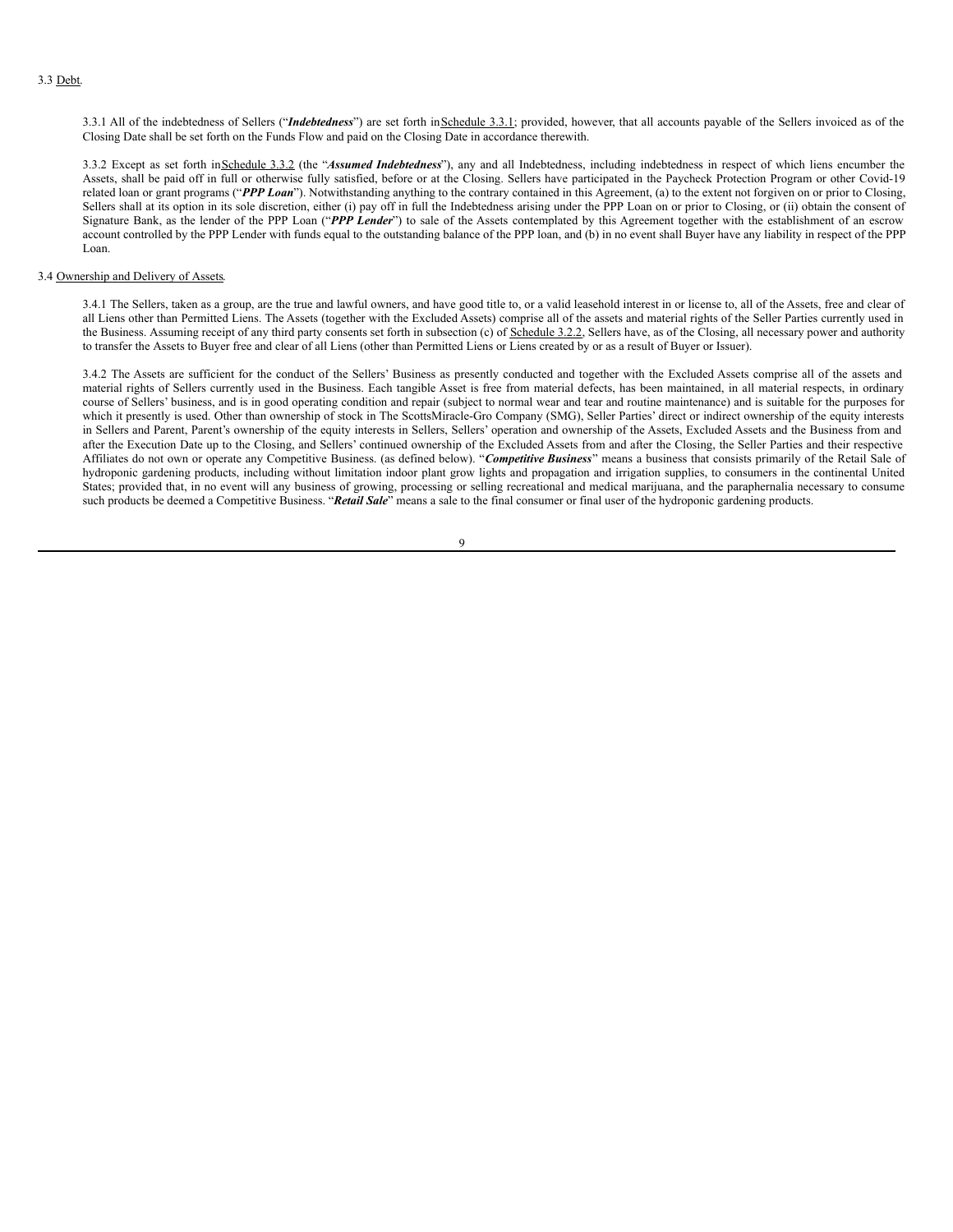3.4.3 Attached to Schedule 3.4.3 is a depreciation schedule of all Fixed Assets as of the Most Recent Balance Sheet Date.

3.5 Compliance with Law. Each Seller holds and, at all times in the past three (3) years has held, all material licenses, permits and authorizations necessary for the lawful conduct of the Business required to be held pursuant to all applicable Laws of Governmental Authorities having, asserting or claiming jurisdiction over the Business or over any part of the Business' operations, and in the past three (3) years, Sellers have not received any written notice (or to Sellers' Knowledge, oral notice) of any violation thereof. The Sellers are not in violation of any decree, judgment, order, law or regulation of any court or other Governmental Authority, which violation would, or would reasonably be likely to, result in a Material Adverse Effect on the Business. To Sellers' Knowledge, each Seller is currently conducting, and has at all times in the past three (3) years conducted, its business in compliance with each applicable Law (including rules and regulations thereunder) of any federal, state, local or foreign government, or any Governmental Authority, except for any violations or defaults that, individually or in the aggregate, have not had and would not reasonably be expected to have a Material Adverse Effect on such Seller. In the past three (3) years, the Sellers have not received any written notice or other written communication (or to Sellers' Knowledge, oral notice) from any Governmental Authority alleging noncompliance with any applicable law, rule or regulation.

3.6 Investments in Others. Except as set forth in Schedule 3.6, Sellers do not conduct any part of the Business through any other Person that is an Affiliate or related party of any Seller Party.

#### 3.7 Intellectual Property.

3.7.1 Schedule 3.7.1 lists each patent, patent application, copyright registration or application therefor, mask work registration or application therefor, and trademark, service mark and domain name registration or application therefor of each Seller.

3.7.2 The Sellers own or, to Sellers' Knowledge, have the right to use all Intellectual Property necessary (i) to use, manufacture, have manufactured, market and distribute the Customer Deliverables and (ii) to operate the Internal Systems. The Sellers have taken commercially reasonable measures to maintain in confidence all trade secrets and confidential information, that it owns or uses. No other person or entity has any rights to any of the Intellectual Property owned by the Sellers (except pursuant to agreements or licenses specified in Schedule 3.7.4), and, to Sellers' Knowledge, no other person or entity is infringing, violating or misappropriating any of the Intellectual Property owned by the Sellers.

3.7.3 To the Sellers' Knowledge, none of the Intellectual Property of Sellers, or the marketing, distribution, provision or use thereof, infringes or violates, or constitutes a misappropriation of, any Intellectual Property rights of any person or entity. Schedule 3.7.3 lists any written complaint, claim or notice, or written threat thereof, received by the Sellers in the past three (3) years alleging any infringement, violation or misappropriation of the Internal Systems, or the use thereof, or of any Intellectual Property rights of any person or entity; and the Sellers have provided to the Buyer complete and accurate copies of all written documentation in the possession of the Sellers relating to any such complaint, claim, notice or threat. The Sellers have provided to the Buyer complete and accurate copies of all written documentation in the Sellers' possession relating to claims or disputes in the past three (3) years known to the Seller concerning any of the Sellers' Intellectual Property.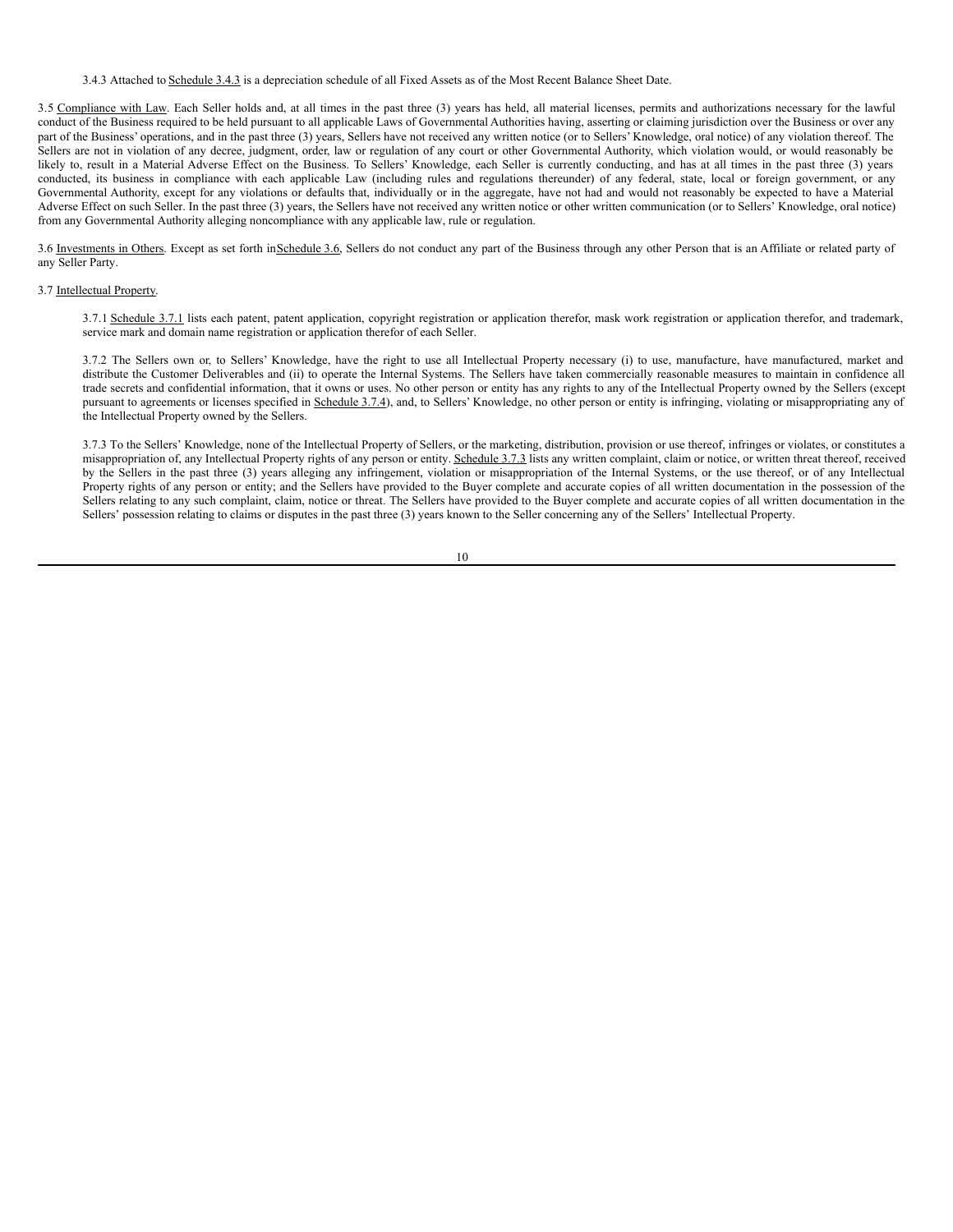3.7.4 Schedule 3.7.4 identifies each license or other agreement pursuant to which the Sellers have licensed, distributed or otherwise granted any rights to any third party with respect to, any of the Sellers' Intellectual Property. Except as described in Schedule 3.7.4, the Sellers have not agreed to indemnify any person or entity against any infringement, violation or misappropriation of any Intellectual Property rights with respect to any Customer Deliverables.

3.7.5 Other than off the shelf software programs licensed by the Sellers pursuant to "shrink wrap" or "click-through" licenses Schedule 3.7.5 identifies each item of the Sellers' Intellectual Property that is owned by a party other than the Sellers, and the license or agreement pursuant to which any of the Sellers use it.

3.7.6 All of the copyrightable materials incorporated in or bundled with the Customer Deliverables have been created by employees of the Sellers within the scope of their employment by the Sellers or by independent contractors of the Sellers who have executed agreements expressly assigning all right, title and interest in such copyrightable materials to the Seller. No portion of such copyrightable materials was jointly developed with any third party who has any right, title and interest in such copyrightable materials.

3.8 Inventory. Other than Obsolete Inventory or Slow-Moving Inventory, all Inventory of the Sellers, whether or not reflected on the Most Recent Balance Sheet, consists of a quality and quantity usable and saleable in the ordinary course of Sellers' business, except for obsolete items and items of below-standard quality which have been written-off or written-down to net realizable value on the financial statements of Sellers provided to Buyer.

3.9 Contracts. The Sellers have delivered to the Buyer a complete and accurate copy of each Contract. With respect to each Contract: (i) the agreement is legal, valid, binding and enforceable against the Seller party thereto and to Sellers' Knowledge the other party or parties thereto and in full force and effect; (ii) each Contract is assignable by such Seller party thereto to the Buyer without the consent or approval of the counterparty(ies) thereto (except as set forth in Section 2.4 of the Disclosure Schedule); and (iii) neither the Seller nor, to Sellers' Knowledge, any other party to each such Contract, is in, in any material respect, breach or violation of, or default under, any such Contract, and no event has occurred, is pending or, to the Sellers' Knowledge is threatened, which, after the giving of notice, with lapse of time, or otherwise, would constitute a breach or default, in any material respect, by the Seller or, to Sellers' Knowledge, any other party under such Contract.

3.10 Owned Real Property. Except as set forth on Schedule 3.10, the Sellers do not own nor have they ever owned, any real property or any interest in real property.

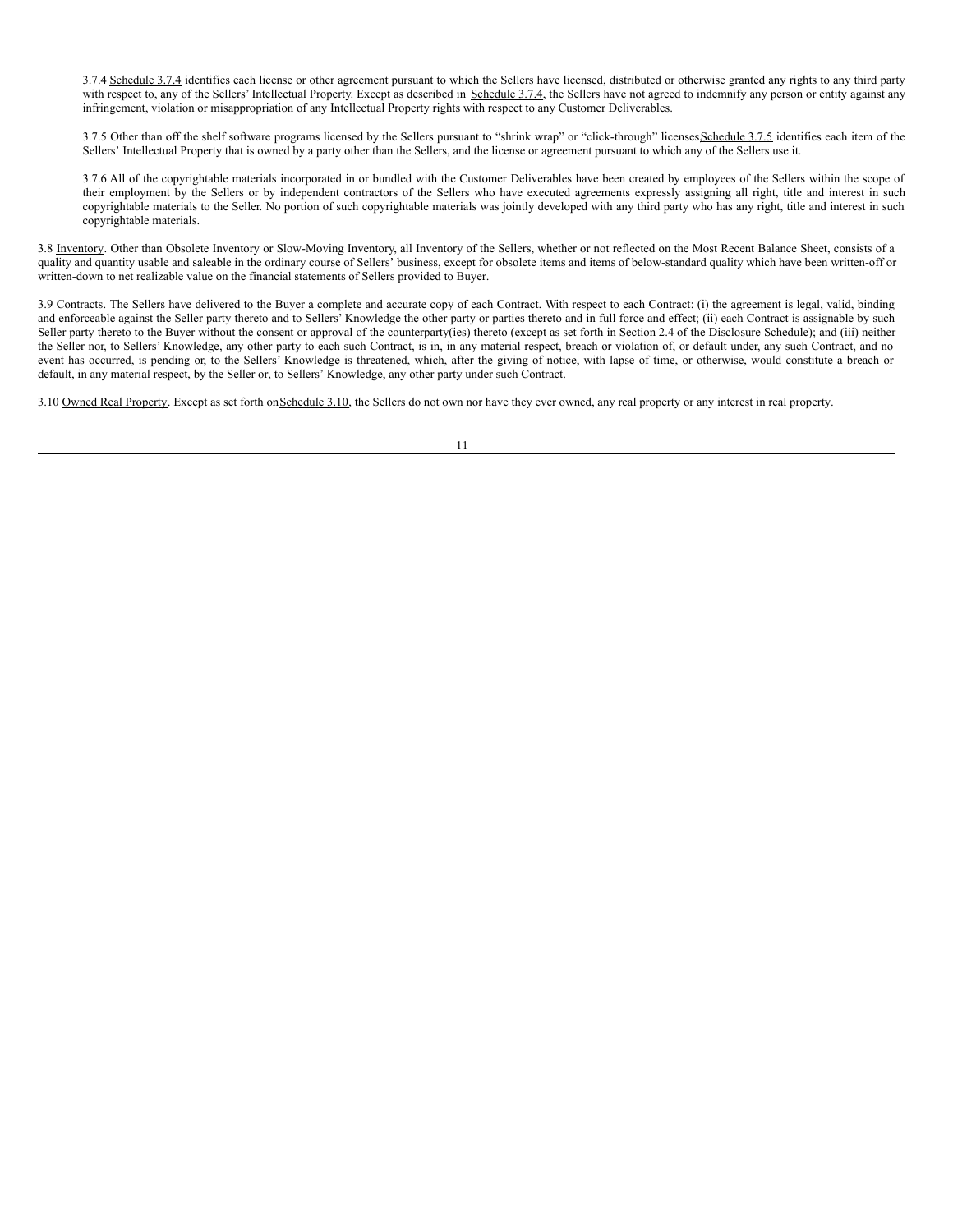3.11 Real Property Leases. Schedule 3.11 lists all Leases and lists the term of each such Lease, any extension options, and the rent payable thereunder. The Sellers have delivered to the Buyer complete and accurate copies of all Leases. The premises leased by Sellers under each such Lease is suitable for use in the ordinary course of business of the Business as currently conducted and, to Sellers' Knowledge, is not subject to any material damage (other than ordinary wear and tear).

## With respect to each Lease:

(a) there are no oral agreements, forbearance programs or to Sellers' Knowledge, disputes in effect as to such Lease, in each case between Sellers and the counterparty thereto; and

(b) to Sellers' Knowledge, there is no Lien, easement, covenant or other restriction applicable to the real property subject to such Lease which would reasonably be expected to materially impair the current uses or the occupancy by the Sellers of the property subject thereto.

3.12 Financial Statements. Attached to Schedule 3.12 are true and correct copies of (i) audited consolidated financial statements of the Business for the 2018 and 2019 fiscal years of the Sellers (collectively, the "*Audited Financial Statements*"), (ii) the Most Recent Balance Sheet; and (iii) unaudited consolidated financial statements of the Business for the period January 1, 2020 through September 30, 2020 (the "*Unaudited Financial Statements*").

3.13 Absence of Undisclosed Liabilities; Absence of Certain Changes. The Sellers have no liability (whether known or unknown, whether absolute or contingent, whether liquidated or unliquidated and whether due or to become due), except for (a) liabilities shown or reserved on the Most Recent Balance Sheet, (b) liabilities which have been incurred in the ordinary course of business since the Most Recent Balance Sheet Date (none of which results from, arises out of, or otherwise relates to any breach of Contract, breach of warranty, tort, infringement, or violation of Law), or (c) contractual and other liabilities incurred in the ordinary course of business which are not required by GAAP to be reflected on a balance sheet. Since the Most Recent Balance Sheet Date, there has occurred no event or development which, individually or in the aggregate has had, or would reasonably be expected to have in the future, a Material Adverse Effect.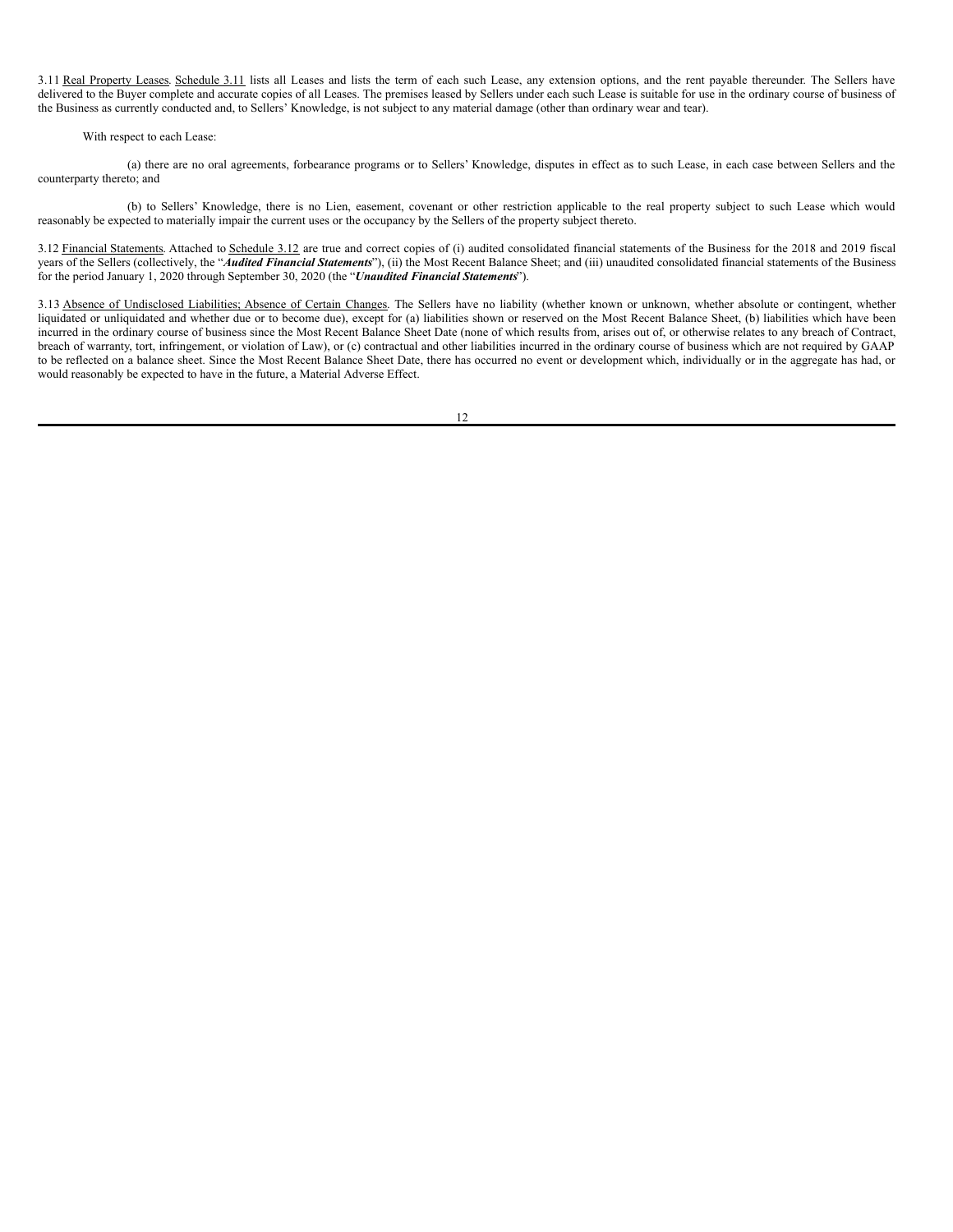3.14 Tax Returns and Payments. Parent and each of the Sellers has prepared and timely filed (taking into account extensions) all Tax Returns required to be filed by it with respect to the Business and Assets, each such Tax Return has been prepared in compliance with all applicable Laws and regulations in all material respects, and all such Tax Returns are true, complete and accurate in all material respects. All Taxes with respect to the Assets or Business due and payable by the Parent or each of the Sellers (whether or not shown or required to be shown on any Tax Return) have been timely paid (taking into account extensions). The Parent and each of the Sellers has withheld and timely paid to the appropriate Governmental Authority all Taxes required to have been withheld and paid by it in connection with amounts paid or owing to any employee, independent contractor, creditor, stockholder, or other third party, and all Forms W-2 and 1099 required with respect thereto have been properly completed and timely filed. There is no Proceeding pending or threatened in writing with respect to any Taxes for which the Parent or any Seller has or would reasonably be expected to have any liability. Neither the Parent nor any Seller has waived any statute of limitations in respect of Taxes or agreed to any extension of time with respect to a Tax assessment or deficiency (except, in each case, in connection with any automatic or automatically granted extension to file any Tax Return). There are no Liens for Taxes on any of the Assets, except for Permitted Liens. Neither Parent nor any Seller (i) is a party to any Tax sharing, Tax allocation, Tax indemnity or similar Contract other than any such Contract entered into in the ordinary course of business the primary purpose of which is not related to Taxes, (ii) has ever been a member of an affiliated, consolidated, combined, or unitary group and (iii) has liability for the Taxes of any other Person. In accordance with and to the extent required by applicable Law, the Parent and each Seller has properly (x) collected and remitted all sales and similar Taxes with respect to sales made to its customers and (y) for all sales that are exempt from sales and similar Taxes and that were made without charging or remitting sales or similar Taxes, obtained, filed or delivered, as the case may be, sales and other transfer tax exemption certificates for all transactions in which the Seller or any customer of the Seller has relied on such certificates for exemption from sales or similar transfer taxes. Neither the Parent nor any Seller is currently the beneficiary of any extension of time within which to file any Tax Return (except, in each case, in connection with any automatic or automatically granted extension to file any Tax Return). There have never been any claims in writing by any Governmental Authority in a jurisdiction where the Parent or any Seller does not file Tax Returns that any of them is or may be subject to taxation by that jurisdiction. Parent and each Seller is not a "foreign person" within the meaning of Section 1445 of the Code. Neither the Parent nor any Seller is subject to any private ruling of the Internal Revenue Service or comparable ruling of another Governmental Authority. The Assets do not include any stock or other equity interests in any Person. No power of attorney that is currently in effect with respect to the Assets has been granted by the Parent or any Seller that will remain in effect after the Closing (other than powers of attorney granted to a payroll provider). None of the Assets is tax-exempt use property within the meaning of Section 168(h) of the Code. None of the Assets is (i) required to be treated as owned by another person pursuant to the so-called "safe harbor lease" provisions of former Section  $168(g)(1)(A)$  of the Internal Revenue Code of 1954, as amended, or (ii) subject to Section 168(g)(1)(A) of the Code, (iii) subject to a disqualified leaseback or long-term agreement as defined in Section 467 of the Code, or (iv) subject to any long term contract within the meaning of Code Section 460. Neither the Parent nor any Seller is currently, and has not been, a party to any "listed transaction" or "reportable transaction" as defined in Section 6707A(c)(2) of the Code and Treasury Regulations Section 1.6011-4(b)(2) (as modified by published IRS guidance).

3.15 Absence of Certain Changes or Events. Since December 31, 2019, there has been no event or change giving rise to a Material Adverse Effect.

3.16 Litigation. No Seller Party is a party to any pending or, to the Knowledge of Sellers, threatened action, suit, proceeding or investigation, at law or in equity or otherwise in, for or by any court or other governmental body which would reasonably be expected to have a Material Adverse Effect on: (i) the condition, financial or otherwise, Assets, liabilities, business, prospects or results of operations of the Business; or (ii) the Contemplated Transaction. No Seller Party is subject to any decree, judgment, order, law or regulation of any court or other Governmental Authority which would reasonably be expected to have a Material Adverse Effect, or which would reasonably be expected to prevent the Contemplated Transaction or the continuation by Buyer of the Business as currently conducted by Sellers.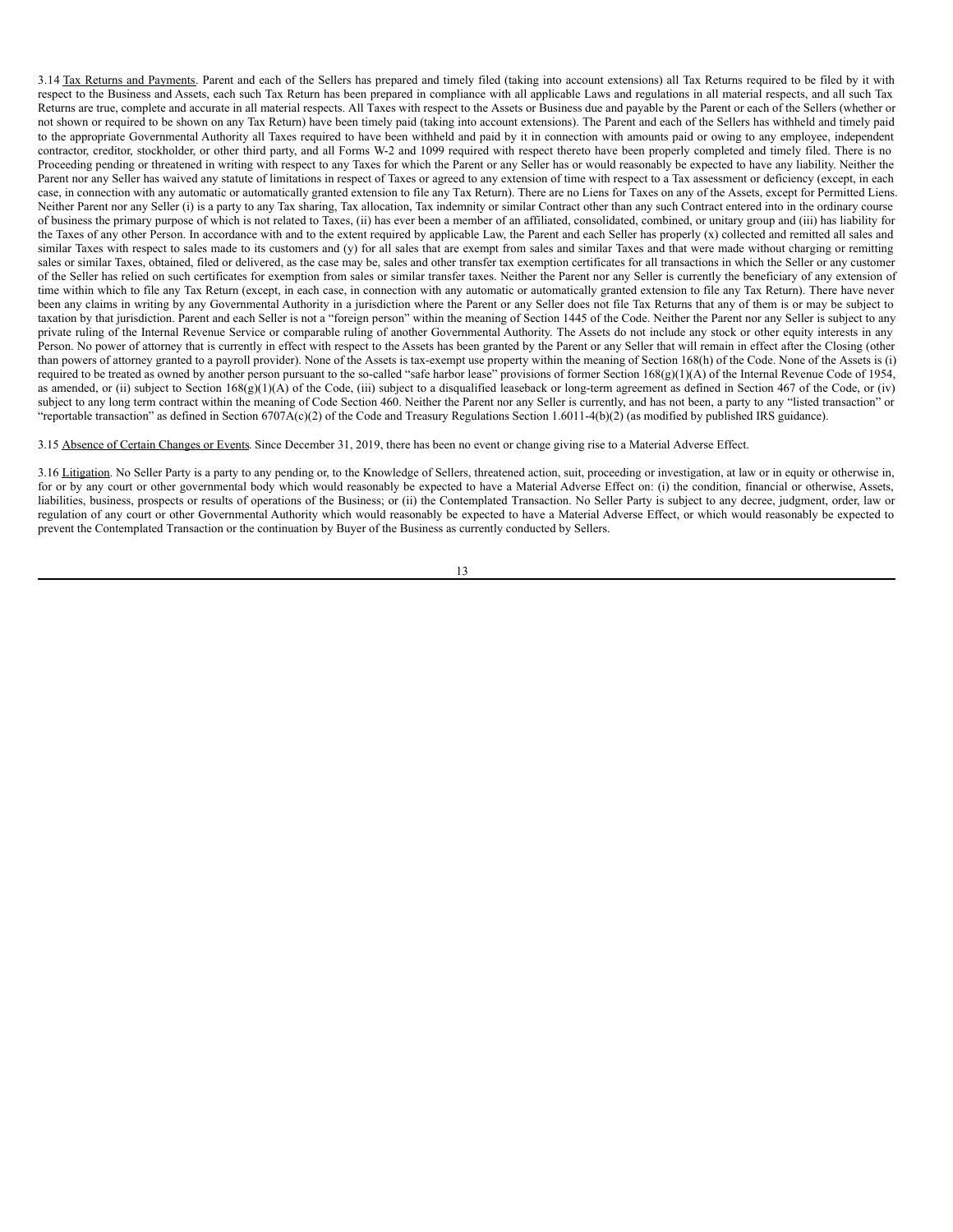3.17 Warranties. No product or service sold or delivered by a Seller is subject to any guaranty, warranty, right of return, right of credit or other indemnity other than pursuant to (i) the applicable standard terms and conditions of sale of such Seller, or (ii) manufacturers' warranties for which such Seller has no liability other than processing any such guaranty, warranty, right of return, right of credit or other indemnity.

3.18 Negotiations with Other Parties. Neither Seller Parties, nor any other Person on their behalf is presently conducting negotiations with any other party regarding any acquisition, merger or transaction similar to the Contemplated Transaction.

3.19 Powers of Attorney. There are no outstanding powers of attorney with respect to any Asset executed on behalf of any of the Sellers.

3.20 Insurance. Schedule 3.20 lists each insurance policy (including fire, theft, casualty, comprehensive general liability, workers compensation, business interruption, environmental, product liability and automobile insurance policies and bond and surety arrangements) maintained by any Seller ("*Insurance Policies*"), all of which are in full force and effect. The Insurance Policies are of the type and in amounts consistent with past practices of Sellers. There is no material claim pending under any Insurance Policy as to which coverage has been denied or disputed in writing (or to Sellers' Knowledge, disputed orally) by the underwriter of any such Insurance Policy. All premiums due and payable under all Insurance Policies have been paid, no Seller is liable for retroactive premiums or similar payments, and each Seller is otherwise in compliance in all material respects with the terms of such policies. To Seller's Knowledge, there is no threatened termination of any of the Insurance Policies.

3.21 Limitations on Transferability. The Seller Parties acknowledge that the Shares, and Haley acknowledges that the Warrants, are being issued pursuant to exemption from registration under applicable federal and state securities laws. Sellers and Parent covenant that in no event will Parent dispose of any of the Shares, Warrants or securities issuable upon exercise of the Warrants (other than pursuant to Rule 144 or any similar or analogous rule), in each case except (i) pursuant to an effective registration statement filed under the Securities Act or (ii) pursuant to a valid exemption from such registration. Each certificate representing the Shares or in the case of book entry, the records of the Buyer's stock transfer agent, shall contain the following legend:

THE SECURITIES REPRESENTED BY THIS CERTIFICATE HAVE NOT BEEN REGISTERED UNDER THE SECURITIES ACT OF 1933, AS AMENDED (THE "ACT"), OR ANY STATE SECURITIES LAWS, AND NEITHER SUCH SECURITIES NOR ANY INTEREST THEREIN MAY BE OFFERED, SOLD, ASSIGNED OR OTHERWISE TRANSFERRED UNLESS (1) A REGISTRATION STATEMENT WITH RESPECT THERETO IS EFFECTIVE UNDER THE ACT AND ANY APPLICABLE STATE SECURITIES LAWS, OR (2) AN EXEMPTION FROM SUCH REGISTRATION EXISTS AND THE COMPANY RECEIVES AN OPINION OF COUNSEL SATISFACTORY TO THE COMPANY, THAT SUCH SECURITIES MAY BE OFFERED, SOLD, PLEDGED, **ASSIGNED OR TRANSFERRED IN THE MANNER CONTEMPLATED WITHOUT AN EFFECTIVE REGISTRATION STATEMENT UNDER THE ACT OR APPLICABLE STATE SECURITIES LAWS.**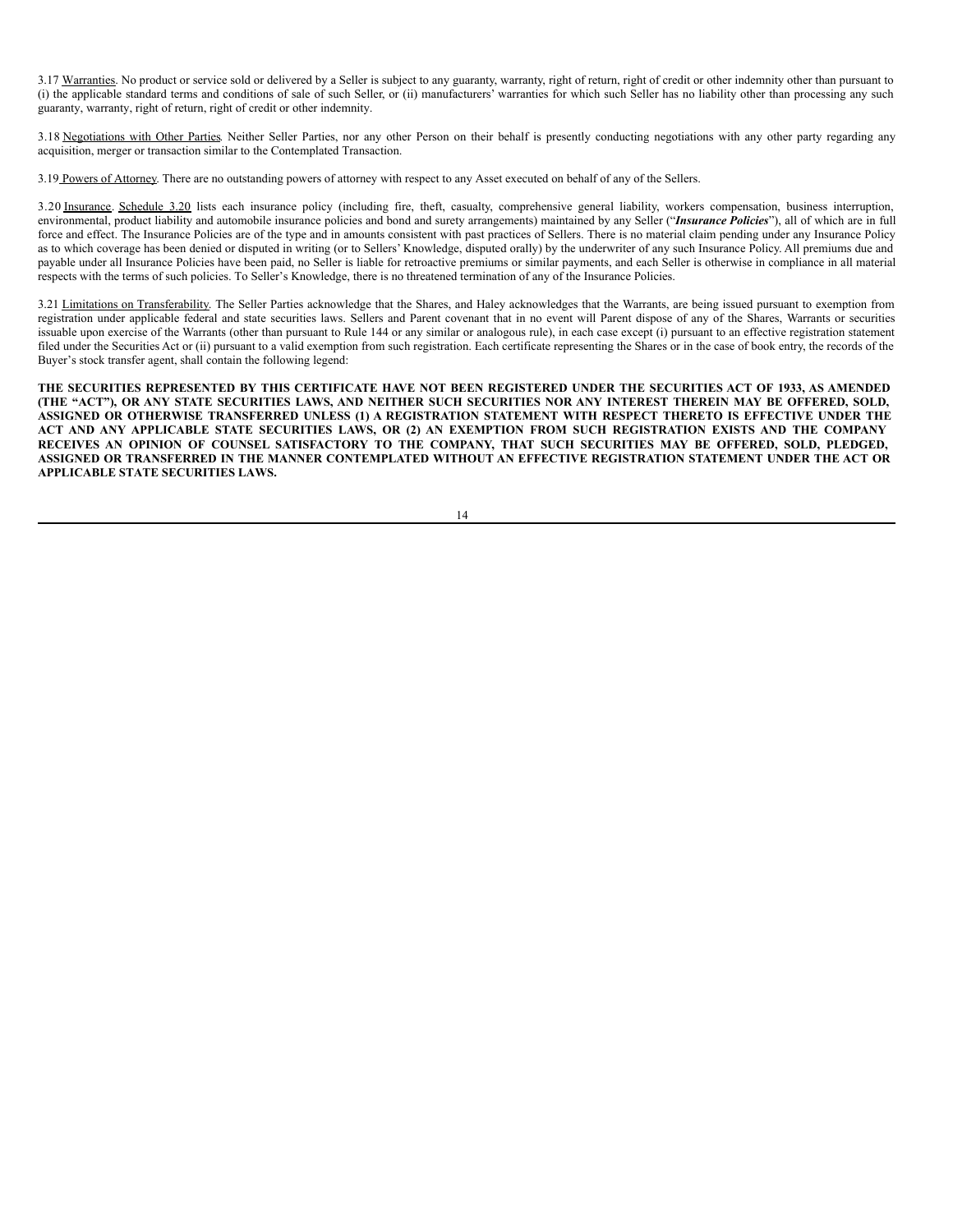Each certificate representing the Warrants shall display the following legend:

NEITHER THE SECURITIES REPRESENTED BY THIS CERTIFICATE NOR THE SECURITIES ISSUABLE UPON THE EXERCISE OF THIS WARRANT HAVE BEEN REGISTERED UNDER THE SECURITIES ACT OF 1933, AS AMENDED (THE "ACT"), OR ANY STATE SECURITIES LAWS, AND NEITHER THIS WARRANT NOR THE SECURITIES ISSUABLE UPON EXERCISE OF THIS WARRANT MAY BE OFFERED, SOLD, ASSIGNED OR OTHERWISE TRANSFERRED UNLESS (1) A REGISTRATION STATEMENT WITH RESPECT THERETO IS EFFECTIVE UNDER THE ACT AND ANY APPLICABLE STATE SECURITIES LAWS, OR (2) AN EXEMPTION FROM SUCH REGISTRATION EXISTS AND THE COMPANY RECEIVES AN OPINION OF COUNSEL SATISFACTORY TO THE COMPANY, THAT SUCH SECURITIES MAY BE OFFERED, SOLD, PLEDGED, ASSIGNED OR TRANSFERRED IN **THE MANNER CONTEMPLATED WITHOUT AN EFFECTIVE REGISTRATION STATEMENT UNDER THE ACT OR APPLICABLE STATE SECURITIES LAWS.**

Upon request of Parent or any lawful subsequent holder that any such legend is no longer required under the Securities Act or applicable state laws and the delivery by Parent or any subsequent holder of a standard Rule 144 representation letter and opinion of counsel opining that such legend may be removed from the Shares, the Issuer shall promptly cause the applicable legend to be removed from any certificate representing or other evidence of the Shares.

3.22 Accredited Investor. Each Seller and Parent hereby represents and warrants that it is an Accredited Investor.

3.23 Brokers and Finders. Each Seller Party represents to Buyer and Issuers that it has not retained any Brokers in connection with the Contemplated Transaction.

3.24 No Registration of Shares or Warrants. Seller Parties are aware that the Shares, and Haley is aware that the Warrants and shares of Common Stock of the Issuer to be issued to Haley upon exercise of Warrants (the "Warrant Shares"), have not been registered under the Securities Act of 1933, as amended (the "*Securities Act*"), and that the Shares, Warrants, and the Warrant Shares are deemed to constitute "restricted securities" under Rule 144 promulgated under the Securities Act (" *Rule 144*"). Seller Parties also understand that the Shares, Warrants, and the Warrant Shares are being offered and sold pursuant to an exemption from registration contained in the Securities Act based in part upon Sellers' and Parent's representations contained in this Agreement.

3.25 Purchase for Own Account. As of the Closing, Sellers are and Parent will be acquiring the Shares, and Haley is acquiring the Warrants, for each of its own account and none of such parties has any present intention of distributing or selling the Shares, Warrants, or the Warrant Shares except as permitted under the Securities Act and applicable state securities laws.

3.26 Knowledge and Experience. Each Seller Party has sufficient knowledge and experience in business and financial matters to evaluate the Buyer and the Issuer, its existing and proposed activities and the risks and merits of this investment. Each Seller and Parent has the ability to accept the risk inherent in this type of investment.

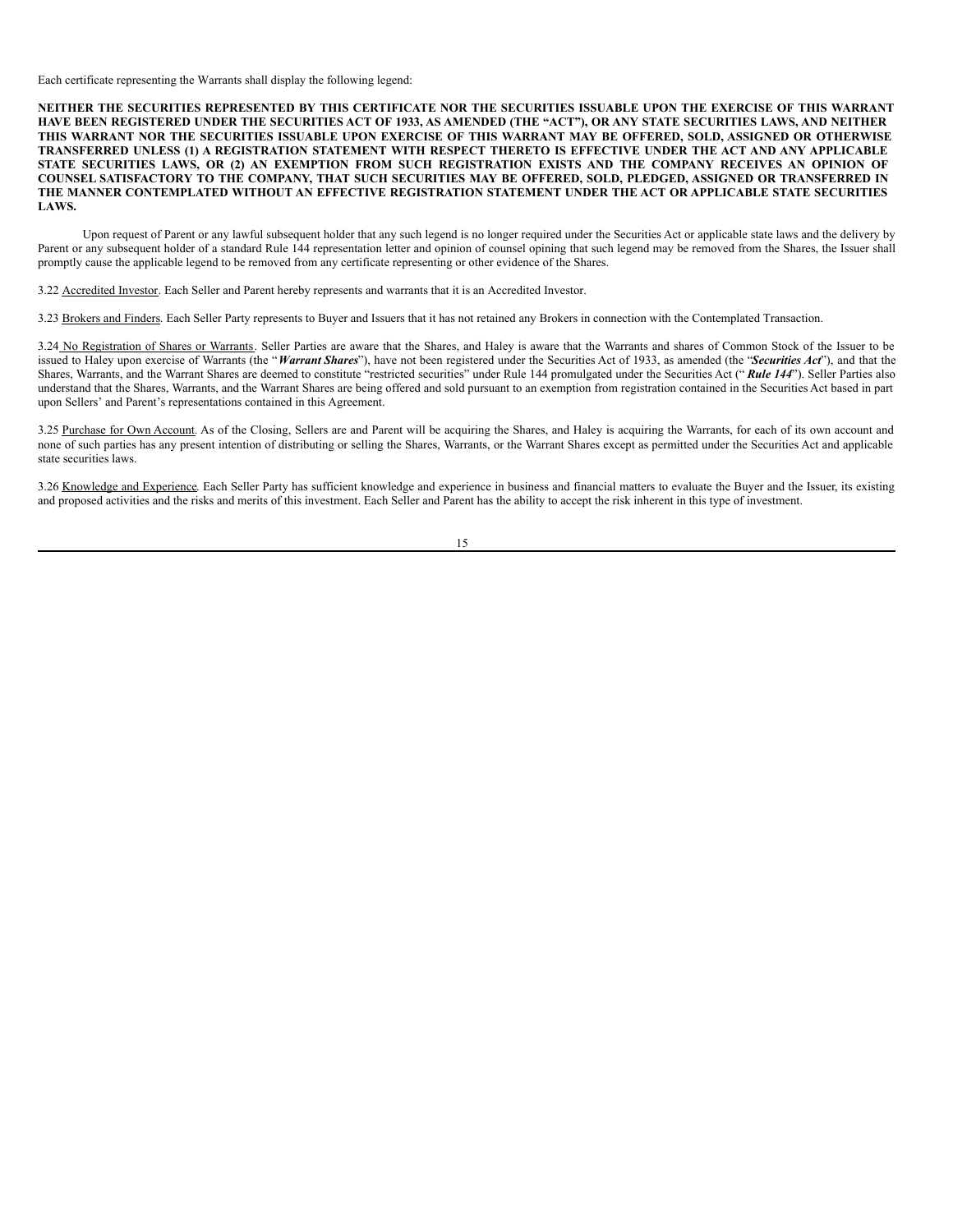3.27 Adequate Review. Each Seller Party hereby represents and warrants to the Issuer and the Buyer that: (i) they have been advised by the Issuer to review the periodic reports, and filings made by the Issuer under the Securities Exchange Act of 1934 together with other public filings the Issuer has made on the SEC EDGAR system; (ii) that all documents, records, and books pertaining to the Parent's acquisition of the Shares and the Warrants as may have been requested by the Sellers and/or the Parent have been made available or delivered to, and have been examined by, the Sellers and the Parent; (iii) they have received all of the information it has requested from Buyer or Issuer that they consider necessary or appropriate for deciding whether to acquire the Shares or Warrants; (iv) they have had an opportunity to ask questions and receive answers from Buyer and Issuer regarding the Shares and Warrants; (v) they have not relied upon the Issuer, the Buyer or any of their respective representatives for any such investigation or assessment of risk; and (v) they understand the significant risks of this investment, including but not limited to the fact that the value of the Shares, Warrants and Warrant Shares can increase or decrease after the date of issuance.

3.28 Independent Investigation. Each Seller Party represents that, except as set forth in this Agreement, no representations or warranties have been made to any Seller or the Parent by the Buyer, the Issuer or any of their respective officers, directors or agents, employees or affiliates of any of them, and that in entering into this transaction, the Seller Parties are not relying upon information other than that contained in this Agreement and the results of its own independent investigation.

3.29 Capacity to Protect Own Interests. Parent has the capacity to protect its own interests in connection with the acquisition of the Shares and Haley has the capacity to protect his own interests in connection with the acquisition of the Warrants and/or the Warrant Shares by virtue of its business or financial expertise.

3.30 Residence. Each Seller and Parent represents that the office or offices of Buyer in which its investment decision was made is located at the address or addresses of Buyer set forth on the signature page hereto.

#### 3.31 Employees.

3.31.1 Schedule 3.31.1 contains a list of (i) all employees of each of the Sellers ("collectively, "*Employees*"), along with the date of hire, position, the annual rate of compensation of each such Employee (including wages, commissions and bonus opportunity), accrued paid time off, and the legal employment status of each Employee who is not a U.S. citizen and (ii) all independent contractors of each of the Sellers, along with a brief description of the services provided and the rate of compensation of each such independent contractor. As of the Execution Date, no Employee, including but not limited to William Ford, has delivered written notice (or to Sellers' Knowledge, oral notice) of his/her intent to terminate employment with such Seller (other than for the purpose of accepting employment with the Buyer following the Closing) or not to accept employment with the Buyer. No Seller has promised any Hired Employee, orally or in writing, any increase in such Hired Employee's current compensation (including bonuses) or benefits.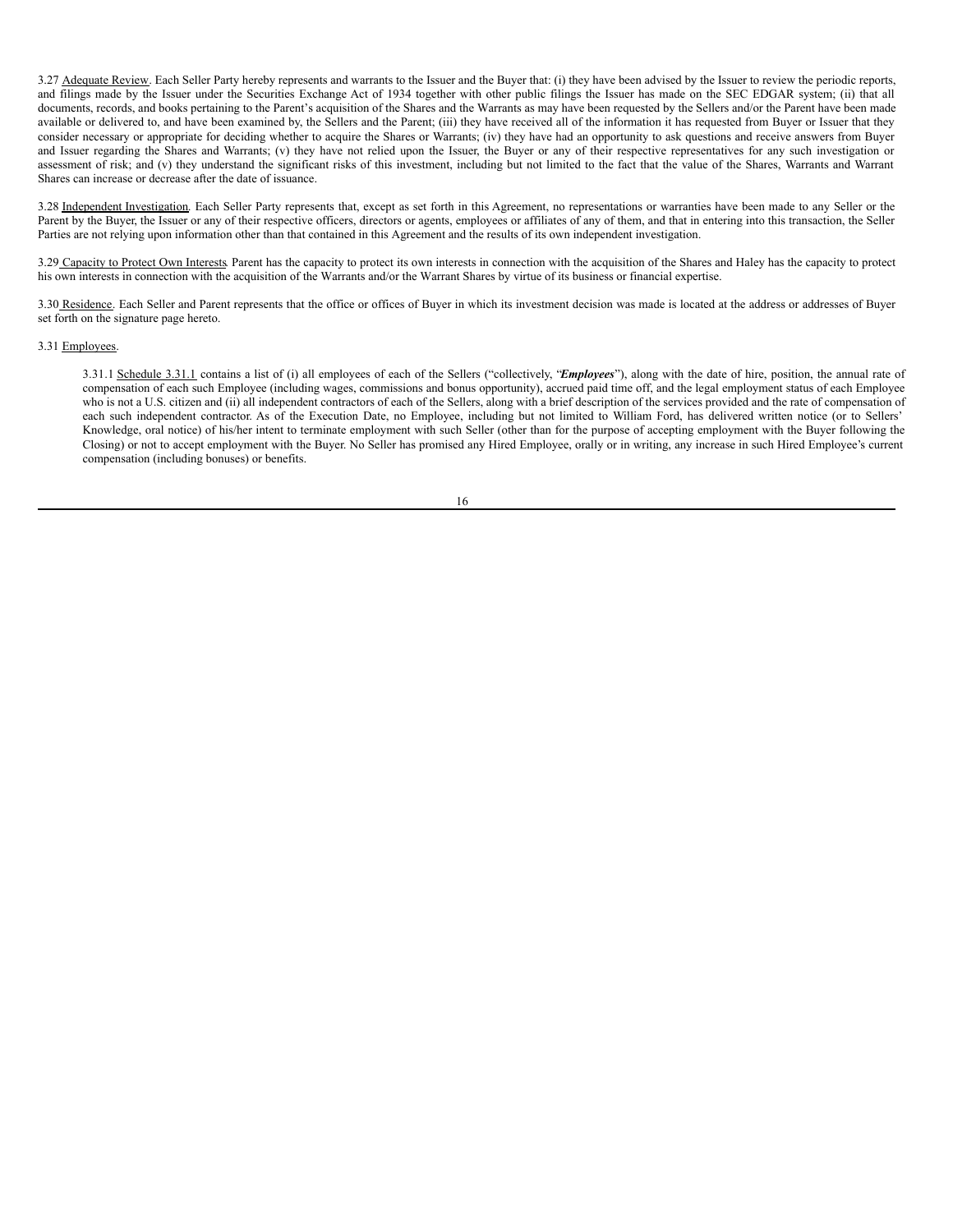3.31.2 The Sellers are not a party to nor bound by any collective bargaining agreement, nor have they experienced any strikes, grievances, claims of unfair labor practices or other collective bargaining disputes. To Sellers' Knowledge, no organizational effort has been made or threatened within the past three years by or on behalf of any labor union with respect to employees of any Seller.

3.31.3 Each Seller operates in compliance in all material respects with all applicable laws relating to employees, there are no pending complaints of which Sellers have received written notice (or to Sellers' Knowledge oral notice) nor are there, to Sellers' Knowledge, any threatened complaints before any employment standards tribunal or human rights tribunal and there are no pending or to Sellers' Knowledge, threatened workers' compensation, employee discrimination or other such claims by any Employee. All individuals characterized and treated by the Sellers as independent contractors are properly treated as independent contractors under all applicable Laws.

## 3.32 Employee Benefits.

3.32.1 Schedule 3.32.1 contains a complete and accurate list of each Seller Plan.

3.32.2 Each Seller Plan has been administered in all material respects in accordance with its terms and such Seller has in all material respects met its obligations with respect to each Seller Plan and has made all required contributions thereto in accordance with applicable laws. The Seller and each Seller Plan are in compliance in all material respects with the currently applicable provisions of ERISA and the Code and all applicable interpretations and regulations thereunder as well as all other applicable laws. All filings and reports as to each Seller Plan required to have been submitted to the Internal Revenue Service or to the United States Department of Labor have been duly and timely submitted. No Seller Plan contains any securities issued by such Seller. The assets of each Seller Plan which is funded are reported at their fair market value on the books and records of such Seller Plan.

3.32.3 Except as set forth in Schedule 3.32.3, at no time has any Seller, or the ERISA Affiliate of any Seller, been obligated to contribute to any (i) "multiemployer plan" (as defined in Section 4001(a)(3) of ERISA); (ii) defined benefit plan subject to the provisions of Section 412 of the Code; (iii) multiple employer plan (as defined in Section 413(c) of the Code); or (iv) "multiple employer welfare arrangement" (as defined in Section 3(40) of ERISA).

3.32.4 There are no unfunded obligations under any Seller Plan providing benefits after termination of employment to any employee of any Seller (or to any beneficiary of any such employee), including but not limited to retiree health coverage and deferred compensation, but excluding continuation of health coverage required to be continued under Section 4980B of the Code or other applicable law and insurance conversion privileges under state law.

3.32.5 Any amount that would be received (whether in cash or property or the vesting of property) as a result of the execution and delivery of this Agreement by the Seller or the consummation of the transactions contemplated by this Agreement (including as a result of termination of employment on or following the Closing Date) by any current or former director, officer, employee or consultant of the Seller or any of its affiliates who is a "disqualified individual" (as such term is defined in proposed Treasury Regulation Section 1.280G-1) under any Seller Plan or otherwise would not be characterized as an "excess parachute payment" (as defined in Section 280G(b) (1) of the Code).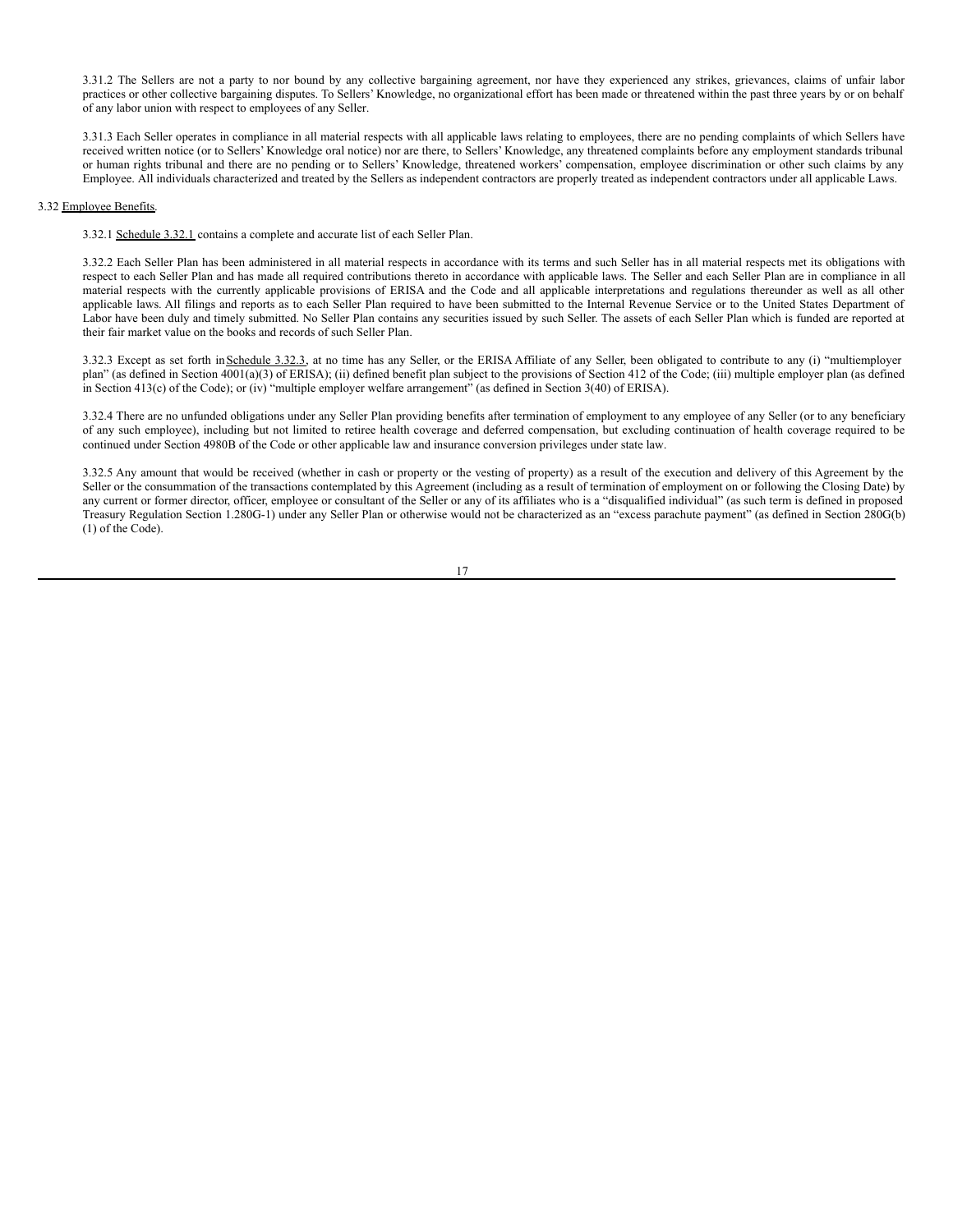3.32.6 The Seller does not maintain any Seller Plan that is subject to the requirements of Section 409A of the Code.

3.32.7 Neither the execution and delivery of this Agreement by the Seller nor the consummation of the transactions contemplated by this Agreement will (A) entitle any current or former director, officer, employee or consultant of the Seller or any of its subsidiaries to severance pay, (B) accelerate the time of payment or vesting or trigger any payment or funding (through a grantor trust or otherwise) of compensation or benefits under, or increase the amount payable or trigger any other material obligation pursuant to, any Seller Plan or (C) result in any breach or violation of, or a default under, any Seller Plan.

# 3.33 Environmental Matters.

3.33.1 The Sellers have complied with all applicable Environmental Laws. There is no pending or, to Sellers' Knowledge, threatened civil or criminal litigation, written notice of violation, formal administrative proceeding, or investigation, inquiry or information request by any Governmental Authority, relating to any Environmental Law involving any Seller.

3.33.2 The Sellers have no liabilities or obligations arising from the release of any Materials of Environmental Concern into the environment or from the storage, disposal or handling of any Materials of Environmental Concern.

3.33.3 The Sellers are not a party to or bound by any court order, administrative order, consent order or other agreement with any Governmental Authority entered into in connection with any legal obligation or liability arising under any Environmental Law.

3.33.4 The Sellers are not aware of any material environmental liability of any solid or hazardous waste transporter or treatment, storage or disposal facility that has been used by any of the Sellers.

3.34 Customers and Suppliers. Schedule 3.34 sets forth a list of (a) Sellers', taken as a whole, top ten (10) customers (including names), inclusive of the "commercial sales team," based on the revenues derived from customers during the Sellers' 2019 fiscal year and the eight (8)-month period ended on the Most Recent Balance Sheet Date and the amount of revenues accounted for by such customer during each such period (each a "*Material Customer*" and collectively, the "*Material Customers*"), and (b) each supplier that is any Seller's sole and exclusive (pursuant to the terms of any Contract) supplier of any significant product or service supplied to any Seller, and each supplier for which the Sellers (individually or in the aggregate) pay such supplier amounts in excess of \$30,000 per month (each a "*Material Supplier*" and collectively, the "*Material Suppliers*"). No such Material Customer or Material Supplier has provided Sellers with written notice (or to Sellers' Knowledge, oral notice) within the past year that it will stop, or decrease the rate of, buying products or supplying products to any Seller.

| I<br>×<br>w<br>۹ |
|------------------|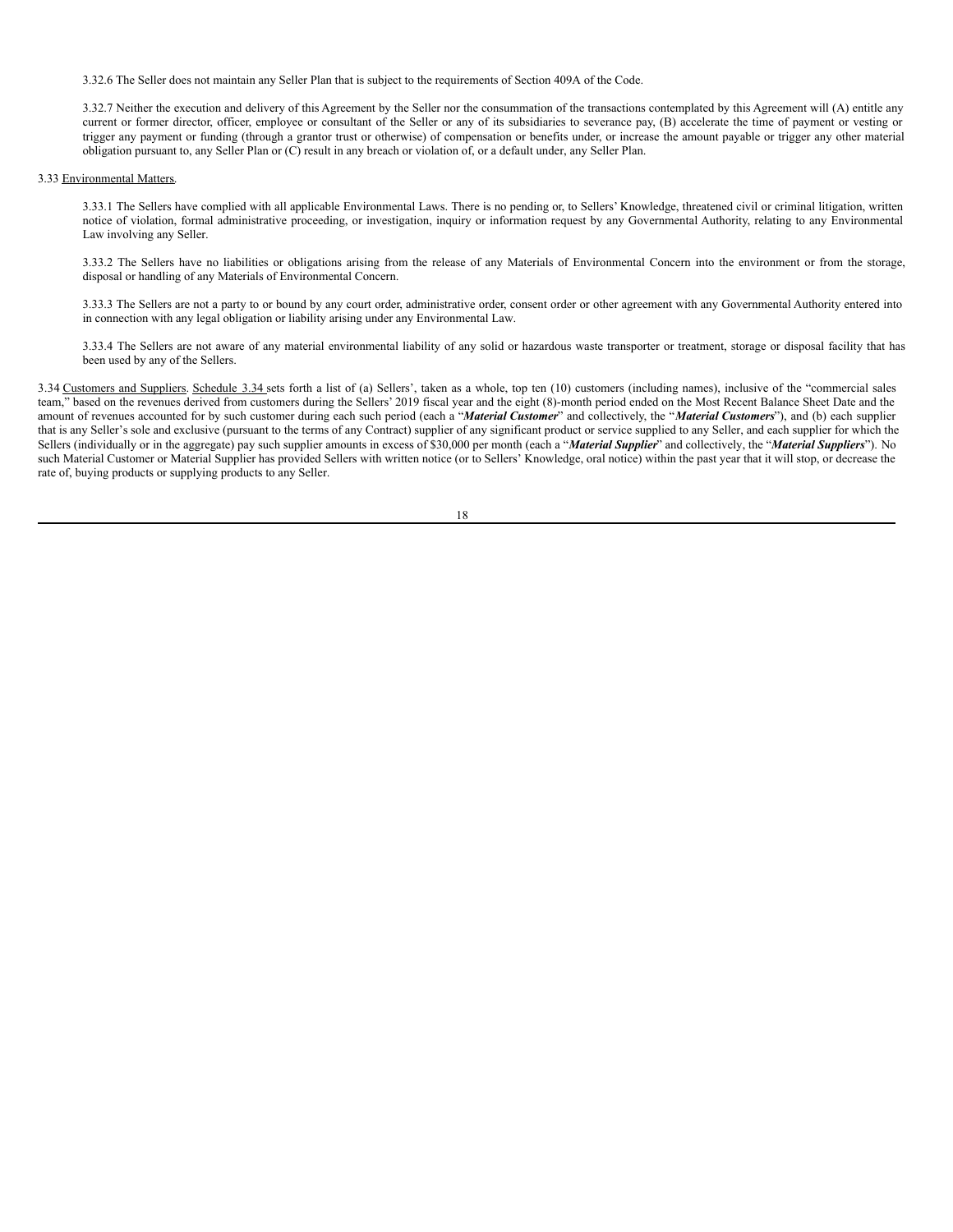3.35 Certain Business Relationships With Affiliates. Except as set forth in Schedule 3.35, no Affiliate of any Seller Party (a) other than Sellers, owns any Asset or any right, tangible or intangible, related to any such Asset, (b) has any claim or cause of action against any Seller or related to any Asset, (c) is owed any money by any Seller; or (d) is a party to a Contract, whether written or oral, with any of the Sellers.

3.36 Books and Records. The books and records of the Sellers accurately reflect, in all material respects, the assets, liabilities, business, financial condition and results of operations of the Sellers.

# 4 REPRESENTATIONS AND WARRANTIES OF BUYER.

Buyer and Issuer hereby represent and warrant to Seller which shall be true and correct as of the date of this Agreement and will be true and correct as of the Closing, that:

4.1 Corporate Organization and Authority. Buyer and Issuer are Delaware and Colorado Corporations, respectively, duly organized, validly existing, authorized to exercise all its corporate powers, rights and privileges in Colorado, Delaware and California, and in good standing in the State of Colorado, Delaware and California, and the Buyer and the Issuer have delivered to Seller, true, complete and correct copies of Articles of Incorporation and Bylaws (collectively the "*Buyer and Issuer Charter Documents*"); and

4.2 Authorization. All corporate action on the part of Buyer and Issuer, its officers, directors, and stockholders necessary for the authorization, execution, delivery, and performance of all obligations under this Agreement and for the issuance of the Shares, Warrants and Warrant Shares have been taken, and this Agreement constitutes a legally binding and valid obligation of Buyer enforceable in accordance with its terms.

4.3 Corporate Power. Each of Buyer and Issuer has all requisite legal and corporate power and authority to execute and deliver this Agreement and other documents required to be delivered to Sellers pursuant to Section 2.5 (collectively, the "*Ancillary Buyer and Issuer Documents*") to issue the Shares, Warrants, and Warrant Shares, and to carry out and perform its obligations under the terms of the Agreement.

4.4 Litigation. There is no action, proceeding, or investigation pending or to the knowledge of Buyer and Issuer, threatened in writing that questions the validity of the Agreement and Exhibits or the right of Buyer or Issuer to enter into the Agreement or any of the Ancillary Buyer and Issuer Documents or to consummate the Contemplated Transaction and the transactions contemplated by the Ancillary Buyer and Issuer Documents.

4.5 Brokers and Finders. Each of the Buyer and Issuer represents that it has not retained a Broker in connection with the transaction contemplated by this Agreement.

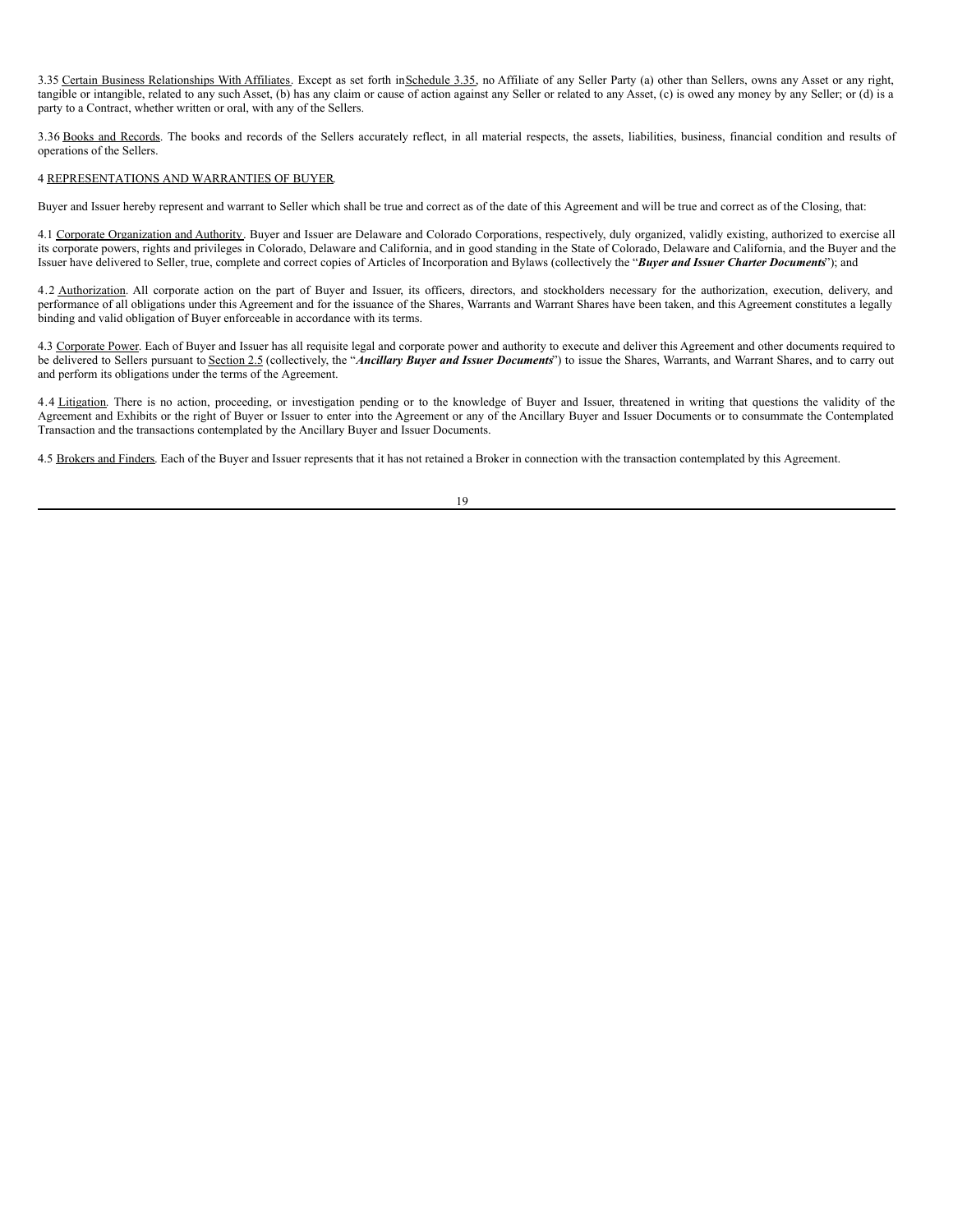4.6 No Conflicts. The execution, delivery and performance of this Agreement and the Ancillary Buyer and Issuer Documents, the consummation of the Contemplated Transaction and the transactions contemplated by Ancillary Buyer and Issuer Documents and the fulfillment of the terms hereof and thereof will not: (a) conflict with, or result in a breach or violation of the Buyer and Issuer Charter Documents; (b) conflict with, or result in a default (or would constitute a default but for a requirement of notice or lapse of time or both) under any document, agreement or other instrument to which either Buyer or Issuer is a party or result in the creation or imposition of any lien, charge or encumbrance on any of Buyer's or Issuer's properties pursuant to (i) any Law to which Buyer or Issuer or any of its respective property or assets is subject, or (ii) any judgment, order or decree to which Buyer or Issuer is bound or any of its respective property or assets is subject; or (c) violate any law, order, judgment, rule, regulation, decree or ordinance to which Buyer or Issuer is subject, or by which Buyer or Issuer is bound.

4.7 Common Stock; Shares. The authorized capital of Issuer consists solely of 100,000,000 shares of common stock of Issuer, \$0.001 par value per share, 48,702,659 shares of which are issued and outstanding as of the date hereof. The Shares issued or to be issued in respect of the Asset Purchase Price, the Warrant and Warrant Shares to be issued upon exercise of any Warrant have each been duly authorized and, when issued in accordance with this Agreement or when issued and paid for in accordance with the Warrant, as the case may be, will be duly and validly issued, fully paid and nonassessable, free and clear of all liens and encumbrances other than (i) restrictions on transfer under applicable state and federal securities Laws and (ii) those as are created by Parent.

4.8 Reports. The Issuer has timely filed all reports, registrations, documents, filings, statements and submissions together with any required amendments thereto, that it was required to file with the Securities and Exchange Commission (the "SEC") and any other Governmental Authority (the foregoing, collectively, the "Company Reports") and has paid all fees and assessments due and payable in connection therewith. As of their respective filing dates, the Company Reports filed with the SEC complied in all material respects with all applicable Law and applicable rules and regulations related to such filings, including that such Company Reports did not contain any untrue statement of a material fact or omit to state a material fact necessary in order to make the statements made, in the light of the circumstances under which they were made, not misleading. The Company Reports, including the documents incorporated by reference in each of them, each contained all of the information required to be included in it.

4.9 Exemption From Registration. Assuming the accuracy of Sellers' and Haley's representations contained in this Agreement and/or the Warrant, the offer and sale of the Shares, the Warrants and the Warrant Shares, all as provided in this Agreement or the Warrants, are exempt from the registration requirements of the Securities Act and are otherwise in compliance with the Securities Act.

4.10 Independent Investigation and Reliance. Buyer has conducted its own independent investigation, review and analysis of Sellers, the Assets, and the Business. Buyer has been provided adequate access to the personnel, properties, assets, premises, books and records, and other documents and data of Sellers and the Business for such purpose. In making its decision to enter into this Agreement and the Ancillary Buyer and Issuer Documents and to consummate the transactions contemplated hereby and thereby, Buyer has relied solely upon its own investigation and the express representations or warranties of Sellers set forth in Article 3 (as modified by the Schedules). Neither any Seller, nor any other Person has made any representation or warranty, express or implied, regarding Sellers, the Assets, the Business or this Agreement, except as expressly set forth in Article 3 (as modified by the Schedules) and neither Buyer, nor Issuer, is relying on any representation or warranty, express or implied, regarding Sellers, the Assets, the Business or this Agreement, except as expressly set forth in Article 3 (as modified by the Schedules).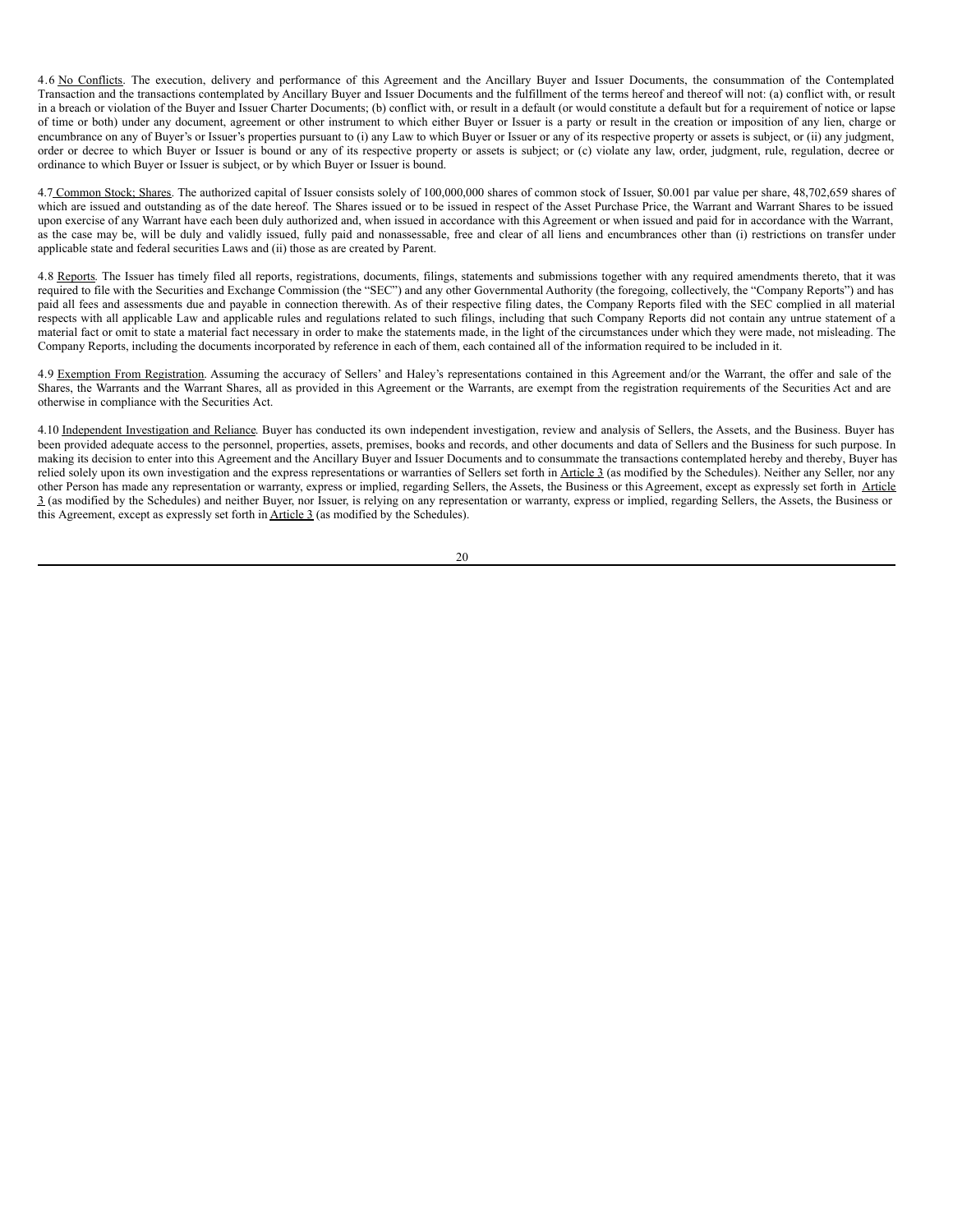#### 5 CONDITIONS TO THE OBLIGATIONS OF BUYER.

Except as otherwise specifically set forth herein or as contemplated by this Agreement, all obligations of Buyer under this Agreement are subject to the fulfillment, prior to or at the Closing, of each of the following conditions:

5.1 Representations and Warranties True at the Closing. The representations and warranties of the Seller Parties contained in this Agreement shall be deemed to have been made again at and as of the Closing Date and shall then be true (except to the extent any such representations and warranties are specifically made as of a particular date, in which case such representations and warranties need only be true and correct as of such date) in all material respects.

5.2 Covenants Performed by Sellers. Each of the obligations of Sellers to be performed on or before the Closing pursuant to the terms of this Agreement shall have been duly performed in all material respects.

5.3 Authority Relating to this Agreement. All limited liability company actions and proceedings required to be taken by or on behalf of Seller and Parent and all actions required to be taken by or on behalf of the Principals to execute, deliver and carry out this Agreement, shall have been duly and properly taken.

5.4 Material Changes in Business of Company. Between the Execution Date and the Closing Date there shall have been no Material Adverse Effect.

5.5 No Action to Prevent Completion. There shall not have been instituted and be continuing any action or proceeding by or before any court or other governmental body to restrain, prohibit or invalidate the Contemplated Transaction.

5.6 Leases. Sellers shall provide written confirmation that each of Sellers' landlords has approved the assignment for the Leases located at (1) 4391 Granite Drive, Rocklin, CA, (2) 7611 Redwood Drive, Cotati, CA, (3) 933 Buckley Rd, San Luis Obispo, CA, (4) 2450  $17<sup>th</sup>$  Ave, Santa Cruz, CA, and (5) 11564 SW Pacific Hwy, Tigard OR.

5.7 Employee Bonuses. On or before the Closing, the Sellers shall have paid to each Hired Employee the pro rata portion of his or her respective anticipated bonus for the 2020 calendar year.

5.8 Replacement Guaranties. The counterparty to each Contract on Schedule 6.5 shall have accepted the Replacement Guaranty (as defined below) without requiring any Affiliate of Buyer that is a natural person make a personal guaranty. For the avoidance of doubt, nothing in this Agreement, including without limitation in Section 2.1.4 or Section 6.5, but without limiting or derogating from Seller's rights in the event the conditions set forth in Section 6.5 are not satisfied, shall be construed to require any Affiliate of Buyer that is a natural person make a personal guaranty.

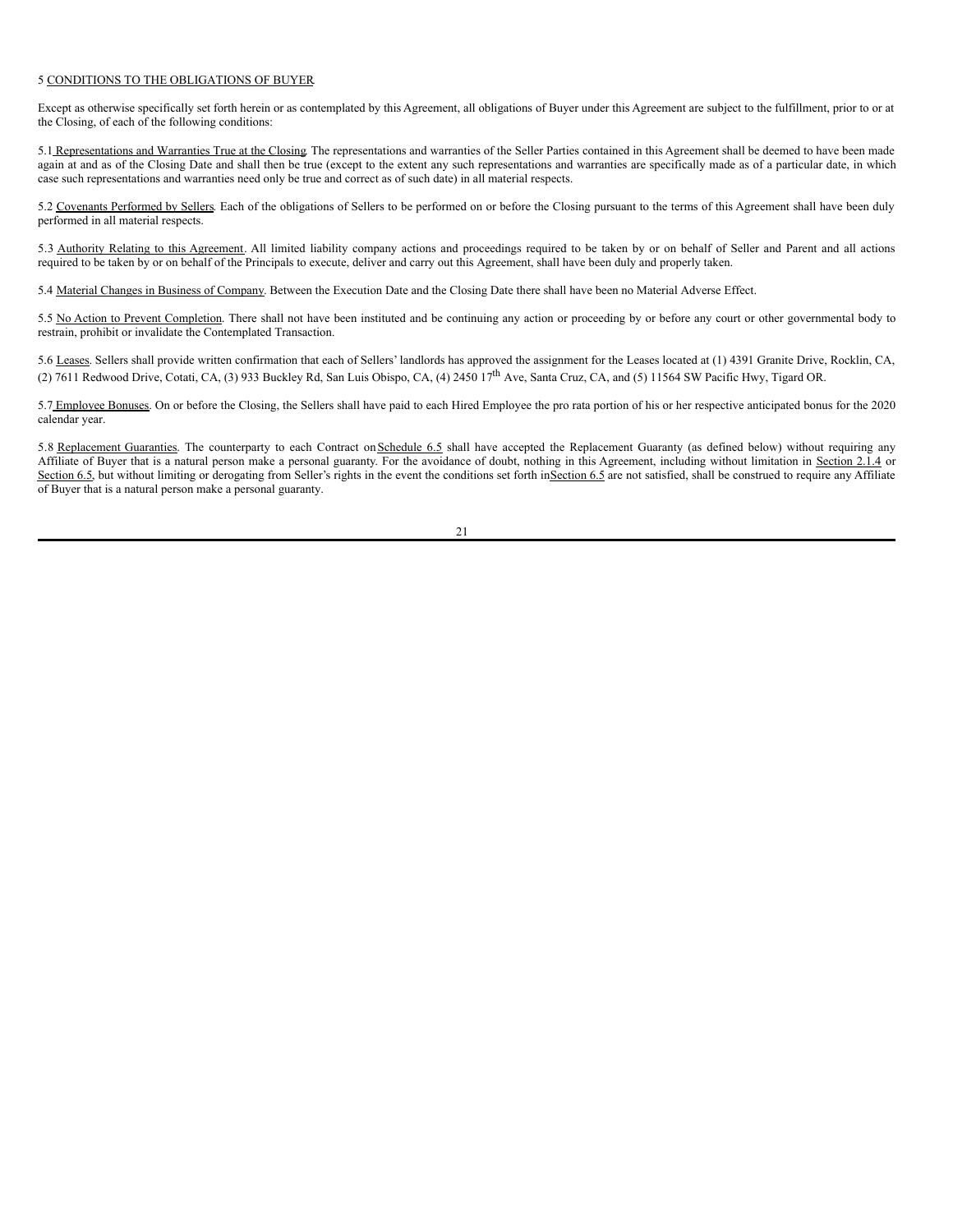5.9 Delivery of Closing Documents. Seller Parties shall have delivered to Buyer all closing documents (in form and substance reasonably satisfactory to Buyer and its legal counsel) required by this Agreement to be delivered at or prior to Closing, including those listed in Section 2.4.2 herein and all Ancillary Agreements.

#### 6 CONDITIONS TO THE OBLIGATIONS OF SELLERS.

Except as otherwise specifically set forth herein, all obligations of Sellers under this Agreement are subject to the fulfillment and satisfaction, prior to or at the Closing, of each of the following conditions:

6.1 Representations and Warranties True at the Closing. The representations and warranties of Buyer and Issuer contained in this Agreement shall be deemed to have been made again at and as of the Closing Date and shall then be true (except to the extent any such representations and warranties are specifically made as of a particular date, in which case such representations and warranties need only be true and correct as of such date) in all material respects.

6.2 Covenants Performed by Buyer and Issuer. Each of the obligations of Buyer and Issuer to be performed on or before the Closing pursuant to the terms of this Agreement shall have been duly performed in all material respects, *provided however*, the Buyer's and Parent's obligation to make the payments contemplated by the Funds Flow and deliver the Shares and Warrants at Closing shall be absolute and not qualified by materiality.

6.3 Authority Relating to this Agreement. All corporate and other proceedings required to be taken by or on behalf of Buyer and Issuer to authorize Buyer and Issuer to execute, deliver and carry out this Agreement, shall have been duly and properly taken.

6.4 No Action to Prevent Completion. There shall not have been instituted and be continuing or threatened any action or proceeding by or before any court or other governmental body to restrain, prohibit or invalidate, or to obtain damages in respect of, the Contemplated Transaction.

6.5 Replacement Guaranties. Schedule 6.5 lists all Contracts for which a Seller Party or any of its Affiliates has guaranteed the obligations of any Seller under such Contracts (each, a "*Seller/Affiliate Guaranty*"), and for each such Contract with a Seller/Affiliate Guaranty, Buyer or Issuer shall have, subject to Section 5.9 (i) provided the counterparty to each such Contract with a guaranty, upon such terms and conditions acceptable to Buyer and such counterparty, that fully and completely replaces (and terminates) each Seller/Affiliate Guaranty effective as of the Closing (each a "*Replacement Guaranty*") or (ii) obtain a termination of each Seller/Affiliate Guaranty effective as of the Closing in such form and substance as is reasonably satisfactory to Buyer and the applicable guarantor. For the avoidance of doubt and notwithstanding the foregoing, the Seller Parties shall use reasonably commercial efforts to help facilitate an introduction to, and preliminary communications between Buyer and, the counterparties to the Contracts set forth in Schedule 6.5.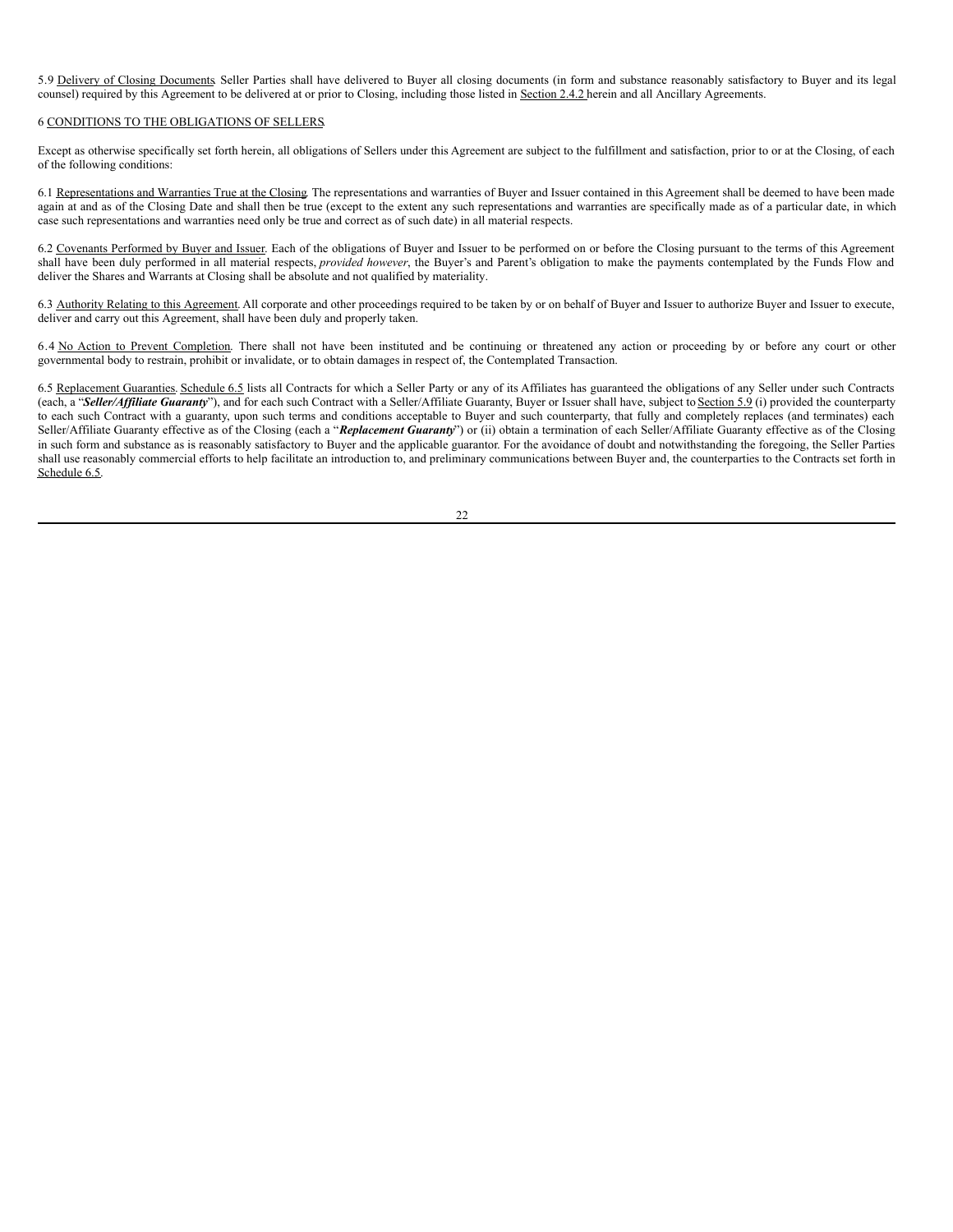6.6 Delivery of Closing Documents. Buyer and Issuer shall have delivered to Sellers all closing documents (in form and substance satisfactory to Sellers and their legal counsel) required to be delivered pursuant to this Agreement at or prior to Closing, including those listed in Section 2.5 herein.

#### 7 EMPLOYMENT MATTERS.

7.1 Independent Contractors and Employees. Effective upon the Closing, Buyer or one of its Affiliates (the "*Hiring Entity*") shall offer employment to each of the employees listed in Exhibit K, at a compensation amount substantially similar to Buyer's then existing compensation rates for similar employees employee by Buyer. Such offer of employment shall be conditioned upon each such employee's successful (as determined by Buyer in accordance with its hiring policies maintained in the ordinary course of its business consistent with past practices) completion of the pre-employment screening required of all of the Hiring Entity's employees. Any such Employee who accepts the Hiring Entity's offer of employment described herein and successfully completes the pre-employment screening shall be deemed a "*Hired Employee*" effective as of the Closing. Buyer shall or shall cause the Hiring Entity to: (i) give each Hired Employee credit under and in accordance with the terms of any benefit plan or personnel policies of the Hiring Entity that cover the Hired Employee from and after the Closing for purposes of eligibility and vesting for the Hired Employee's service with any Seller prior to the Closing Date, excluding any vacation, sick leave or severance policies of Hiring Entity; and (ii) with respect to each employee benefit plan maintained by the Hiring Entity which is providing welfare benefits, including medical, life insurance, long-term disability insurance and long-term care insurance (collectively, the "*Welfare Plans*") to the Hired Employees on or after the Closing, use commercially reasonable efforts to waive all preexisting-condition limitations, waiting periods, evidence of insurability or other exclusions or limitations not imposed on the Hired Employee by the corresponding benefits plan of Sellers immediately prior to the Closing Date; and (iii) use commercially reasonable efforts to give each Hired Employee credit for any deductible or co-payment amounts or out-of-pocket maximum paid, and be subject to any annual maximum benefits, in respect of the plan year in which the Closing Date occurs, to the extent that, following the Closing Date, such Hired Employee participates in any of the Buyer's employee benefits plans for which deductibles or co-payments are required or maximum benefits apply. The Sellers shall bear any and all obligations and liabilities under the WARN Act resulting from employment losses.

7.2 Liabilities In Respect of Employees. Buyer shall have no liability for Sellers' liabilities in respect of accrued wages (including salaries and commissions), severance pay, accrued vacation, sick leave or other benefits, or employee agreements of any type or nature on account of any Seller, retention of or termination of independent contractors or employment of or termination of employees by any Seller, and the Sellers and Parent (subject to Section 8.9) shall indemnify Buyer and hold Buyer harmless against liability arising out of any claims for such pay or benefits or any other claims arising from any Sellers' retention of or employment of or termination of such independent contractors or employees, solely to the extent resulting from Sellers' acts or omissions. For avoidance of doubt, nothing in this Section 7.2 confers any liability or obligation to any Seller Party arising out of or relating to the employment of or services rendered by any Hired Employee to the Hiring Entity or any of its Affiliates from or after the Closing.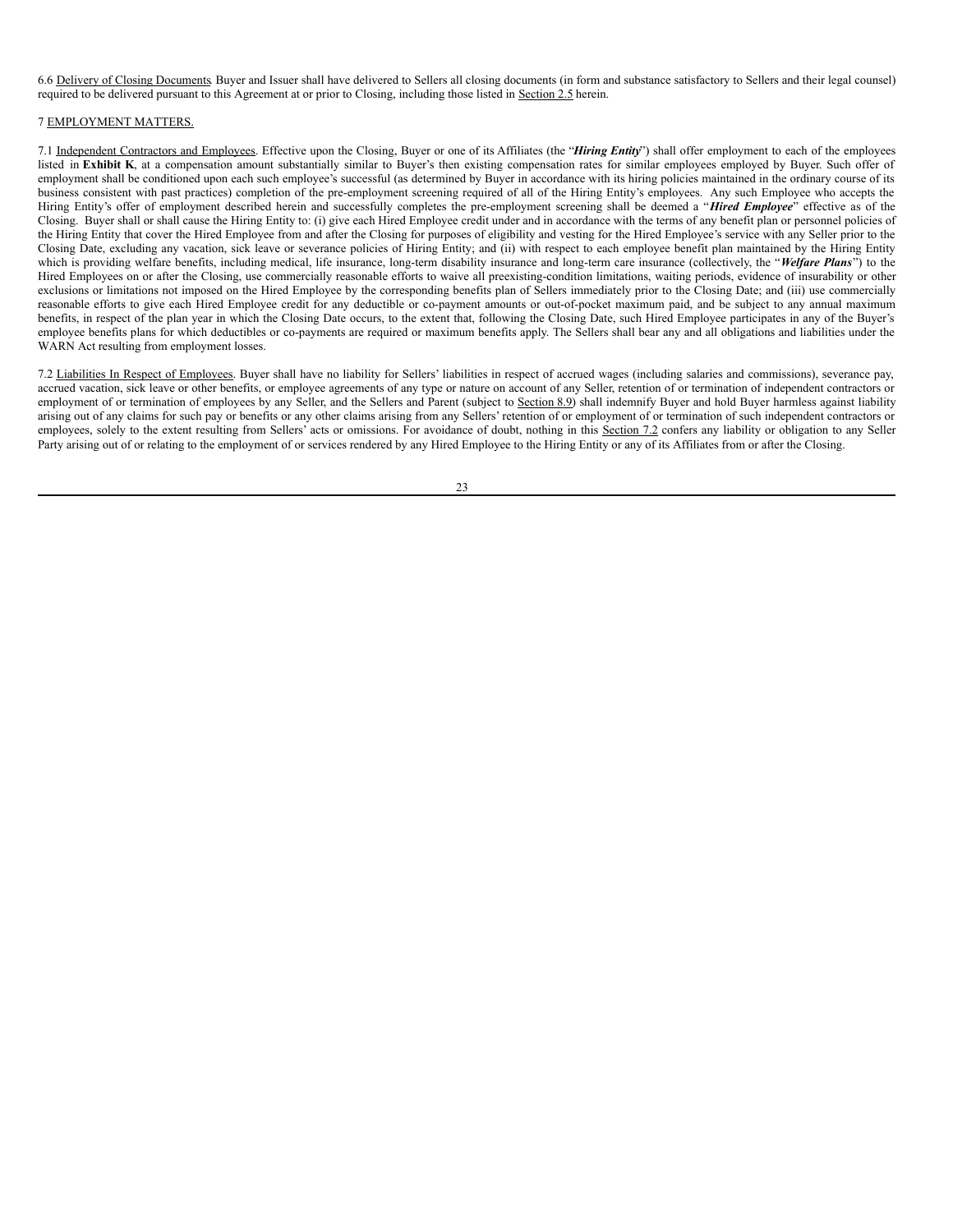## 8 INDEMNITY.

8.1 Sellers' Indemnitors Seller and Parent, jointly and severally, shall indemnify and hold harmless Buyer and Issuer from and against any and all losses, costs, expenses, liabilities, obligations, claims, demands, causes of action, suits, settlements and judgments of every nature, including the costs and expenses associated therewith and reasonable attorneys' fees ("*Buyer's/Issuer's Damages*") which arise out of: (i) the breach by any Seller Indemnitor of any representation or warranty in respect of any Seller or the Parent made by any Seller Party in this Agreement and/or the Ancillary Seller Party Documents; (ii) the non-performance, partial or total, of any covenant made by any Seller or the Parent in this Agreement and/or the Ancillary Seller Party Documents; (iii) subject to the last sentence of Section 7.2, claims of any type or nature relating to claims by or relating to any of Sellers' independent contractors or employment of the Business' employees by any of the Seller Indemnitors, in each case arising from conduct prior to the Closing with respect to any Hired Employee, or any termination by any Seller of such independent contractors or employees; (iv) the ownership or operation of the Assets by Sellers or in connection with the Business activities of Sellers related to the Assets, in each case prior to the Closing Date; (v) Seller Parties' portion of the Transfer Taxes; and (vi) the Retained Liabilities. Each Principal, severally and not jointly with any other Seller Party, shall indemnify and hold harmless Buyer and Issuer from and against any and all Buyer's/Issuer's Damages which arise out of: (a) the breach of any representation or warranty in respect of such Principal and made by such Principal in this Agreement and/or the Ancillary Seller Party Documents; and (b) the non-performance, partial or total, of any covenant of such Principal pursuant to this Agreement and/or the Ancillary Seller and Parent Documents.

8.1.1 Notwithstanding the terms and conditions of this Article 8, the aggregate liability of any and all Seller Indemnitors (including the Principals pursuant toSection 8.9) for any and all Buyer's/Issuer's Damages: (a) (i) which arise out of any and all breaches of representations or warranties (other than any Fundamental  $\overline{\text{Representation}}$ ) made by any Seller Indemnitor in any Transaction Document shall in no event exceed 20% of the Asset Purchase Price, or (ii) which arise out of any breach of any Fundamental Representation shall in no event exceed 40% of the Asset Purchase Price; and (c) which arise out of any Claims shall in no event exceed the Asset Purchase Price, *provided that* the limitations set forth in thisSection 8.1.1 shall not apply to a Seller Indemnitor's breach of Section 3.14 (Taxes) or a Seller Indemnitor's fraud.

8.2 Buyer's and Issuer's Indemnity. Buyer and Issuer, jointly and severally, shall indemnify and hold harmless each Seller Party from and against any and all losses, costs, expenses, liabilities, obligations, claims, demands, causes of action, suits, settlements and judgments of every nature, including the costs and expenses associated therewith and reasonable attorneys' fees ("*Seller Parties' Damages*") which arise out of: (i) the breach by Buyer or Issuer of any representation or warranty made by Buyer or Issuer in this Agreement or any Ancillary Buyer and Issuer Document; (ii) the non-performance, partial or total, of any covenant made by Buyer or Issuer pursuant to this Agreement or any Ancillary Buyer and Issuer Document; (iii) any Assumed Liabilities; (iv) Buyer's portion of any Transfer Taxes; or (v) the ownership or operation of the Assets by Buyer or in connection with the business activities of Buyer or its Affiliates related to the Assets on or after the Closing.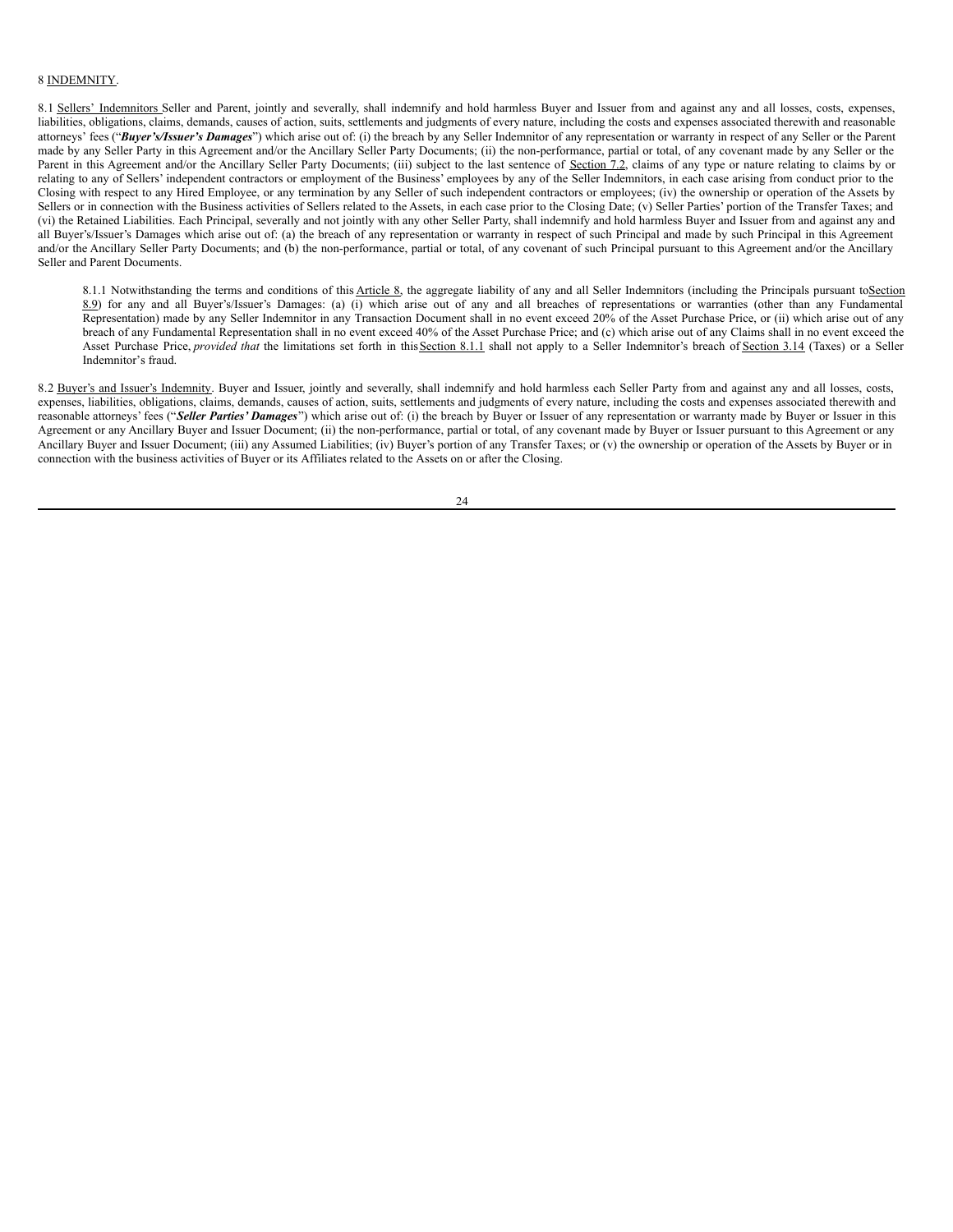8.3 Survival of Terms. All warranties, representations, indemnification obligations, and covenants contained in any Transaction Document shall survive the Closing until the three (3) year anniversary of the Closing Date (the "*Claims Period*"); *provided however*, the Claims Period with respect to any representation or warranty (other than any Fundamental Representation) contained in any Transaction Document shall survive the Closing until the eighteen (18) month anniversary of the Closing Date; *provided further*, the Claims Period with respect to any warranties, representations, indemnification obligations and/or covenants relating to Section 3.14 (Taxes) shall survive until sixty (60) days after the expiration of the applicable statute of limitations; *provided further*, the Claims Period with respect to any warranties, representations, indemnification obligations and/or covenants relating to the Shares or Warrants shall survive the Closing for a period of ninety days after the full performance of the covenants relating to the Warrants.

#### 8.4 Indemnification Claims Procedures.

8.4.1 Upon either Buyer or any Seller becoming aware of a Claim in respect of which indemnification is provided for pursuant toSection 8.1 or Section 8.2, respectively (each, an "*Indemnified Party*"), as the case may be, such Indemnified Party shall give prompt written notice of such Claim to the other party (each, an "*Indemnifying Party*"). Such notice shall (a) specify whether the claim arises as a result of a claim by a third party against the Indemnified Party (each, a "*Third Party Claim*"), or whether the claim does not so arise (each, a "*Direct Claim*"), (b) provide the basis for such Claim, and (c) the amount of the Claim and Buyer's/Issuer's Damages or Seller Parties' Damages, as applicable, to the extent such information is available or reasonably ascertainable.

8.4.2 In the case of a Direct Claim, the Indemnifying Party shall have sixty (60) days from its receipt of notice of the Claim (*Review Period*') to investigate the Claim and associated losses. For the purpose of such investigation, the Indemnified Party shall make available to the Indemnifying Party all documents and other information relied upon by the Indemnified Party to substantiate the Claim and associated losses, together with all such other documents and information as the Indemnifying Party may reasonably request. The Parties shall negotiate in good faith the resolution of such Direct Claim during the thirty (30) days following the Review Period.

8.4.3 In the case of a Third Party Claim, the Indemnifying Party shall have the right to elect, within thirty (30) days of its receipt of notice of such Claim from the Indemnified Party, to participate in and assume control of the negotiation, settlement or defense of the Third Party Claim and the Indemnifying Party will not be liable for any indemnification of legal expenses subsequently incurred by the Indemnified Party in connection with the defense of such Claim except as set forth otherwise herein. The Indemnified Party shall have the right to participate in the negotiation, settlement or defense of such Third Party Claim and to retain counsel to act on its behalf, provided that the fees and disbursements of such counsel shall be paid by the Indemnified Party unless the Indemnifying Party consents to the retention of such counsel at its expense. The Parties will co-operate with each other in good faith in all respects as may be reasonably necessary in connection with the defense, negotiation or settlement of any such Third-Party Claim. The Indemnified Party shall co-operate in a reasonable manner with the Indemnifying Party so as to permit the Indemnifying Party to conduct such negotiation, settlement and defense; and for this purpose the Indemnified Party shall preserve all relevant records, documents, and information, in each case relating to the Third Party Claim, allow the Indemnifying Party access, upon reasonable notice, to inspect and copy all such records, documents, and information, require its Representatives, as the Indemnifying Party may reasonably request, to provide such statements and attend and give evidence at any trial or hearing in respect of the Third Party Claim. If the Indemnifying Party elects not to defend the Third Party Claim, or fails to timely notify the Indemnified Party in writing of its election to defend in accordance with this Section 8.4.3, the Indemnified Party may retain counsel and control the defense of such Claim.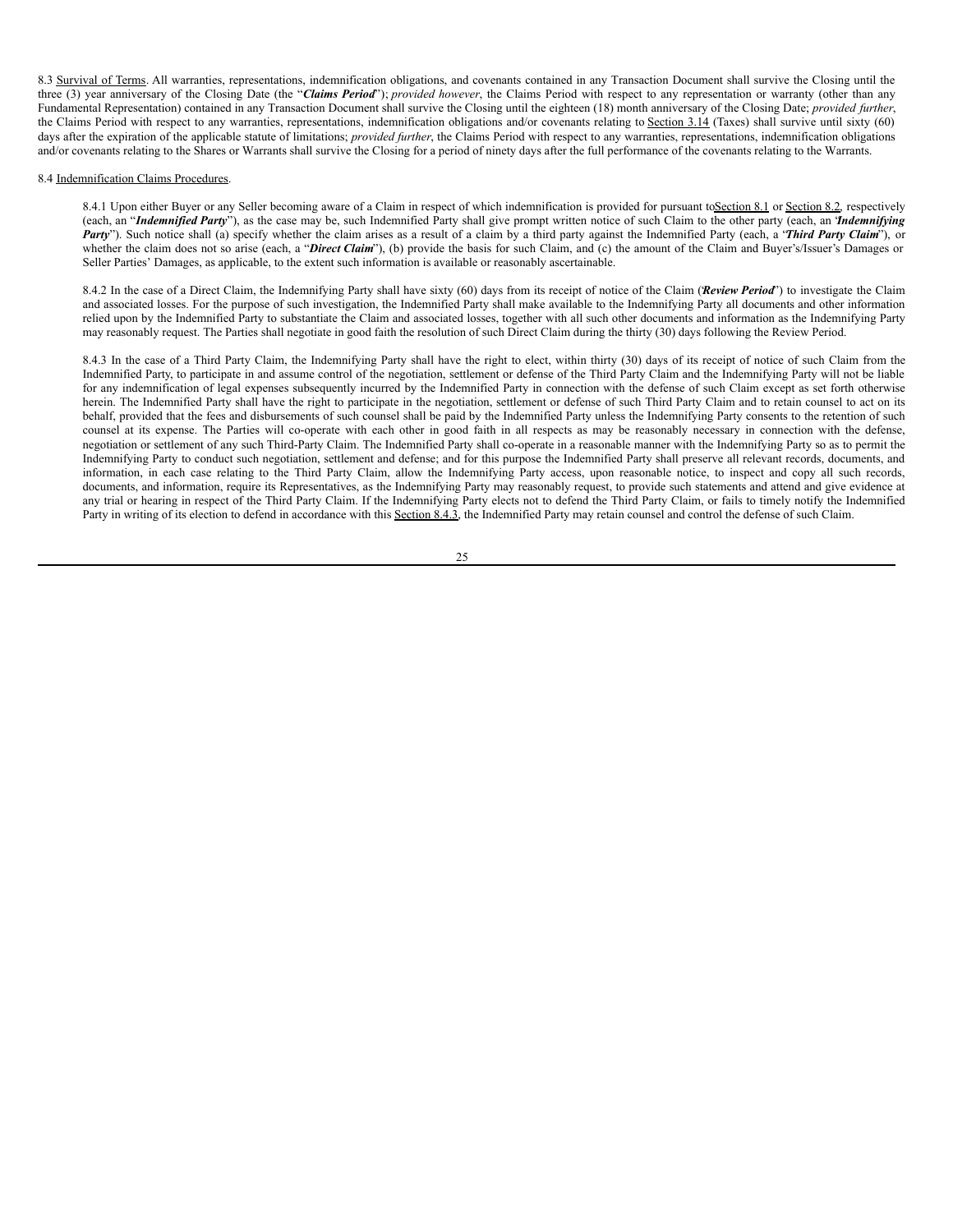8.5 Third Party Payment of Damages Payments by an Indemnifying Party pursuant to this Article 8 in respect of any Damages shall be limited to the amount of Damages that remains after deducting any insurance proceeds and any indemnity, contribution or other similar payment received or reasonably expected to be received by the Indemnified Party in respect of such loss.

8.6 Mitigation. The Indemnified Party shall use commercially reasonable efforts to mitigate Damages upon becoming aware of any event or circumstance that would be reasonably expected to or does give rise to Damages, including by pursuing recoveries under any insurance policies and any indemnity, contribution or other similar obligations owed by any Person (other than the Indemnifying Party) to the Indemnified Person and incurring costs only to the minimum extent necessary to remedy the loss. If the Indemnified Party receives any payment from any Person (other than the Indemnifying Party) in respect of Damages after an indemnification payment is made under this Agreement for such Damages, the Indemnified Party shall promptly repay to the Indemnifying Party the amount of the indemnification payment the Indemnifying Party would not have paid had the payment from the Person (other than the Indemnifying Party) reduced the original indemnification payment in accordance with Section 8.4.

8.7 No Duplicative Damages. Notwithstanding anything to the contrary contained in any Transaction Document, an Indemnified Party may not recover duplicative indemnifiable Damages in respect of a single set of facts or circumstances under more than one representation, warranty, covenant, or agreement in this Agreement or any other Ancillary Agreement.

8.8 Forfeiture of Shares. To the extent that Seller Indemnitors are required to indemnify Buyer for Buyer's/Issuer's Damages (each, a 'Claim'), Seller Indemnitors may satisfy such Claim, at their sole option and upon written notice to Buyer and Issuer ("*Election Notice*"), by the payment of cash, by the forfeiture of Shares, or a combination of payment by cash and forfeiture of Shares. Any such Election Notice shall specify the amount of the Claim that Seller Indemnitors have elected to satisfy by forfeiture of Shares, the Market Value Price for each Share, and the number of Forfeited Shares. As soon as reasonably practicable following delivery of any Election Notice, Issuer and Parent shall notify the applicable transfer agent to reduce the number of Shares then remaining in Parent's name by the number of Forfeited Shares. In the event that the amount of any Claim exceeds the value of the Forfeited Shares, the Seller Indemnitors shall be required to pay any unpaid excess balance of such Claim in cash.

8.9 Recourse to Principals. Notwithstanding anything in this Agreement to the contrary, in the event that Parent and/or any Seller fail to timely pay, when due, the full amount of any Claim for which indemnification is provided by Parent and Sellers pursuant to the first sentence of Section 8.1, each Principal, severally and not jointly, shall pay its Pro Rata Share of the amount of such unpaid Claim.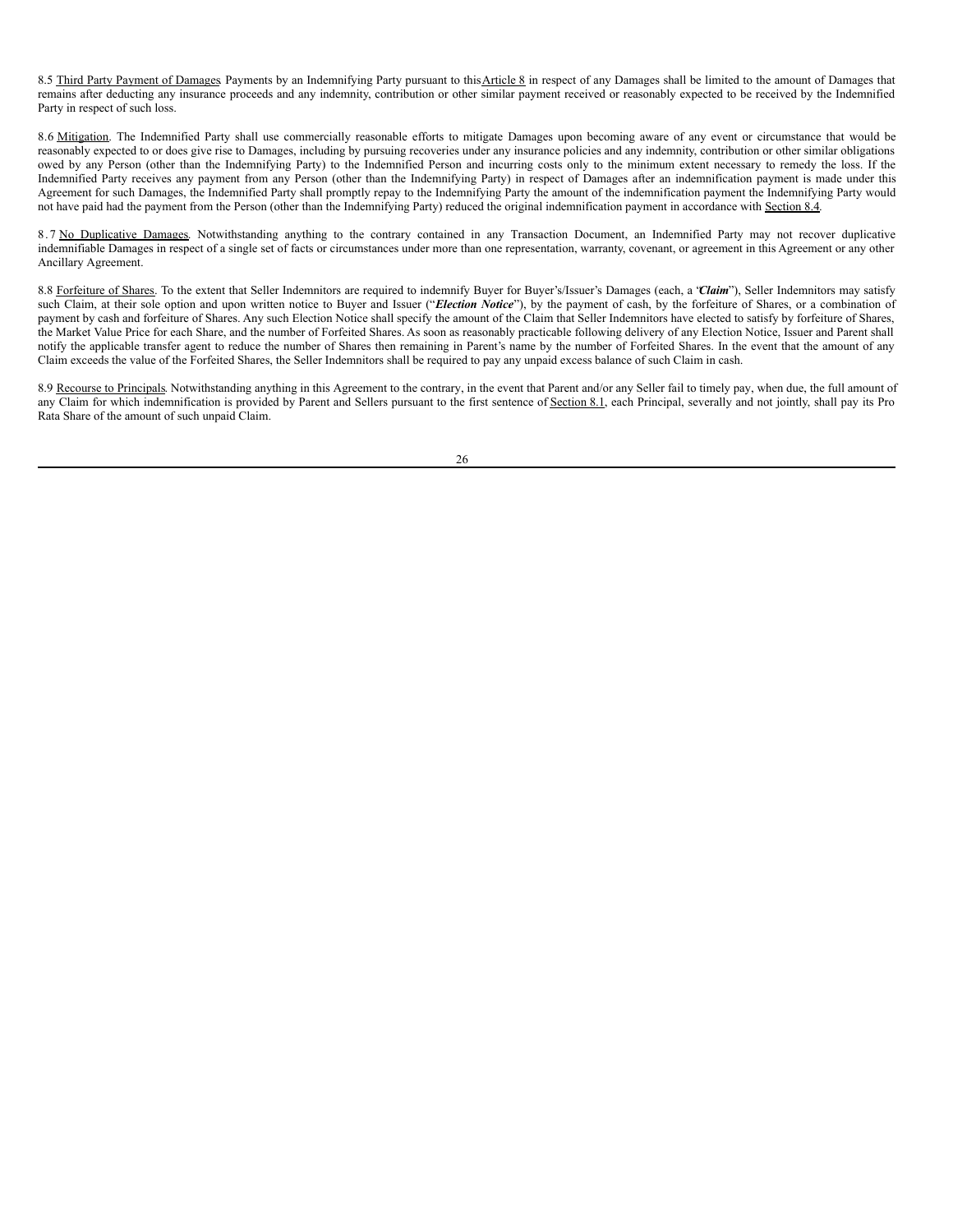<span id="page-34-0"></span>8.10 Deductible. Notwithstanding anything to the contrary contained in any Transaction Document, Seller Indemnitors (and Principals pursuant toSection 8.9) shall not have liability for any indemnification Claim or Buyer's/Issuer's Damages unless and until the accumulated aggregate amount of Buyer's/Issuer's Damages for Claims indemnifiable hereunder exceeds \$250,000 of the Asset Purchase Price after which time the Buyer and Issuer shall have the right to claim and receive the full amount of Buyer's/Issuer's Damages in excess of \$125,000 for Claims indemnifiable hereunder; provided, however, that this Section 8.10 shall not apply to indemnification Claims or Buyer's/Issuer's Damages arising out of Section 3.14 (Taxes) and Section 8.12 (Tax Matters) with respect to the filing of Tax Returns or liability for the reporting or payment of Taxes.

8.11 Damages. Notwithstanding anything to the contrary contained in any Transaction Document, in no event shall Buyer's/Issuer's Damages or Seller Parties' Damages include punitive damages (except to the extent payable to a third party).

8.12 Tax Matters. The following provisions shall govern the allocation of responsibility as between the Buyer and the Seller for certain Tax matters following the Closing Date:

8.12.1 Tax Returns. The Buyer shall prepare and timely file all Tax Returns with respect to Property Taxes relating to the Assets for the Straddle Period. The Buyer shall pay and discharge all Taxes shown to be due on such Tax Returns. No later than ten (10) business days prior to the due date of such Tax Return, the Parent shall pay to the Buyer the amount of Taxes shown due on such Tax Return which is attributable to the pre-Closing portion of the Straddle Period.

8.12.2 Apportionment. For purposes of this Agreement, the amount of real property, personal property, and similar taxes (not based on income, profits or gains) relating to the Assets ("*Property Taxes*"), and any Tax refunds relating to such Property Taxes, attributable to the portion of the Straddle Period ending on the day before the Closing Date shall equal the Taxes for the entire Straddle Period multiplied by a fraction, the numerator of which is the number of calendar days in the portion of the period ending on the day before the Closing Date and the denominator of which is the number of calendar days in the entire Straddle Period; provided, however, if as a result of the purchase of the Assets, the value of any Asset is reassessed for purposes of determining the amount of any Property Tax, any resulting increase in Tax for such Straddle Period shall be treated as being solely with respect to the portion of the Straddle Period beginning on the Closing Date. For any Taxes other than Property Taxes (such as franchise Taxes, Taxes that are based upon or related to income or receipts or net income, Taxes based upon production or occupancy or imposed in connection with any sale or other transfer or assignment of property) for a Straddle Period the amount of any such Taxes attributable to the pre-Closing portion such Straddle Period shall be determined based upon a hypothetical closing of the taxable year on such Closing Date with the Closing Date being included in the pre-Closing portion of such Straddle Period. Notwithstanding any provision in this Agreement to the contrary, the Buyer shall not be required to make any payment or disbursal to Parent, any Seller, or any Governmental Authority relating to any Taxes attributable to the Assets or the Business for a taxable year (or portion thereof) ending on or before the Closing Date. Each Party agrees to cooperate with each other Party in paying or reimbursing their respective Tax obligations in accordance with this Section 8.12.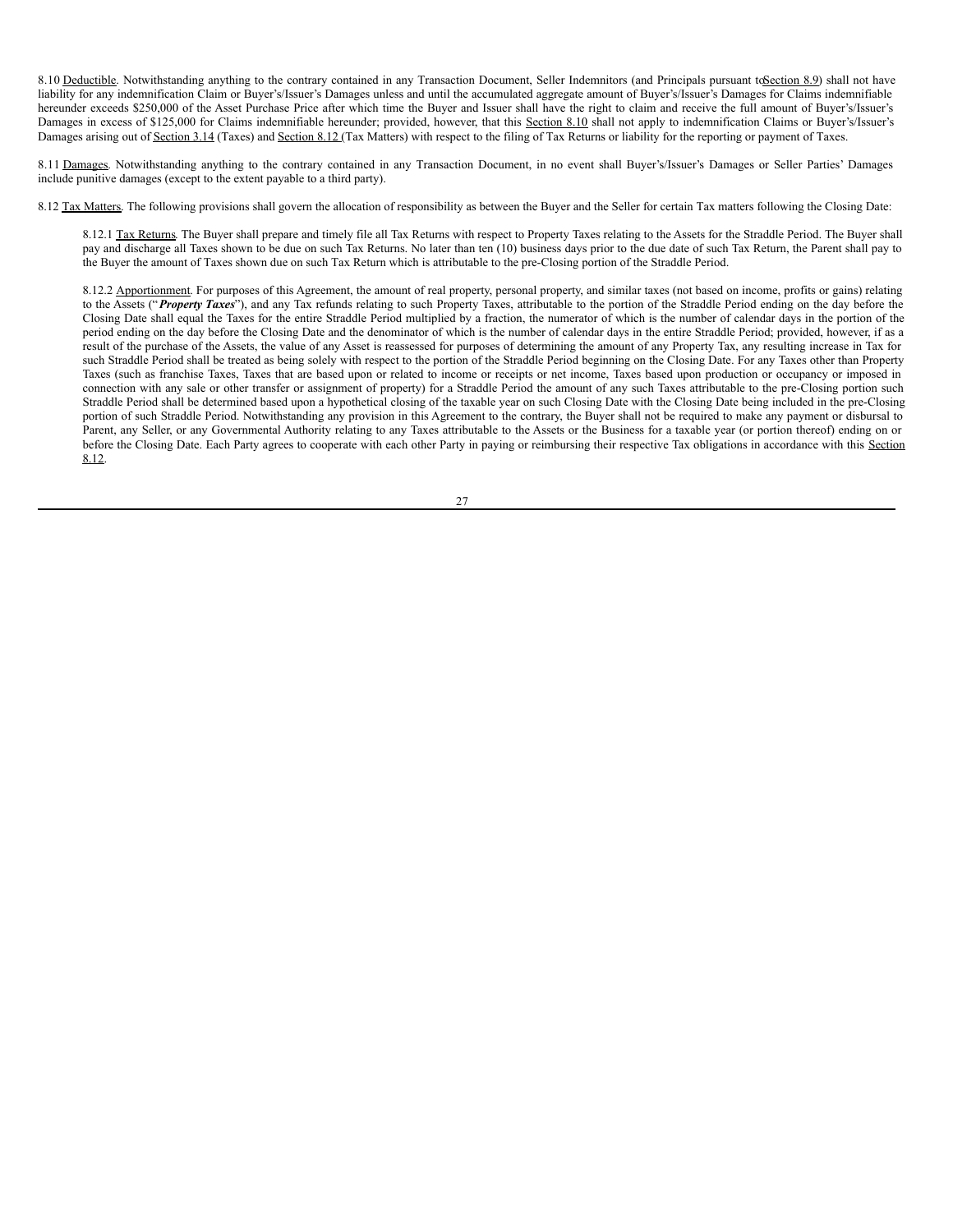8.12.3 Cooperation. The Buyer on the one hand, and the Parent and the Sellers, on other hand, shall cooperate fully, as and to the extent reasonably requested by the other Party, in preparing and filing Tax Returns with respect to the Assets and the Business, including providing complete and accurate records concerning the Tax basis of the Assets and such other information as may be reasonably necessary with respect to the preparation and filing of such Tax Returns, and in connection with any audit or other Proceeding with respect to Taxes related to the Assets or the Business. Such cooperation shall include the retention and (upon the other Party's request) the provision of records and information which are reasonably relevant to any such audit or other Proceeding.

8.13 Adjustment to Asset Purchase Price for Tax Purposes. The Parties shall treat any indemnity payment made under this Agreement pursuant to this Article 8 as an adjustment to the Asset Purchase Price for all Tax purposes to the maximum extent permitted by applicable Law. No party shall take any position on any Tax Return or filing, or before any Governmental Authority, that is inconsistent with such treatment unless otherwise required by any applicable Law.

8.14 Exclusive Remedy. Notwithstanding anything to the contrary in this Agreement, but subject to (and without limiting any Party's rights under) Section 9.14 and the Warrants, the sole and exclusive remedy of any Indemnified Party for any Damages and any Claims arising under or otherwise relating to this Agreement, the Contemplated Transactions, Ancillary Agreements and/or the transactions contemplated by the Ancillary Agreements, is indemnification as set forth in this Article 8.

# 9 MISCELLANEOUS

9.1 Allocation of Asset Purchase Price. **Exhibit J** sets forth the allocation agreed to by Sellers and Buyer of the Asset Purchase Price among the various items included in the Assets and Business being transferred by Sellers to Buyer for purposes of determining the relevant tax consequences of the transactions contemplated by this Agreement. The Parties intend that **Exhibit J** conform to the requirements of Section 1060 of the Internal Revenue Code; and they agree to be bound thereby and to act in accordance with it in the preparation and filing of Tax Returns (including Internal Revenue Service From 8594 and any exhibits thereto), information returns, schedules or other filings made with the Internal Revenue Service or other Governmental Authorities. Any adjustments to the Asset Purchase Price pursuant to Section 2.3.1 or Article 8 shall be allocated in a manner consistent with this Section 9.1 and **Exhibit J**. Each of the Parties shall promptly notify the others of any challenge by any Governmental Authority to any allocation pursuant to this Section 9.1.

9.2 Restrictive Legends. Issuer agrees to respond to any request of VStockTransfer, LLC, any subsequent transfer agent to Issuer or any broker representing any Seller Party or Haley to remove the restrictive legend referenced in Section 3.21 within three (3) business days of the request.

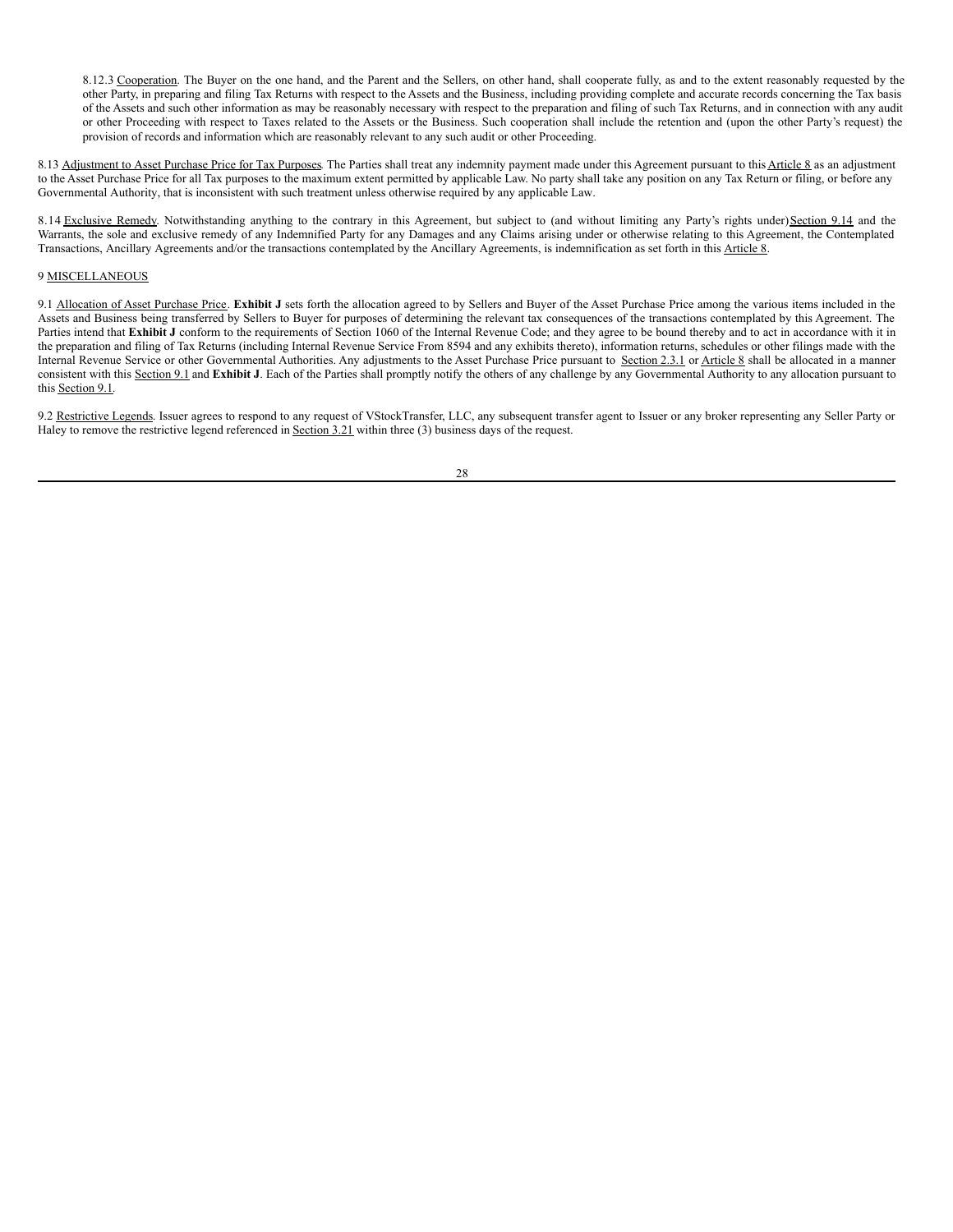9.3 Confidentiality; Press Releases and Public Announcements. No party hereto shall issue a press release or otherwise publicize the Contemplated Transaction or otherwise disclose the nature or contents of this Agreement until the Closing has occurred. From and after Closing, any press release or other public announcement with respect to the Agreement or Contemplated Transactions shall not be issued without the written approval of Buyer (which such approval shall not be unreasonably withheld, conditioned or delayed), except as may be required by Law or any applicable listing agreement with a national securities exchange as determined in the good-faith judgment of the Party or Affiliate of a Party proposing to make such release or communication (in which case, such Party or Affiliate of a Party shall not issue or cause the publication of such press release or other public announcement without providing the other Parties a reasonable opportunity to review and comment upon such press release or other public announcement).

9.4 Construction. Unless the context of this Agreement otherwise clearly requires: (a) references to the plural include the singular, and references to the singular include the plural; (b) references to one gender include the other gender; (c) the terms "hereof", "herein", "hereunder", "hereto" and similar terms in this Agreement refer to this Agreement as a whole and not to any particular provision of this Agreement; (d) the terms "day" and "days" mean and refer to calendar day(s) unless such reference specifically refers to business days; (e) the terms "year" and "years" mean and refer to calendar year(s); and (f) all references herein to "\$" or dollars shall refer to United States dollars. Unless otherwise set forth in this Agreement, references in this Agreement to: (i) any document, instrument or agreement (including this Agreement) (A) includes and incorporates all annexes, exhibits, schedules and other attachments thereto; (B) includes all documents, instruments or agreements issued or executed in replacement thereof; and (C) means such document, instrument or agreement, or replacement thereto, as amended, modified or supplemented from time to time in accordance with its terms and in effect at any given time; and (ii) a particular Law means such Law, as amended, modified, supplemented or succeeded from time to time, and in effect on the date hereof. All Article, Exhibit, Annex and Schedule references herein are to Articles, Sections, Exhibits, and Schedules of this Agreement, unless otherwise specified. The Article and Section headings contained in this Agreement are inserted for convenience of reference only and shall not affect the meaning or interpretation of this Agreement.

#### 9.5 Expenses; Transfer Taxes; Accounts Payable.

9.5.1 Subject to Section 9.5.2, Each Party will pay its own costs and expenses, including legal and accounting expenses, related to the transactions provided for herein, irrespective of when incurred. In the event of any legal action to enforce any of the obligations set forth in the Agreement, the prevailing party shall be entitled to recover costs and reasonable legal fees.

9.5.2 All Transfer Taxes shall be paid when due and shall be borne 50% by the Buyer and 50% by the Seller. Buyer shall timely file or cause to be timely filed all necessary tax returns with respect to Transfer Taxes ("*Transfer Tax Returns*"), and the Sellers will use commercially reasonable efforts to cooperate in filing such Transfer Tax Returns and reducing or eliminating such Transfer Taxes. The Parent shall pay 50% of the amount due with respect to such Transfer Tax Return to the Buyer on the later of (i) no less than three (3) business days prior to the due date for filing thereof, and (ii) five (5) business days after receipt of such Transfer Tax Return to be filed by Buyer and written notice from Buyer as to the amount of Transfer Taxes allocable to Sellers in accordance with this Section 9.5.2. Buyer and Sellers will each use its commercially reasonable efforts to avail itself of any available exemptions from any such Transfer Taxes.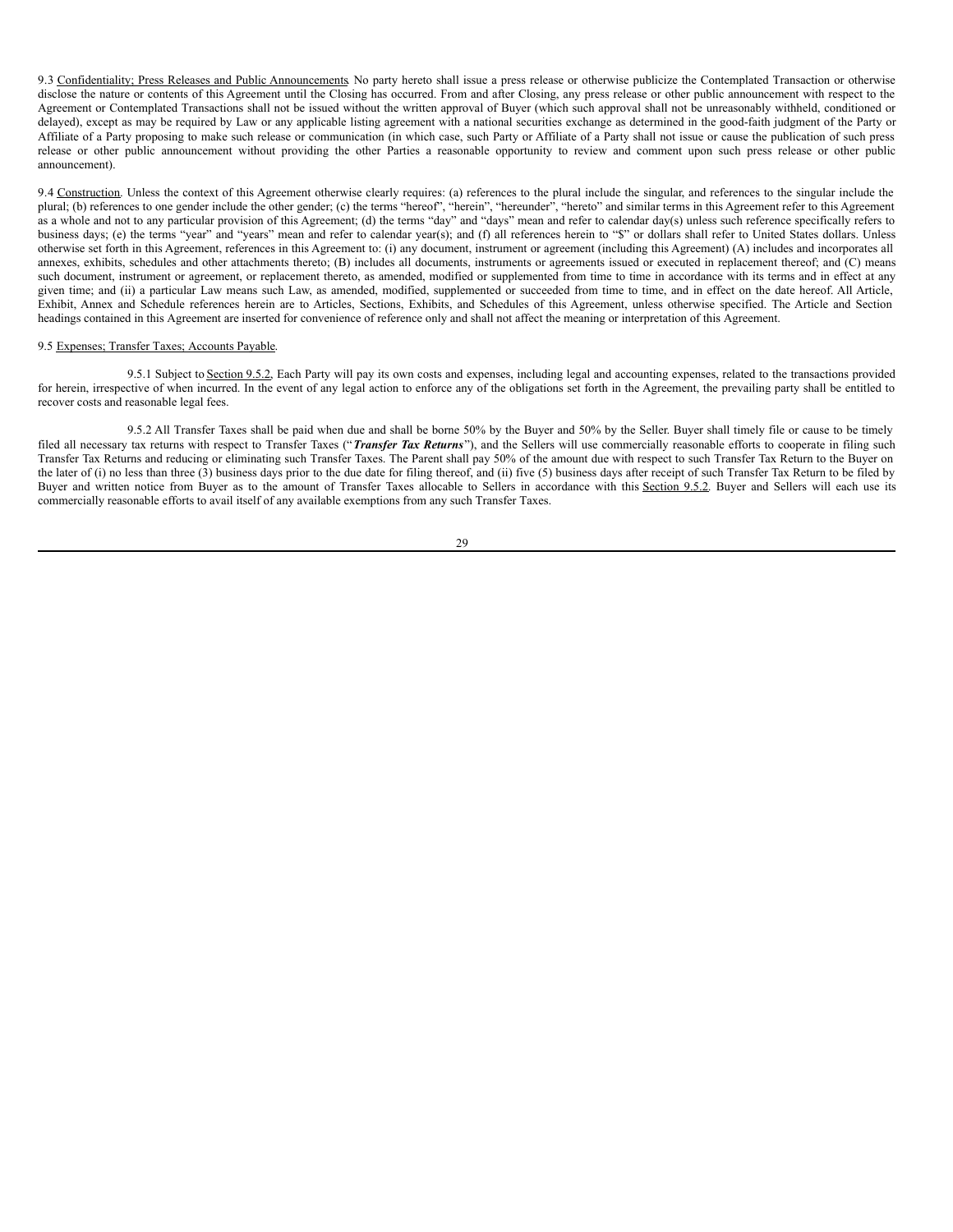9.5.3 Not later than forty-five (45) days following the Closing, Seller shall satisfy, in full, any of their then outstanding accounts payable obligations (which for avoidance of doubt shall not include any accounts payable reflected on the Funds Flow).

9.6 Notices. Any notice or other communication required or permitted hereunder shall be in writing and shall be deemed to have been duly given on the date of service if served personally or by email, or five days after the date of mailing if mailed, by first class mail, registered or certified, postage prepaid. Notices shall be addressed as follows:

If to Buyer or Issuer, to:

GrowGeneration Corp. and GrowGeneration California Corp. 930 W 7th Ave, Suite A Denver, CO 80204 Attn: Monty Lamarito Email: monty@growgeneration.com

with a copy (which shall not constitute notice) to:

Robinson & Cole, LLP 1055 Washington Boulevard Stamford, CT 06901 Attn: Mitch Lampert Email: mlampert@rc.com

If to Sellers or Parent prior to Closing, to:

c/o The Growbiz 4441 Granite Drive #102 Rocklin, CA 95677 Email: rosshaley@me.com

with a copy (which shall not constitute notice) to:

Howard & Howard Attorneys PLLC 200 S. Michigan Avenue, 11<sup>th</sup> floor Chicago, Illinois 60604 Attn: Joseph J. DeVito, Esq.; Jane S. Hahn, Esq. Email: jjd@h2law.com; jsh@h2law.com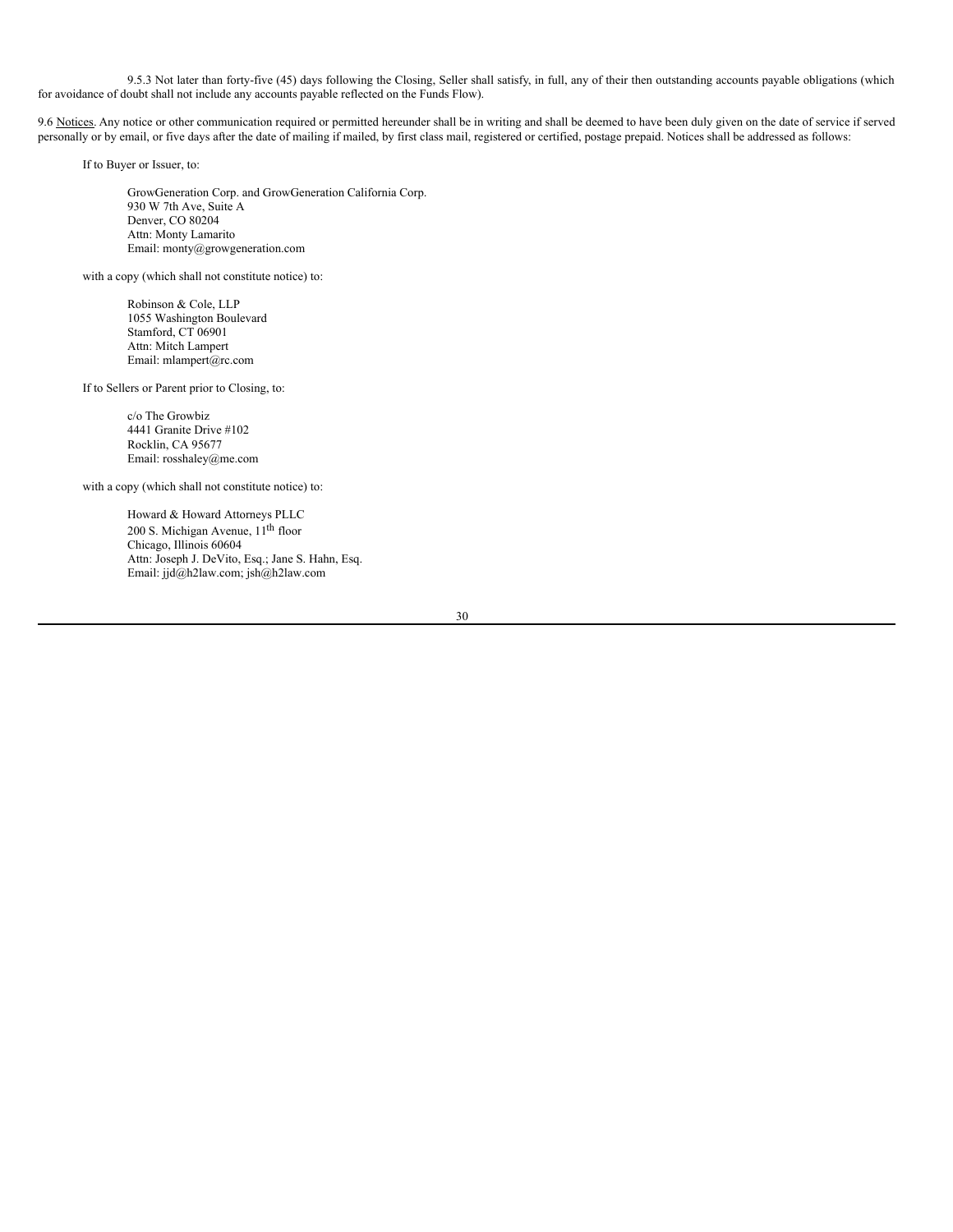If to Sellers or Parent after the Closing, to:

The Growbiz c/o Ross Haley 7775 McRanch Rd. Auburn, CA 95602 Email: rosshaley@me.com

with a copy (which shall not constitute notice) to:

Howard & Howard Attorneys PLLC 200 S. Michigan Avenue, 11<sup>th</sup> floor Chicago, Illinois 60604 Attn: Joseph J. DeVito, Esq.; Jane S. Hahn, Esq. Email: jjd@h2law.com; jsh@h2law.com

or to such other address as a party has designated by notice in writing to the other party in the manner provided by this section.

9.7 Governing Law. This Agreement shall be governed by and construed in accordance with the laws of the State of California applicable to contracts entered into and wholly to be performed in the State of California without regard to any choice or conflict of law provision.

9.8 Successors and Assigns. This Agreement and Exhibits and the rights of the Parties hereunder may not be assigned and shall be binding upon and shall inure to the benefit of the Parties, the successors of Parties, and the heirs and legal representatives of the indirect members of the Sellers.

9.9 Entire Agreement. This Agreement, together with the Schedules, Exhibits and other documents referenced herein, sets forth the entire understanding of the Parties with respect to the Contemplated Transaction. Any and all previous agreements and understandings between or among the Parties and/or their Affiliates regarding the subject matter hereof, whether written or oral, are superseded and replaced by this Agreement.

9.10 Amendment. This Agreement shall not be amended or modified except by a written instrument duly executed by each of the Parties.

9.11 Waiver. Any extension or waiver by any party of any provision hereto shall be valid only if set forth in an instrument in writing signed on behalf of such party.

9.12 Schedules and Exhibits; Section References. Each of the Schedules and Exhibits to this Agreement is incorporated herein by this reference and expressly made a part of this Agreement. Any capitalized terms used in any Schedule or Exhibit but not otherwise defined therein shall be defined as set forth in this Agreement.

9.13 Partnership. The relationship of the parties is that of "buyer" and "seller," and nothing contained herein shall be deemed to create a partnership or joint venture between the **Parties**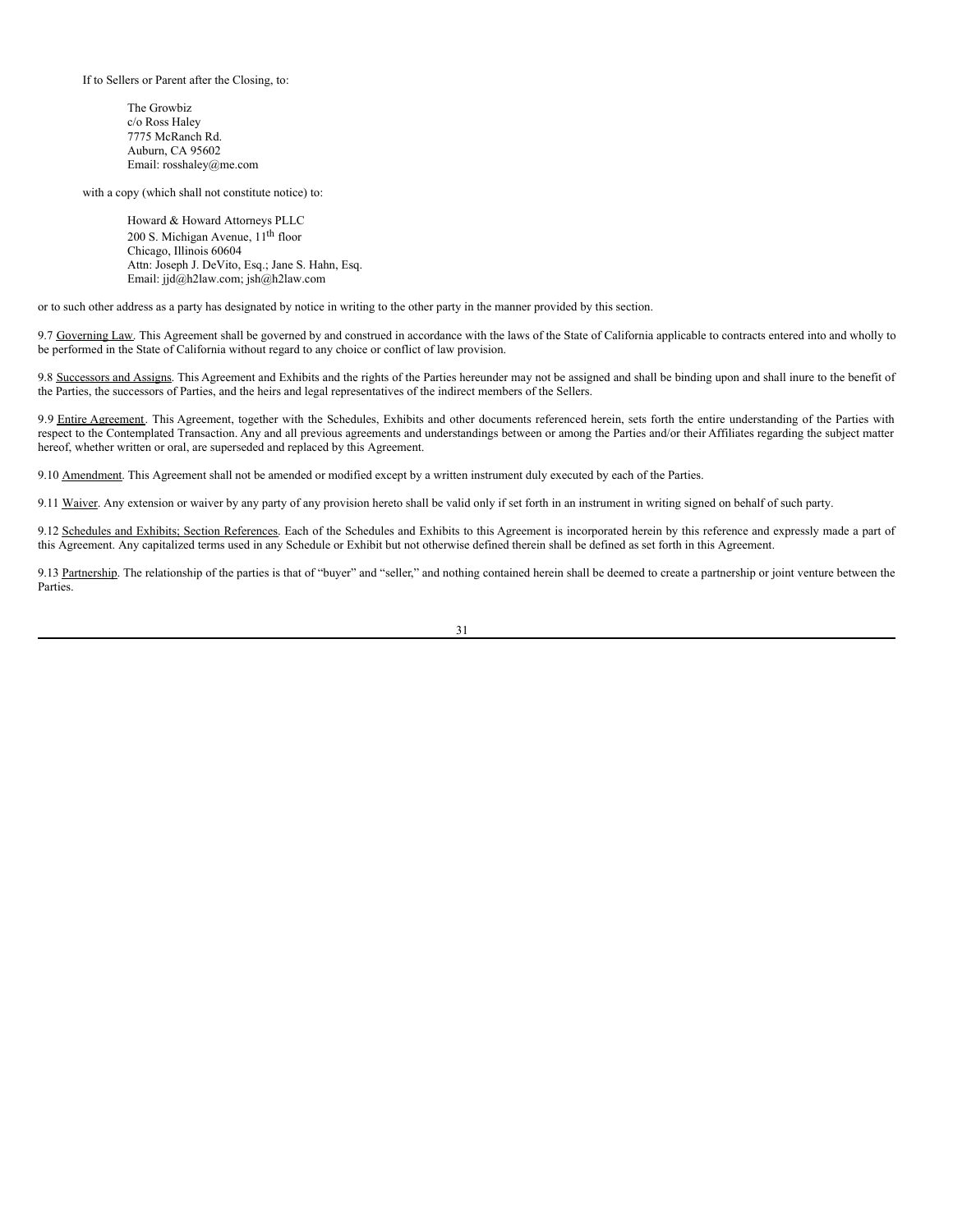9.14 Specific Performance; Remedies. Each Party acknowledges that the other Parties will be irreparably harmed and that there will be no adequate remedy at law for any violation by any of them of any of the covenants or agreements contained in this Agreement and its Exhibits, including the confidentiality obligations set forth in this Agreement or in any other agreement between any of the Parties. It is accordingly agreed that, in addition to any other remedies which may be available upon (a) the breach of any such covenants or agreements, each Party shall have the right to obtain injunctive relief to restrain a breach of, or otherwise to obtain specific performance of covenants and agreements of the other Parties contained in this Agreement, and (b) a threatened breach of any such covenants or agreements, each Party shall have the right to seek injunctive relief to restrain a threatened breach of, or otherwise seek to obtain specific performance of covenants and agreements of the other Parties contained in this Agreement.

9.15 Severability. If any provision of this Agreement or Exhibit or the application thereof to any person or circumstances is held invalid or unenforceable in any jurisdiction, the remainder hereof, and the application of such provision to such person or circumstances in any other jurisdiction, shall not be affected thereby, and to this end the provisions of this Agreement shall be severable.

9.16 Further Representations. Each Party acknowledges and represents that it has been represented by its own legal counsel in connection with the Contemplated Transaction, with the opportunity to seek advice as to its legal rights from such counsel. Each Party further represents that it is being independently advised as to the tax consequences of the Contemplated Transaction and is not relying on any representation or statements made by the other party as to such tax consequences. This Agreement shall not be construed as if prepared by one of the Parties, but rather according to its fair meaning as a whole, as if all Parties had prepared it. Without limiting the generality of immediately preceding sentence, in the event an ambiguity or question of intent or interpretation arises, this Agreement shall be construed as if drafted jointly by the Parties, and no presumption or burden of proof shall arise favoring or disfavoring any Party by virtue of the authorship of any of the provisions of this Agreement.

9.17 Counterparts. This Agreement and any other Transaction Document may be executed in counterparts, each of which shall be deemed an original, but all of which shall constitute one and the same instrument. Counterparts signature page(s) whether to this Agreement or any other Transaction Document may be delivered via facsimile, electronic mail (including pdf or any electronic signature complying with the U.S. federal ESIGN Act of 2000, e.g., www.docusign.com) or other transmission method and any counterpart so delivered shall be deemed to have been duly and validly delivered and be valid and effective for all purposes. A signed copy of this Agreement or any other Transaction Document delivered by e-mail or other means of electronic transmission shall be deemed to have the same legal effect as delivery of an original signed copy of such Transaction Document.

#### *[Signature Page Follows]*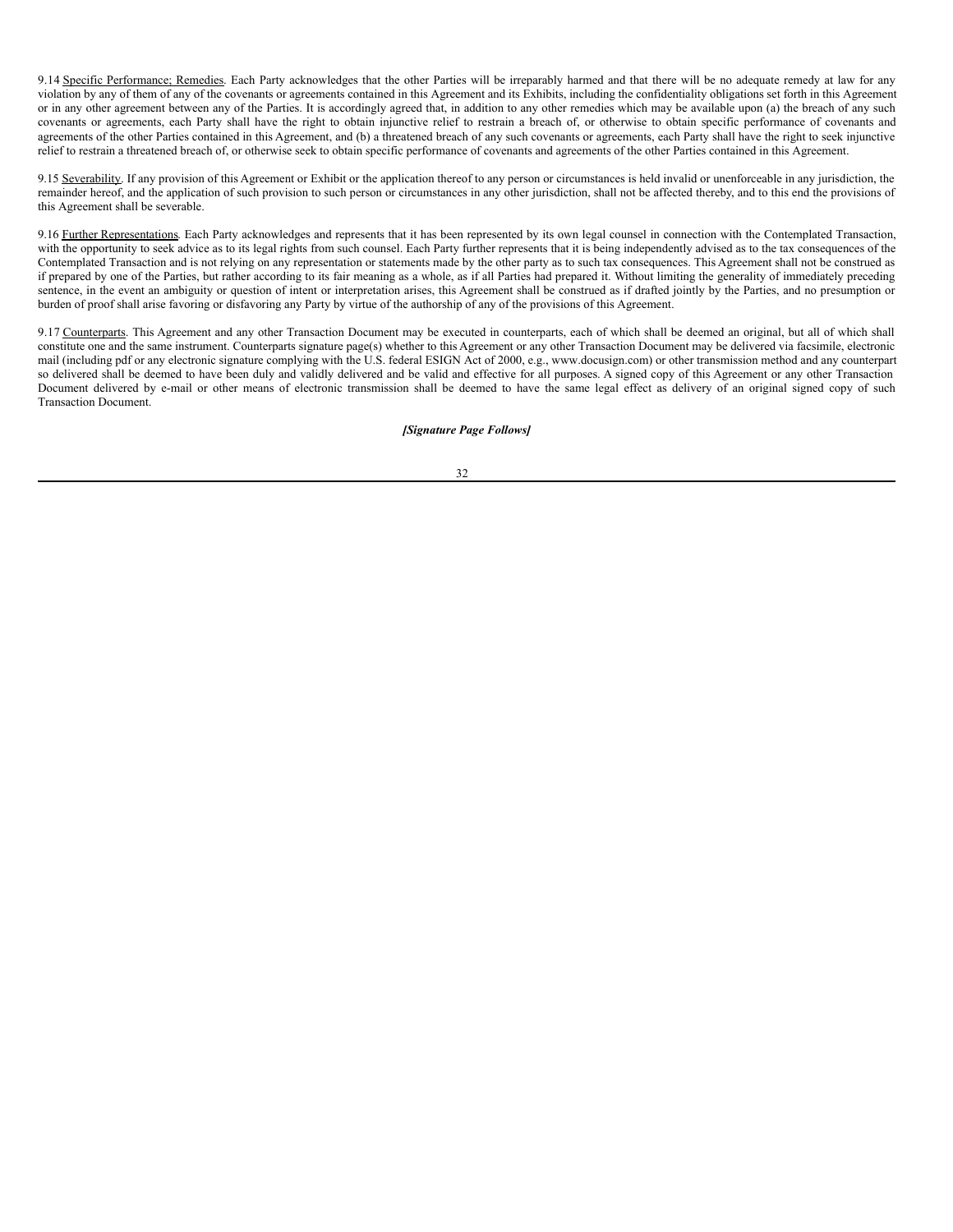IN WITNESS WHEREOF, the Parties hereto have caused this Agreement to be executed as of the date first above written.

| <b>SELLERS:</b>                                       |  | PARENT:                     |  |
|-------------------------------------------------------|--|-----------------------------|--|
| YELEKO, LLC                                           |  | YTGB OPERATING HOLDINGS LLC |  |
| By:                                                   |  | By:                         |  |
| Ross Haley, Manager                                   |  | Ross Haley, Manager         |  |
| YELEKO GUI, LLC                                       |  | PRINCIPALS:                 |  |
| By:<br>Ross Haley, Manager                            |  | By:<br>Ross Haley           |  |
|                                                       |  | By:<br>Kristina Haley       |  |
| HEALTHY HARVEST HYDRO-ORGANICS LLC                    |  |                             |  |
| By:                                                   |  | By:                         |  |
| Ross Haley, Manager                                   |  | Ryan Haley                  |  |
|                                                       |  | By:                         |  |
|                                                       |  | David Brooke                |  |
| OREGON HYDRO-ORGANICS LLC                             |  |                             |  |
| By:                                                   |  | By:                         |  |
| Ross Haley, Manager                                   |  | Ian Brooke                  |  |
|                                                       |  | By:                         |  |
|                                                       |  | <b>Brian Hansen</b>         |  |
| [Signature Page (1 of 2) to Asset Purchase Agreement] |  |                             |  |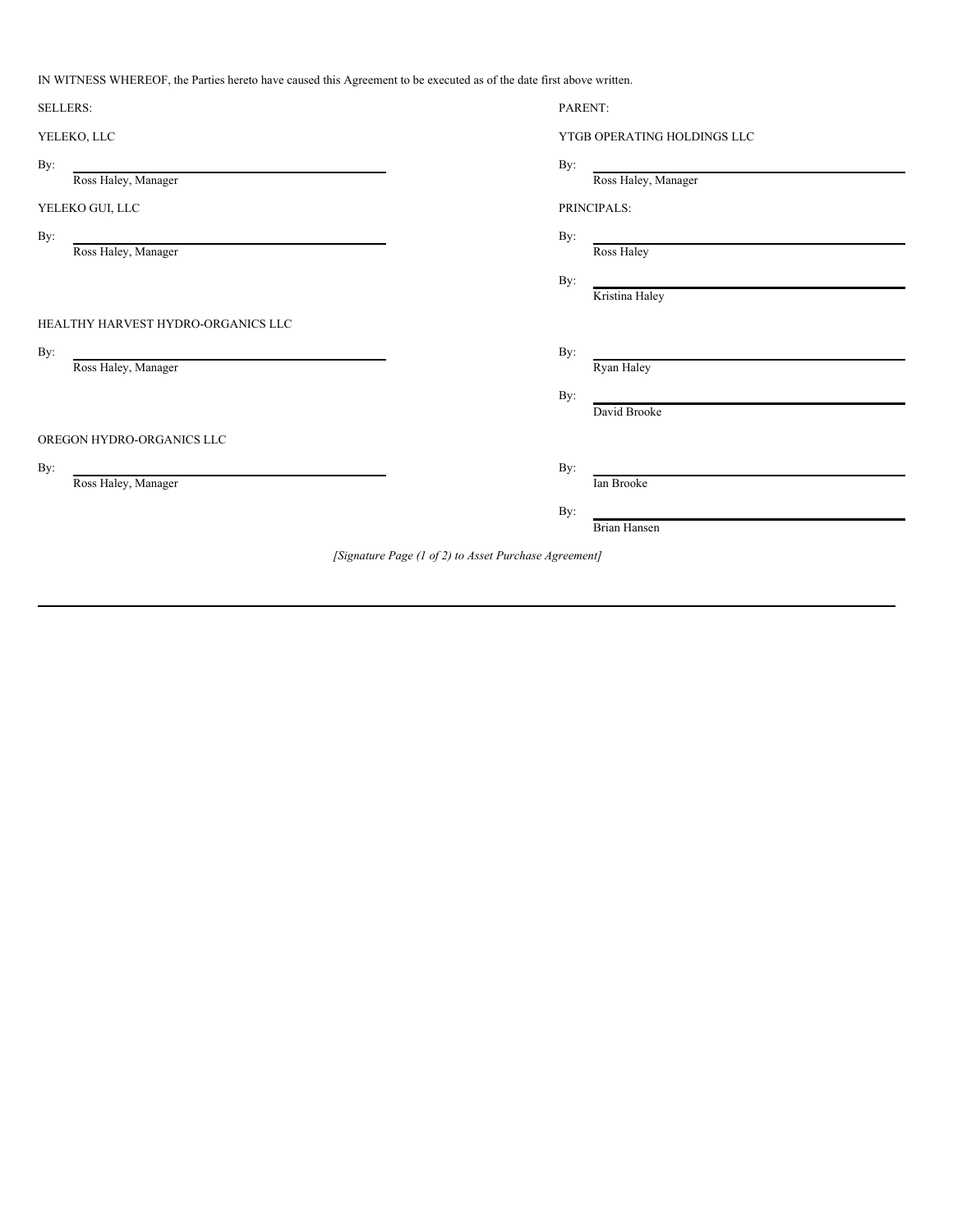# BUYER:

GROWGENERATION CALIFORNIA CORP.

By:

Darren Lampert, CEO

ISSUER:

GROWGENERATION CORP.

By:

Darren Lampert, CEO

*[Signature Page (2 of 2) to Asset Purchase Agreement]*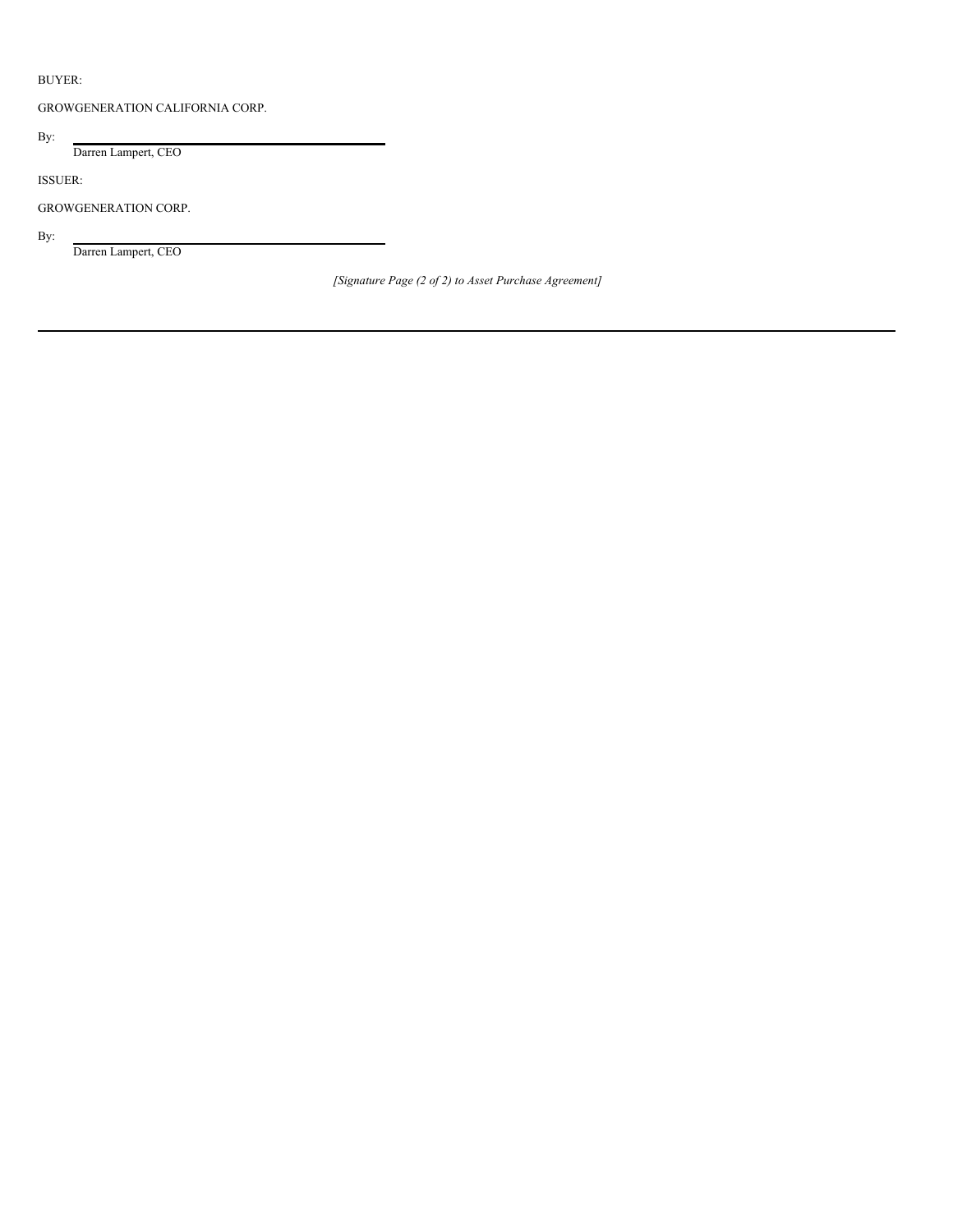#### **Exhibit A - Definitions**

"*Accounting Principles*" means Sellers' accounting methods, practices, principles, policies and procedures, classifications, judgments and valuation and estimation methodologies used in preparing the Financial Statements.

"*Act*" shall be as defined in **Section 3.21**.

"Affiliate" means, with respect to any specified Person, any other Person that directly, or indirectly through one or more intermediaries, controls, is controlled by, or is under common control with, such specified Person. For purposes of this definition, "control" (including the terms "controlled by" and "under common control with"), as applied to any Person, means the possession, directly or indirectly, of the power to direct or cause the direction of the affairs or management of that Person, whether through the ownership of voting securities, by contract, or otherwise.

"*Agreement*" shall be as defined in the preamble to this Agreement.

"*Ancillary Agreements*" means, other than this Agreement, the agreements, certificates and instruments executed and delivered pursuant toSection 2.4.2 or Section 2.5*.*

"*Ancillary Buyer and Issuer Documents*" shall be as defined in Section 4.3.

"*Ancillary Seller Party Documents*" means, collectively, the documents to which any Seller Party is a party and required to be delivered by any Seller Party at Closing pursuant to Section 2.4.2.

"*Asset Purchase Price*" shall be as defined in Section 2.3.

"**Assets**" shall be as defined in Section 2.1.

"**Assumed Liabilities**" shall be as defined in Section 2.2.1.

"*Audited Financial Statements*" shall be as defined in Section 3.12.

"*Business*" shall be as defined in the Recitals to this Agreement.

"*Buyer*" shall be as defined in the preamble to this Agreement.

"*Buyer's/Issuer's Damages*" shall be as defined in Section 8.1.

"*Buyer and Issuer Charter Documents*" shall be as defined in Section 4.1.

"*Claim*" means, as the case may be, a Direct Claim or a Third Party Claim, as applicable.

"*Claims Period*" shall be as defined in Section 8.3.

"Closing" shall be as defined in Section 2.3.

"*Closing Date*" shall be as defined in Section 2.4.1.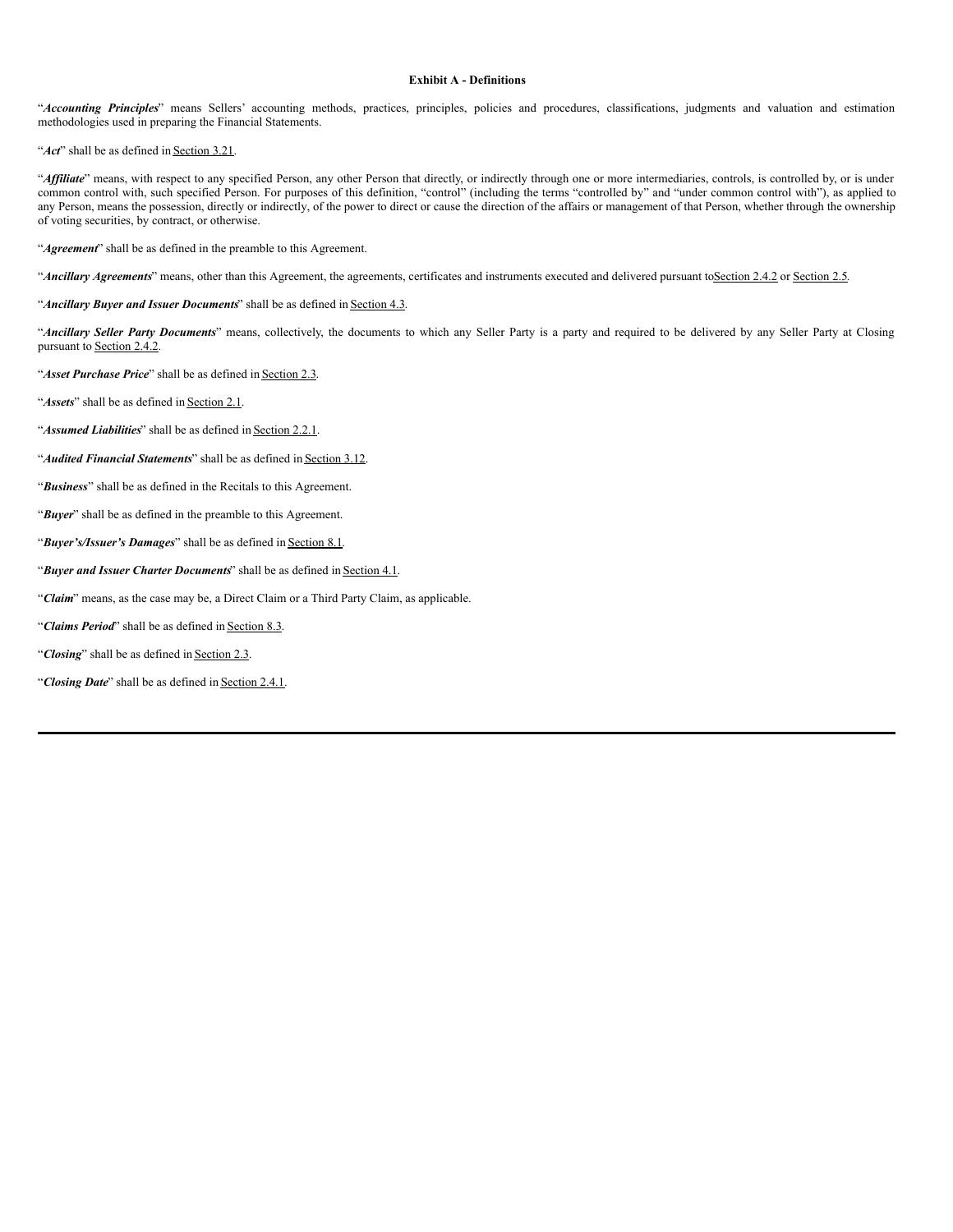"*Closing Price*" shall mean, for any Trading Day, the closing sale price per share during regular (not extended) hours on such Trading Day of the common stock of Issuer on the New York Stock Exchange as reported in The Wall Street Journal (or, if not reported in The Wall Street Journal, as reported by another authoritative source mutually agreed by the Parties).

**"***Code***"** means the Internal Revenue Code of 1986, as amended.

"*Common Stock*" means common stock with \$0 par value of Issuer.

"*Consulting Agreement*" shall be as defined in Section 2.3.1.

"*Contemplated Transaction*" means the transactions contemplated by this Agreement.

"*Contracts*" shall be as defined in Section 2.1.4.

"*Customer Deliverables*" shall mean (a) the products that the Sellers currently market or sell or (b) the services that the Sellers currently provide.

"*Customer Deposits*" means any cash or cash equivalents representing customer deposits received by Sellers to the extent of customer orders (or the portion thereof) that remains unfulfilled as of Closing.

"*Damages*" means either Buyer's/Issuer's Damages or Seller Parties' Damages, as the case may be and as the context so requires.

"*Debt*" shall be defined as any monies owed by the Business as enumerated inSchedule 3.3.

"Direct Claim" shall be as defined in Section 8.4.1.

"*Disclosure Schedules*" (or "*Schedules*") means the disclosure schedules delivered by Sellers to Buyer and forming a part of this Agreement.

"*Environmental Law*" shall mean any federal, state or local law, statute, rule, order, directive, judgment, Permit or regulation or the common law relating to the environment, occupational health and safety, or exposure of persons or property to Materials of Environmental Concern, including any statute, regulation, administrative decision or order pertaining to: (i) the presence of or the treatment, storage, disposal, generation, transportation, handling, distribution, manufacture, processing, use, import, export, labeling, recycling, registration, investigation or remediation of Materials of Environmental Concern or documentation related to the foregoing; (ii) air, water and noise pollution; (iii) groundwater and soil contamination; (iv) the release, threatened release, or accidental release into the environment, the workplace or other areas of Materials of Environmental Concern, including emissions, discharges, injections, spills, escapes or dumping of Materials of Environmental Concern;  $(v)$  transfer of interests in or control of real property which may be contaminated; (vi) community or worker right-to-know disclosures with respect to Materials of Environmental Concern; (vii) the protection of wild life, marine life and wetlands, and endangered and threatened species; (viii) storage tanks, vessels, containers, abandoned or discarded barrels and other closed receptacles; and (ix) health and safety of employees and other persons. As used above, the term "release" shall have the meaning set forth in CERCLA.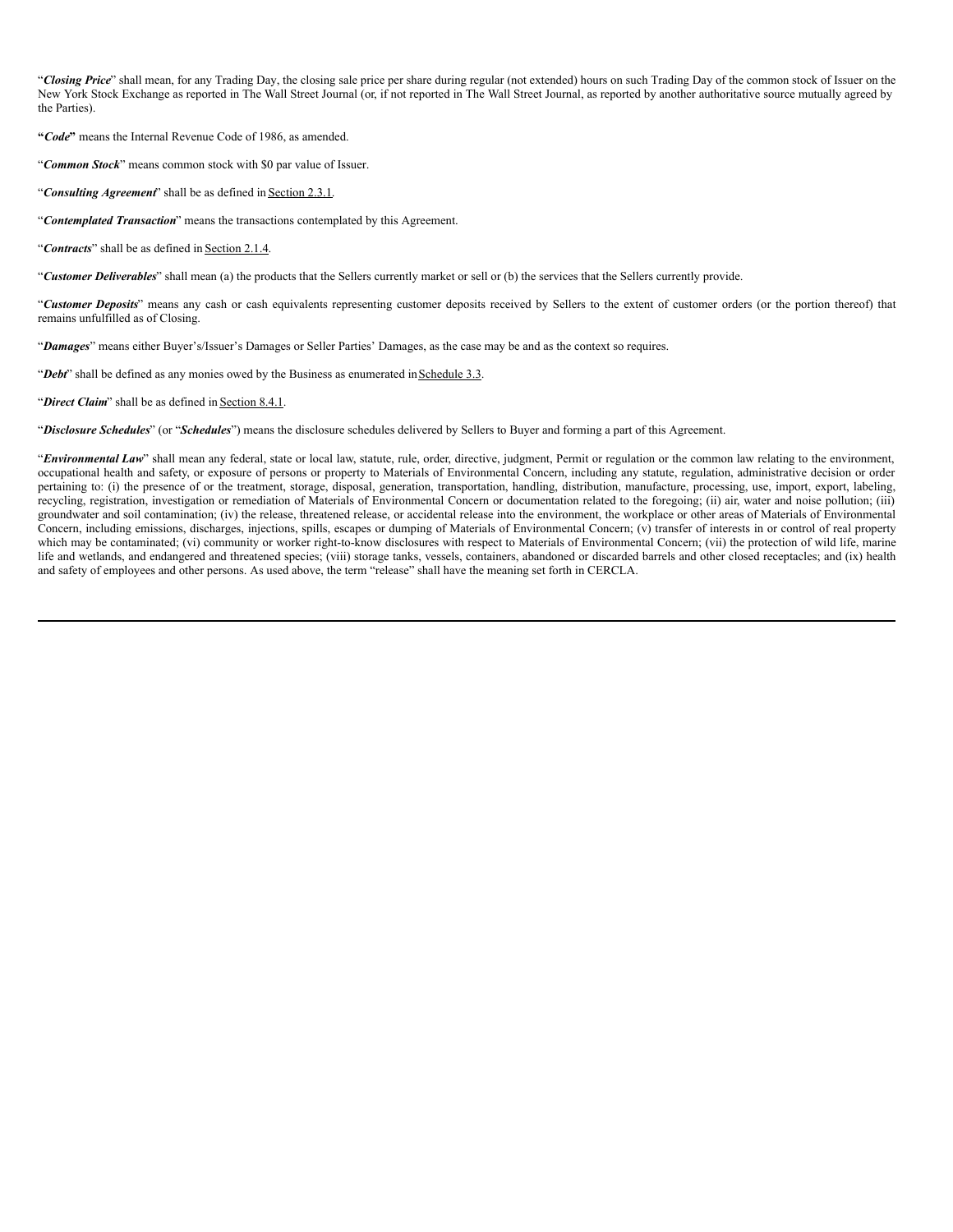"*ERISA*" shall mean the Employee Retirement Income Security Act of 1974, as amended.

"ERISA Affiliate" shall mean any entity which is, or at any applicable time was, a member of (1) a controlled group of corporations (as defined in Section 414(b) of the Code), (2) a group of trades or businesses under common control (as defined in Section 414(c) of the Code), or (3) an affiliated service group (as defined under Section 414(m) of the Code or the regulations under Section 414(o) of the Code), any of which includes or included the Sellers.

"*Excluded Assets*" shall be as defined in Section 2.1.7.

"*Excluded Contracts*" means, collectively, any and all contracts of the Sellers that are not listed onSchedule 2.1.4.

"*Excluded Tax Liability*" means: (i) Taxes of the Parent or any Seller with respect to any taxable period; (ii) all Taxes of the Parent or any Seller related to or arising from the transactions contemplated under this Agreement or any other Transaction Document (other than the portion of Transfer Taxes for which Buyer is liable pursuant to Section 9.5.2); (iii) all Taxes that are the responsibility of Parent or any Seller pursuant to Section 8.12; and (iv) all Taxes asserted against or with respect to the Assets or the Business for any Pre-Closing Period.

"*Execution Date*" shall be as defined in the preamble to this Agreement.

"*Financial Statements*" means, collectively the Most Recent Balance Sheet, the Audited Financial Statements, and the Unaudited Financial Statements.

"*Fixed Assets*" shall be as defined in Section 2.1.2.

"*Forfeited Shares*" means such number of Shares (rounded down to the nearest whole number) equal to the portion of the Buyer's/Issuer's Damages in respect of which Sellers and Parent have elected to satisfy by forfeiture of Shares pursuant to Section 8.7, *divided by* the Market Value Price.

"*Fundamental Representation*" means any representation or warranty set forth inSections 3.1.1 (Organization and Authority), 3.2.1 (Authority Relating to this Agreement), 3.4.1 (Ownership), 3.14 (Taxes), 3.22 (Accredited Investor), 3.23 (Brokers and Finders).

"*Funds Flow*" means that certain flow of funds dated as of the Closing Date by and between Seller Parties, Buyer and Issuer setting forth the payments to be made by Buyer or Issuer, as applicable, at Closing, in such form and substances as reasonably acceptable to the Parties.

"*GAAP*" shall mean generally accepted accounting principles in the United States.

"*Governmental Authority*" means any federal, state, local or foreign government or political subdivision thereof, or any agency or instrumentality of such government or political subdivision, or any self-regulated organization or other non-governmental regulatory authority or quasi-governmental authority (to the extent that the rules, regulations or orders of such organization or authority have the force of Law), or any arbitrator, court or tribunal of competent jurisdiction.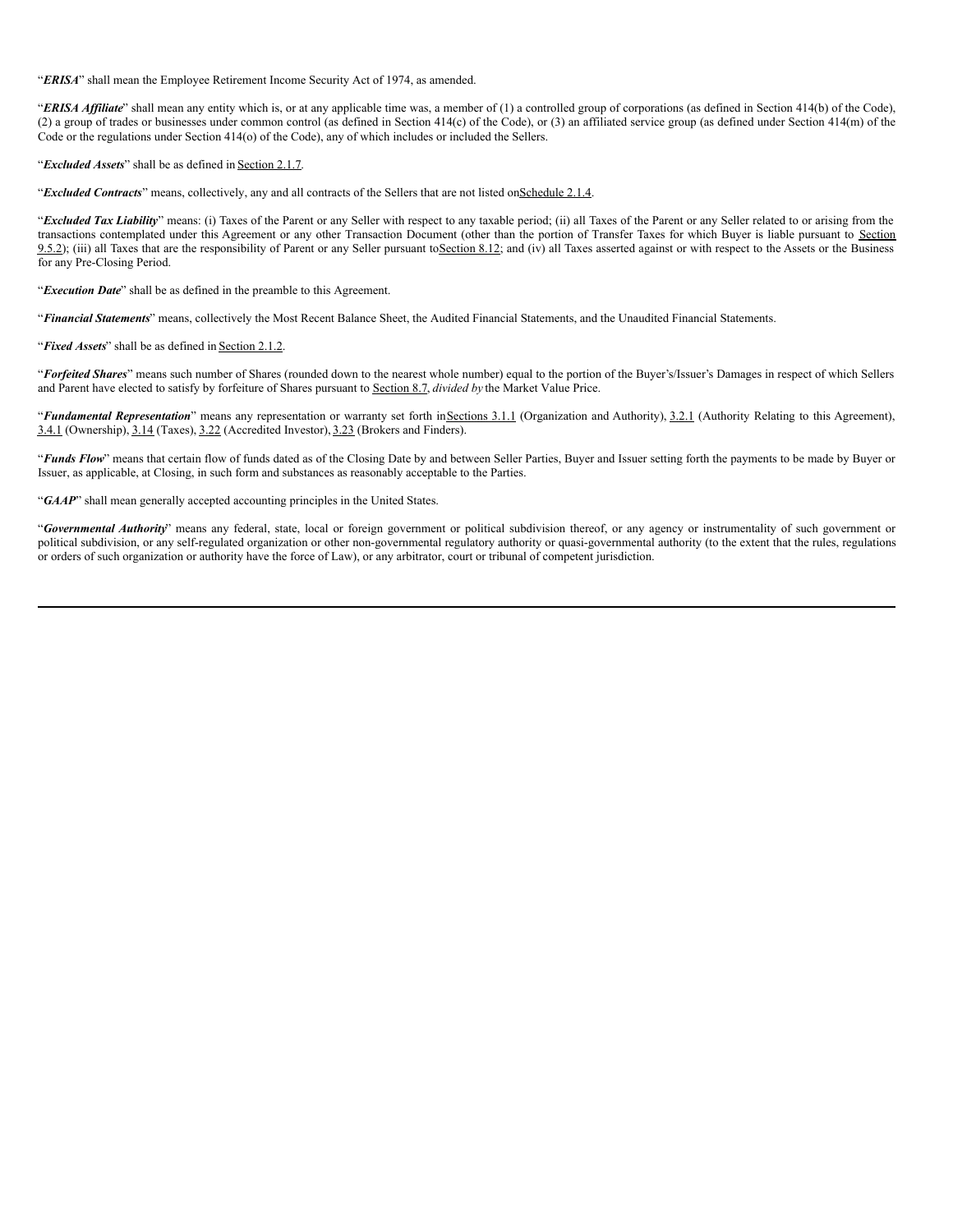"*Haley*" means Ross Haley, an individual.

"*Hansen*" means Brian Hansen, an individual.

"**HHH**" shall be as defined in the preamble to this Agreement.

"*Hiring Entity*" shall be as defined in Section 7.1.

"*Indebtedness*" shall be as defined in Section 3.3.1.

"*Indemnified Party*" shall be as defined in **Section 8.4.1**.

"*Indemnifying Party*" shall be as defined in Section 8.4.1.

"*Intangible Assets*" shall be as defined in Section 2.1.3.

"*Intellectual Property*" shall mean all:

(a) patents, patent applications, patent disclosures and all related continuation, continuation-in-part, divisional, reissue, reexamination, utility model, certificate of invention and design patents, patent applications, registrations and applications for registrations;

(b) trademarks, service marks, trade dress, Internet domain names, logos, trade names and corporate names and registrations and applications for registration

thereof;

(c) copyrights and registrations and applications for registration thereof;

(d) mask works and registrations and applications for registration thereof;

(e) computer software, data and documentation;

(f) inventions, trade secrets and confidential business information, whether patentable or nonpatentable and whether or not reduced to practice, know-how, manufacturing and product processes and techniques, research and development information, copyrightable works, financial, marketing and business data, pricing and cost information, business and marketing plans and customer and supplier lists and information;

(g) other proprietary rights relating to any of the foregoing (including remedies against infringements thereof and rights of protection of interest therein under the laws of all jurisdictions); and

(h) copies and tangible embodiments thereof.

"*Internal Systems*" shall mean the internal information technology (IT) systems of the Sellers that are used in their business or operations, including computer hardware systems, software applications and embedded systems.

"*Inventories*" shall be as defined in **Section 2.1.1**.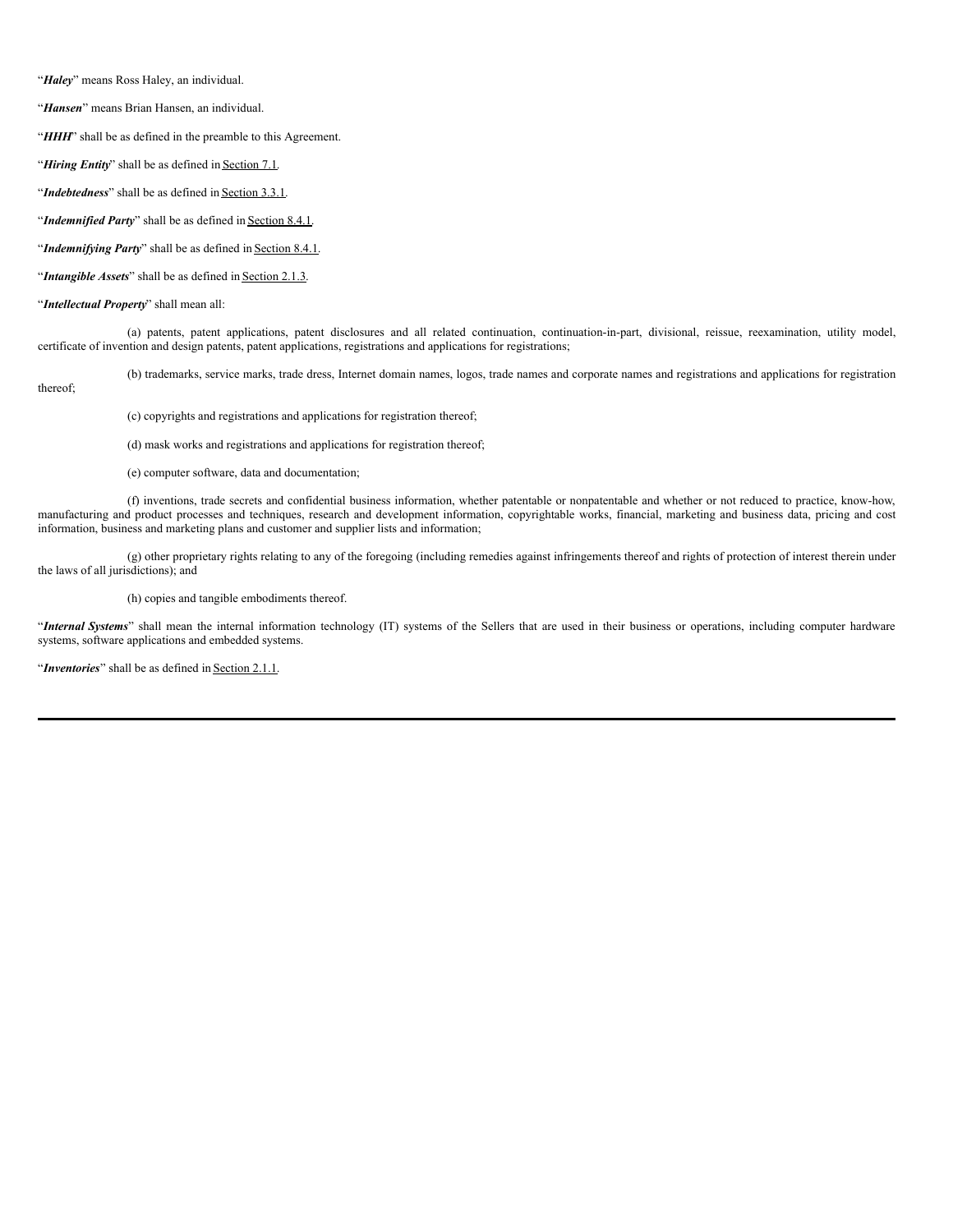"Issuer" means GrowGeneration Corp., a publicly held Colorado Corporation with symbol (NASDQ: GRWG) whose address is 930 W <sup>†h</sup> Ave, Suite A, Denver, Co 80204.

"*Law*" means any statute, law, ordinance, regulation, rule, code, order, constitution, treaty, common law, judgment, decree, or other rule of law of any Governmental Authority.

"*Leases*" means collectively all leases and subleases for real property to which any Seller is a party.

"*Liens*" shall mean all liens, charges, easements, security interests, mortgages, conditional sale contracts, rights of way, restrictions, title defects, claims or other encumbrances.

"*Market Value Price*" means the average Closing Price of one (1) share of common stock of Issuer as of the Trading Day immediately preceding the date on which Sellers and Parent have notified Buyer of its election elected to satisfy any Buyer's/Issuer's Damages by forfeiture of Shares pursuant to Section 8.7.

"Material Adverse Effect" shall mean an event which has a material adverse effect on the condition (financial or otherwise) of the Assets, the Business, or results of operations, of the Sellers taken as a whole; *provided, however*, that "Material Adverse Effect" shall not include any event, directly or indirectly, arising out of or attributable to: (a) any general economic, capital market, financial or political conditions, whether foreign or in the United States; (b) factors generally affecting the industry or markets in which any Seller operates or to which its respective products are sold; (c) an outbreak, escalation or material worsening of hostilities, war, acts of terrorism (including cyber terrorism), epidemic, pandemic or disease outbreak (including the COVID-19 virus, SARS-CoV-2 viruses and any mutation therefrom) or other calamity, crisis or emergency (including natural disasters) or any governmental or other response to any of the foregoing, in each case whether or not involving the United States; (d) changes, or proposed changes, in law or regulation, or interpretations or implementation thereof; (e) changes in the hydroponics industry or wholesale or retail markets for hydroponics or hydroponics-related products and operations, including those due to actions by competitors or regulators, (f) the Contemplated Transaction and the public announcement thereof; (g) the taking of any action (or omitting to take action) to the extent required by this Agreement or consented to in writing by Buyer; (h) any event, change or effect resulting from the identity of Buyer or its Affiliates; (i) any failure of Sellers to meet financial projections (but not excluding any of the reasons for or factors contributing to the failure); (j) any event, change or effect resulting from the breach of this Agreement by Buyer; and (k) any matter disclosed in the Disclosure Schedules or the Buyer is otherwise aware as of the Signing Date; except, in the case of (a) and (b), as would reasonably be expected to have a material disproportionate effect on the Sellers relative to other comparable companies operating in the industry in which Sellers operate (and then only to the extent of such disproportionate impact).

"*Materials of Environmental Concern*" shall mean any: pollutants, contaminants or hazardous substances (as such terms are defined under CERCLA), pesticides (as such term is defined under the Federal Insecticide, Fungicide and Rodenticide Act), solid wastes and hazardous wastes (as such terms are defined under the Resource Conservation and Recovery Act), chemicals, other hazardous, radioactive or toxic materials, oil, petroleum and petroleum products (and fractions thereof), or any other material (or article containing such material) listed or subject to regulation under any law, statute, rule, regulation, order, Permit, or directive due to its potential, directly or indirectly, to harm the environment or the health of humans or other living beings.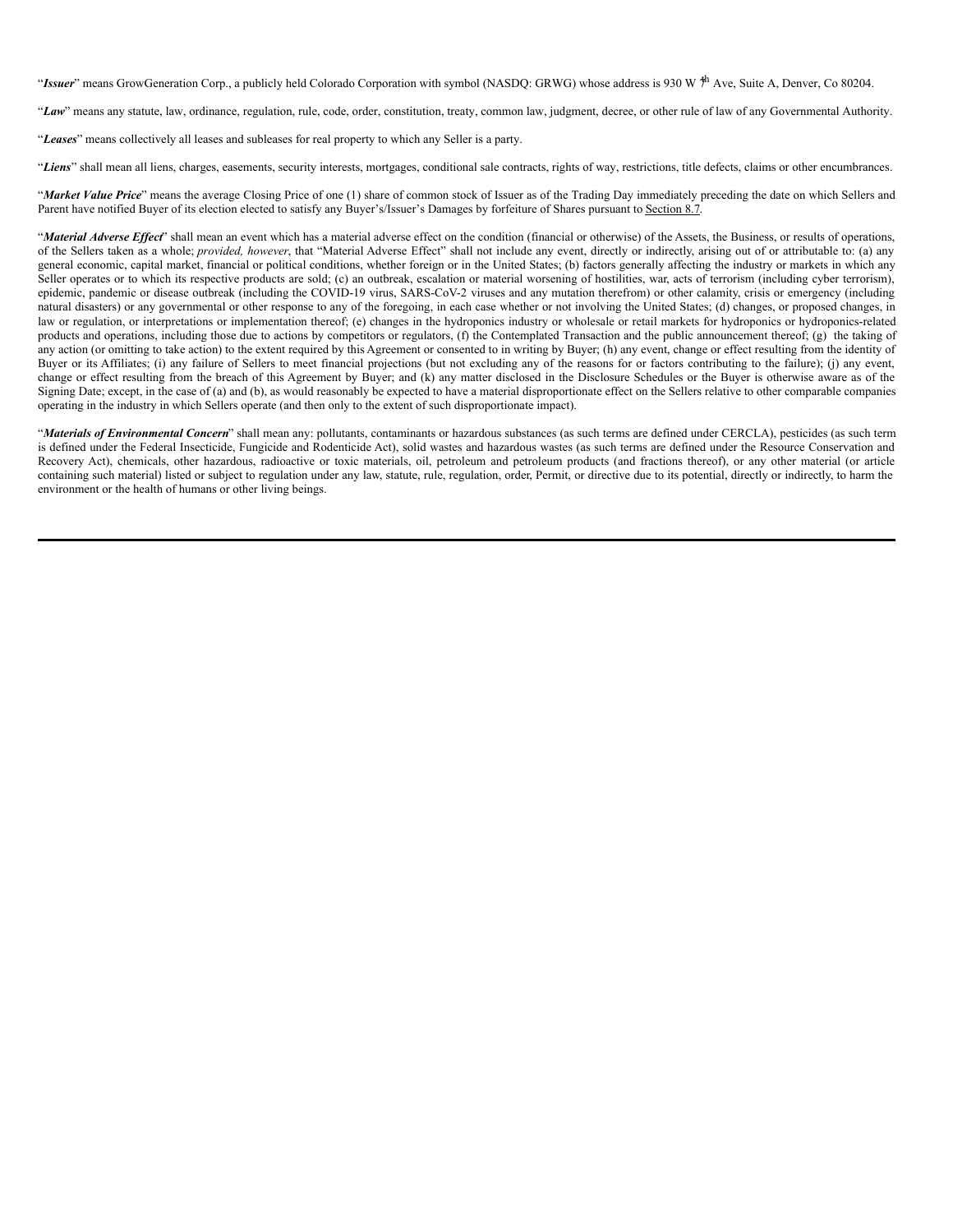"*Most Recent Balance Sheet*" shall mean the unaudited consolidated balance sheet of the Sellers as of the Most Recent Balance Sheet Date.

"*Most Recent Balance Sheet Date*" shall mean September 30, 2020.

"*Obsolete Inventory*" means any inventory on hand at the Closing that has not sold within the preceding twelve months from the Execution Date.

"OHO" shall be as defined in the preamble to this Agreement.

"*Parent*" shall be as defined in Section 2.5.

"*Per Share Value*" means the value of one share of Issuer's Common Stock at the time of Closing based on the "VWAP" of Issuer's common stock for the 120 Trading Days immediately preceding the Execution Date.

"*Permits*" shall mean all permits, licenses, registrations, certificates, orders, approvals, franchises, variances and similar rights issued by or obtained from any Governmental Authority (including those issued or required under Environmental Laws and those relating to the occupancy or use of owned or leased real property).

"*Permitted Liens*" means (i) statutory Liens for Taxes, which are not yet due and payable; (ii) mechanics', carriers', workers', repairers' and similar liens arising or incurred in the ordinary course of business securing amounts that are not delinquent; (iii) Liens related to the Capitalized Leases; (iv) Liens relating to Indebtedness which will be repaid at Closing in full; (v) statutory Liens of landlords with respect to any premise leased pursuant to any Lease arising or incurred in the ordinary course of business; and (v) easements, rights of way, zoning ordinances and other similar encumbrances affecting premises subject to each Lease which do not, individually or in the aggregate, prohibit, or interfere in any material respect with, the current operation of the Business.

"*Person*" means any individual, partnership, firm, corporation, limited liability company, association, trust, unincorporated organization or other entity.

"*Post-Closing Period*" means a taxable period beginning on the Closing Date, and, in the case of any Straddle Period, the portion of such period beginning on and including the Closing Date.

"*Pre-Closing Period*" means a taxable period ending prior to the Closing Date, and in the case of any Straddle Period, the portion of such Period ending the day prior to the Closing Date.

"*Principals*" means, collectively, Haley, Hansen and each of the other individuals set forth inSchedule 1.

"*Proceeding*" means all litigation, suits, actions, claims, charges, demands, complaints, material grievances, arbitrations, audits, examinations, investigations, hearings, inquiries and other proceedings (in each case, whether civil, criminal, administrative, judicial or investigative, whether formal or informal, public or private, or at law or in equity).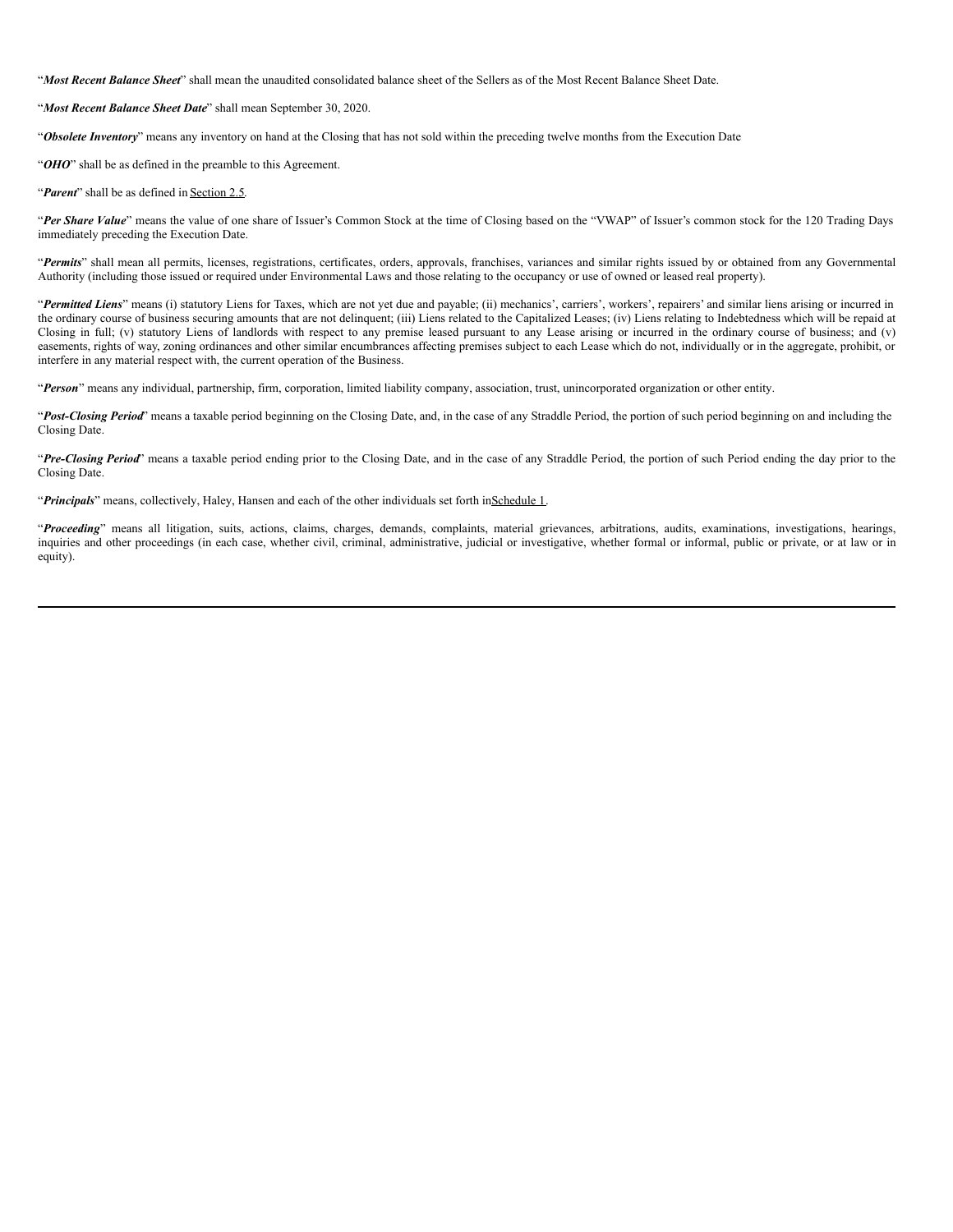"*Pro Rata Share*" means, with respect to each Principal, the percentage set forth opposite such Principal's name inSchedule 1.

"*Retained Liabilities*" shall mean any and all liabilities or obligations (whether known or unknown, absolute or contingent, liquidated or unliquidated, due or to become due and accrued or unaccrued, and whether claims with respect thereto are asserted before or after the Closing) of the Sellers and Parent which are not Assumed Liabilities. The Retained Liabilities shall include, without limitation, all liabilities and obligations of the Sellers and Parent:

(a) arising out of or relating to Excluded Assets, including without limitation Excluded Contracts, whether arising prior to or after the Closing;

(b) arising out of or attributable to any Excluded Tax Liability;

(c) for costs and expenses (other than Transfer Taxes for which Buyer is liable pursuant toSection 9.5.2) incurred in connection with this Agreement or the consummation of the transactions contemplated by this Agreement;

(d) arising prior to the Closing under the Contracts, and all liabilities for any breach, act or omission by the Sellers prior to the Closing under any Contract;

(e) arising out of events, conduct or conditions existing or occurring prior to the Closing that constitute a violation of or non-compliance with any law, rule or regulation (including Environmental Laws), any judgment, decree or order of any Governmental Authority, or any Permit or that give rise to liabilities or obligations with respect to Materials of Environmental Concern;

(f) any claims for wages or other benefits, bonuses, accrued vacation, workers' compensation, deferred compensation, severance, retention, termination or other payments to any present or former employees, officers, directors, managers, retirees, independent contractors or consultants of Seller for any period in which such Persons provided services to Seller, including any liabilities of any Seller for employer FICA and unemployment taxes incurred and any liabilities for federal or state income tax and FICA taxes of employees of any Seller which the Seller is legally obligated to withhold, and all liabilities resulting from the termination of employment of employees of the Seller by any Seller that arose under any federal or state law or under any Seller Plan established or maintained by the Sellers;

(g) payment of pro rata portion of bonuses for employees as of the Closing in accordance withSection 5.7, including any liabilities of the Parent or any Seller for employer FICA and unemployment taxes incurred and any liabilities for federal or state income tax and FICA taxes of employees of Parent or any Seller which the Parent or Seller is legally obligated to withhold in respect of such bonuses;

(h) all accounts receivable;

(i) with respect to any insurance policies of any Seller;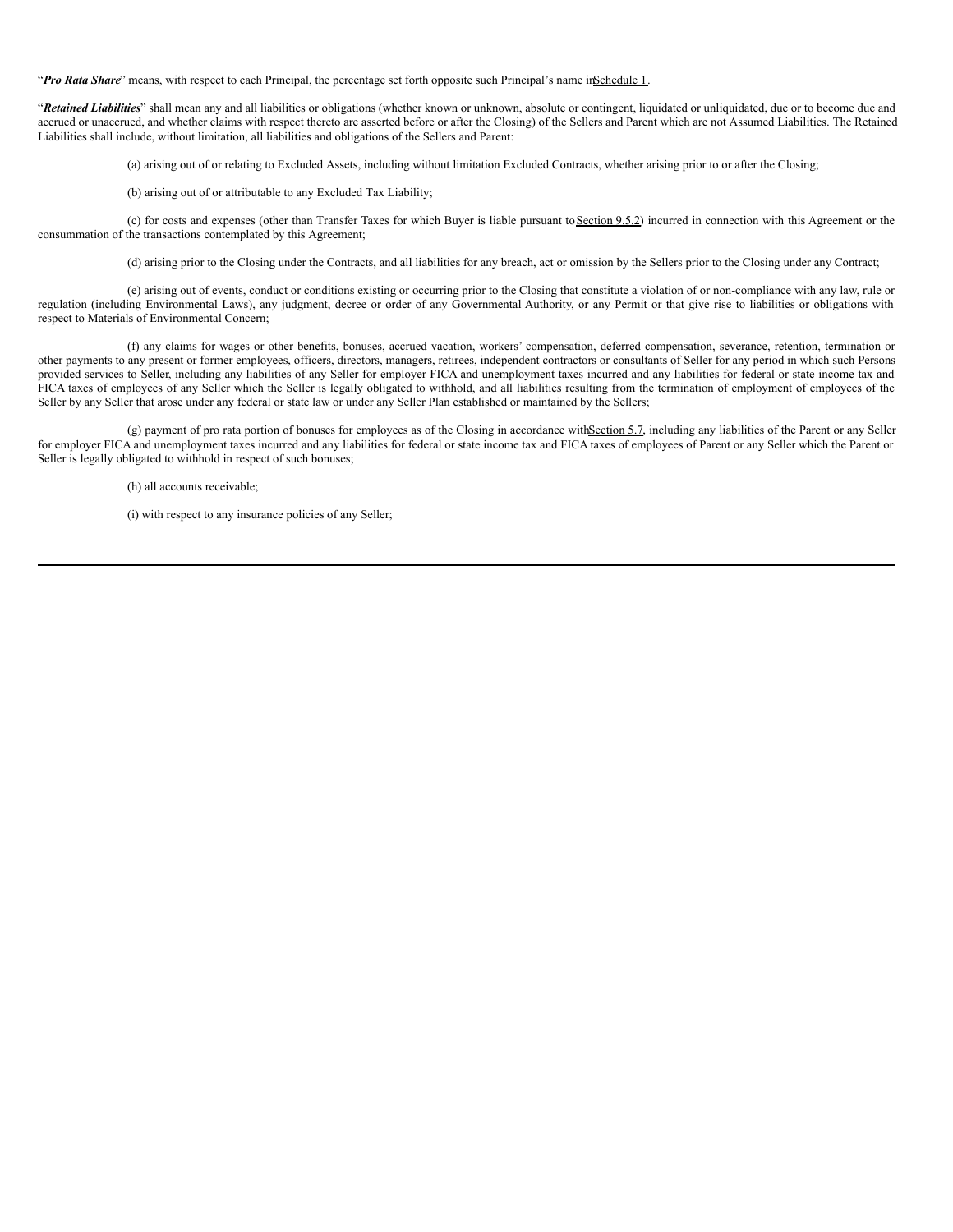(j) to indemnify any person or entity by reason of the fact that such person or entity was a director, officer, employee, or agent of the Sellers or was serving at the request of the Sellers as a partner, trustee, director, officer, employee, or agent of another entity (whether such indemnification is for judgments, damages, penalties, fines, costs, amounts paid in settlement, losses, expenses, or otherwise and whether such indemnification is pursuant to any statute, charter document, bylaw, agreement, or otherwise);

(k) injury to or death of persons or damage to or destruction of property occurring prior to the Closing (including any workers compensation claim); and

(l) except as set forth onSchedule 3.3.2, all Indebtedness, including but not limited to the PPP Loan and all accounts payable obligations.

"*Review Period*" shall be as defined in Section 8.4.2.

"*Rule 144*" shall be as defined in Section 3.25.

"*Securities Act*" shall be as defined in Section 3.25.

"*Seller*" and "*Sellers*" shall be as defined in the preamble to this Agreement.

"*Seller Indemnitors*" means, collectively, the Seller Parties subject to the limitations set forth inArticle 8.

"*Seller Parties*" means, collectively, the Sellers, the Parent, and the Principals (and each a "*Seller Party*").

"*Seller Parties' Damages*" shall be as defined in Section 8.2.

"*Seller Plan*", "*Seller's Plan*" or "*Sellers' Plans*" shall mean any Employee Benefit Plan maintained, or contributed to, by the Seller, any Subsidiary or any ERISA Affiliate.

"Sellers' Knowledge" or any other similar knowledge qualification (whether of any Seller, the Parent or the Principals), means the actual knowledge of Ross Haley and/or Brian Hansen, after commercially reasonable inquiry of those management-level employees of Sellers who, by virtue of such employees' job functions and duties, have knowledge of the matter subject to such inquiry.

"*Shares*" shall mean such number of shares of Issuer's common stock equal to \$15,250,000 divided by the Issuance Price.

"*Slow-Moving Inventory*" means inventory on hand with respect to any product that is in excess of the average number of units of such product sold during the previous 12 months.

"*Straddle Period*" means any taxable period beginning before and ending after the Closing Date.

"*Subsidiary*" means, with respect to any entity, any corporation, partnership, limited liability company, joint venture or other entity in which such first entity, directly or indirectly, (a) owns any outstanding voting securities, equity securities, profits interest or capital or equity interest, (b) is entitled to elect any members of the board of directors or similar governing body, or (c) in the case of a limited partnership or limited liability company, is a limited partner, general partner or member any equity or voting interests in the partnership or company.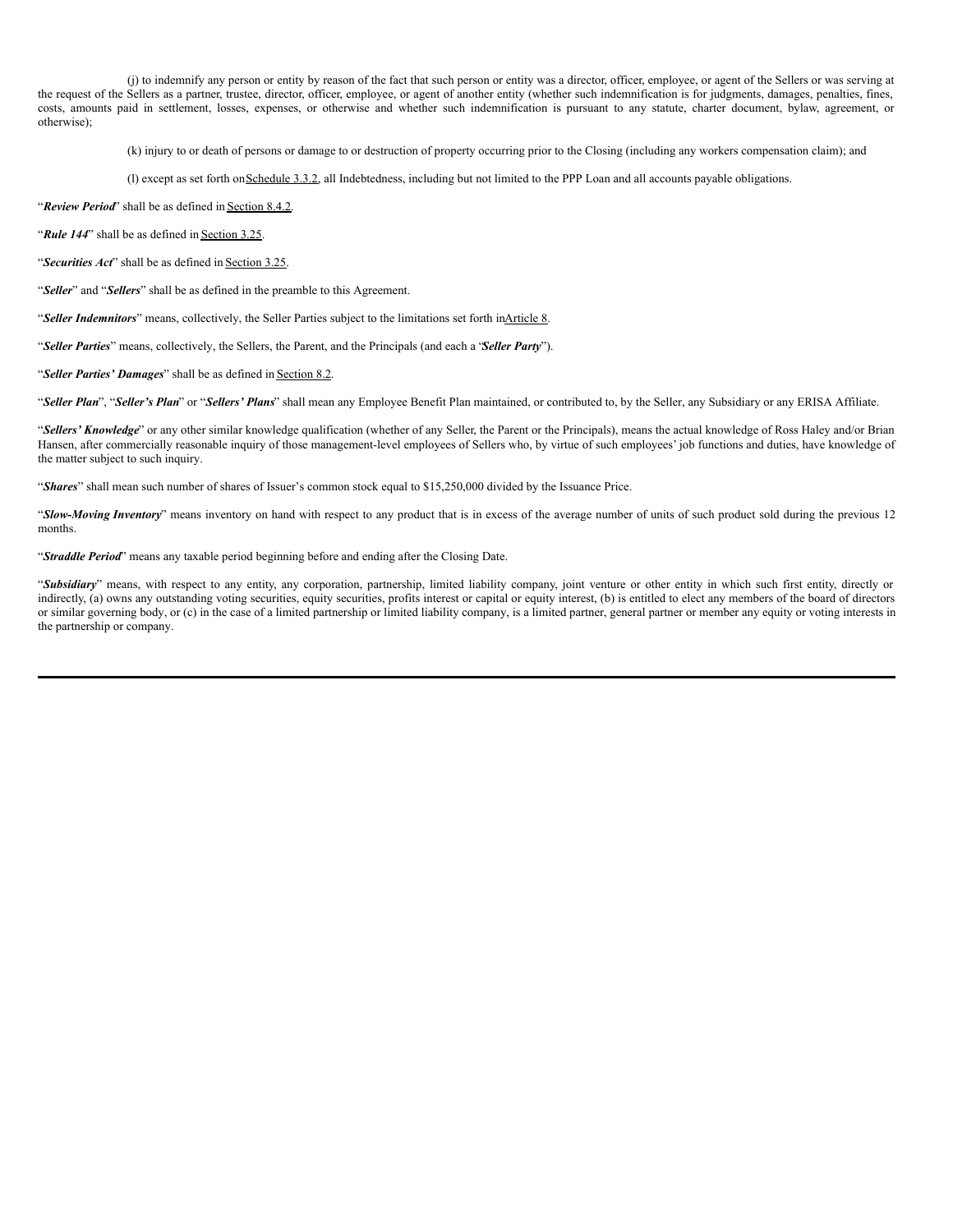"Tax" means any (i) federal, state, local or foreign income, gross receipts, franchise, estimated, alternative minimum, add-on minimum, sales, use, transfer, real property gains, registration, value added, excise, tax on "global intangible low-taxed income (as defined in Section 951A of the Code), natural resources, severance, stamp, occupation, premium, windfall profit, environmental, customs, duties, real property, personal property, shares, social security, unemployment, disability, payroll, license, employee or other withholding, or other tax, of any kind whatsoever and any fee, custom, impost, assessment, obligation, levy, tariff, charge or duty in the nature of a tax, including any interest, penalties or additions to tax or additional amounts in respect thereto, whether disputed or not, and (ii) any liability in respect of any items described in clause (i) immediately foregoing by reason of (A) being a transferee or successor or by having been a member of a combined, affiliated, unitary, consolidated or similar group or otherwise by operation of Law or (B) by Contract or otherwise, in each case, under clauses (i) or (ii) immediately foregoing regardless of whether affirmatively asserted by a Governmental Authority.

"*Tax Return*" means any form, return, declaration, report, claim for refund, information return certificate, bill, document, declaration of estimated Taxes or other information (including any schedule, appendix or attachment thereto) and any amendment thereof, required or permitted to be filed in connection with the imposition, determination, assessment or collection of any Tax or the administration, implementation or enforcement of or compliance with any Laws relating to any Tax.

#### "*Third Party Claim*" shall be as defined in Section 8.4.1.

"*Trading Day*" shall mean a day: (a) on which trading generally takes place on the New York Stock Exchange; (b) on which trading in common stock of the Issuer has not been halted or suspended; and (c) on which common stock of the Issuer is actually traded.

## "*Transaction Documents*" means, collectively, this Agreement and the Ancillary Agreements.

"*Transfer Taxes*" means, collectively, all transfer, documentary, sales, use, stamp, registration, conveyance, value added or other similar Taxes or charges (together with any related fee, penalties, interest and additions to such Taxes) arising out of or incurred in connection with, or associated with, this Agreement or the transactions contemplated by this Agreement.

"*Vendor Deposits*" means any cash or cash equivalents paid by any Seller to any of its vendors in respect of any customer orders (or the portion thereof) placed with such Seller that remains unfulfilled as of Closing.

"*Warrant Shares*" shall be as defined in Section 3.25.

"*Warrants*" shall be as defined in Section 2.3.1.

"*Yeleko GUI*" shall be as defined in the preamble to this Agreement.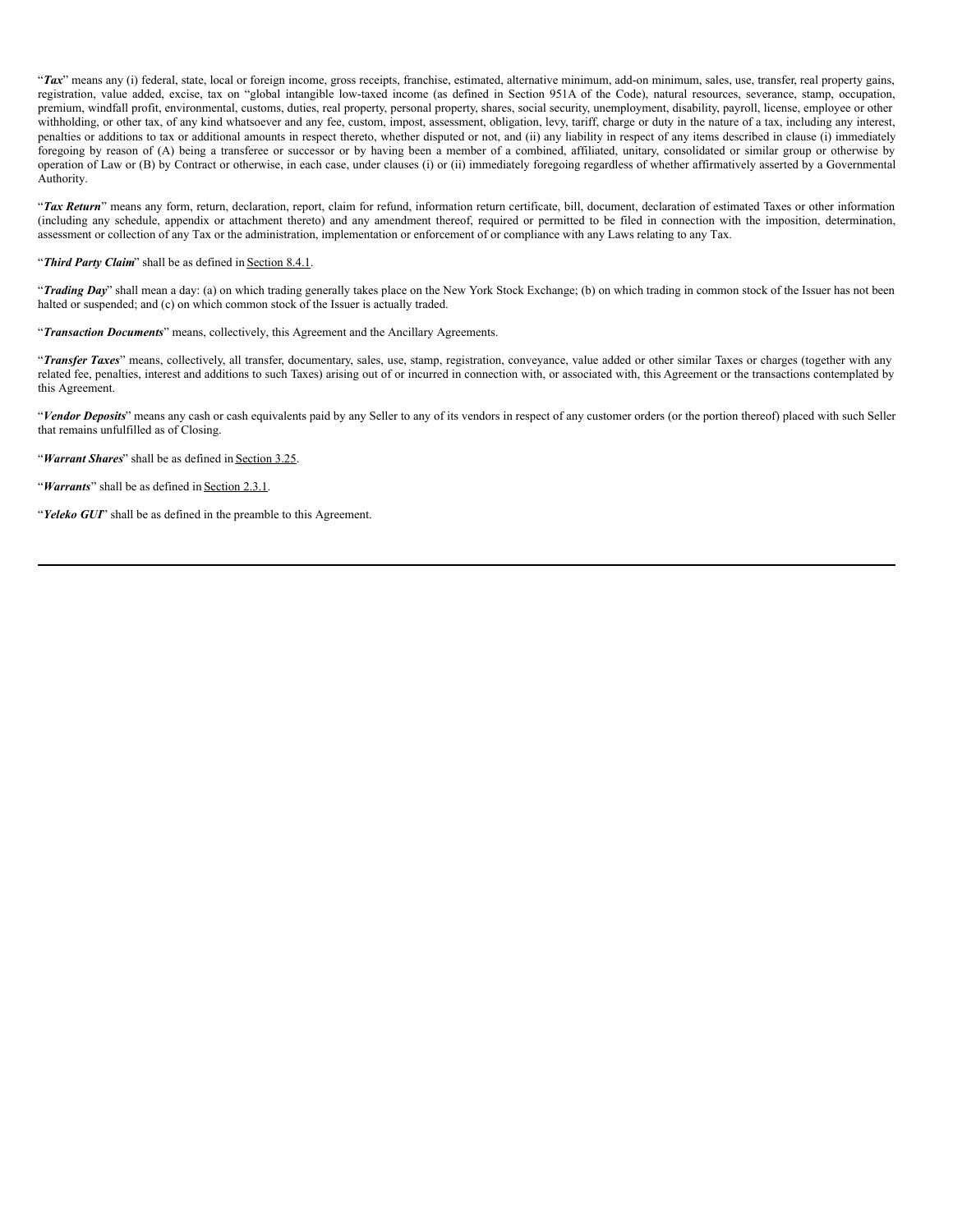**Exhibit B-1 – Bill of Sale**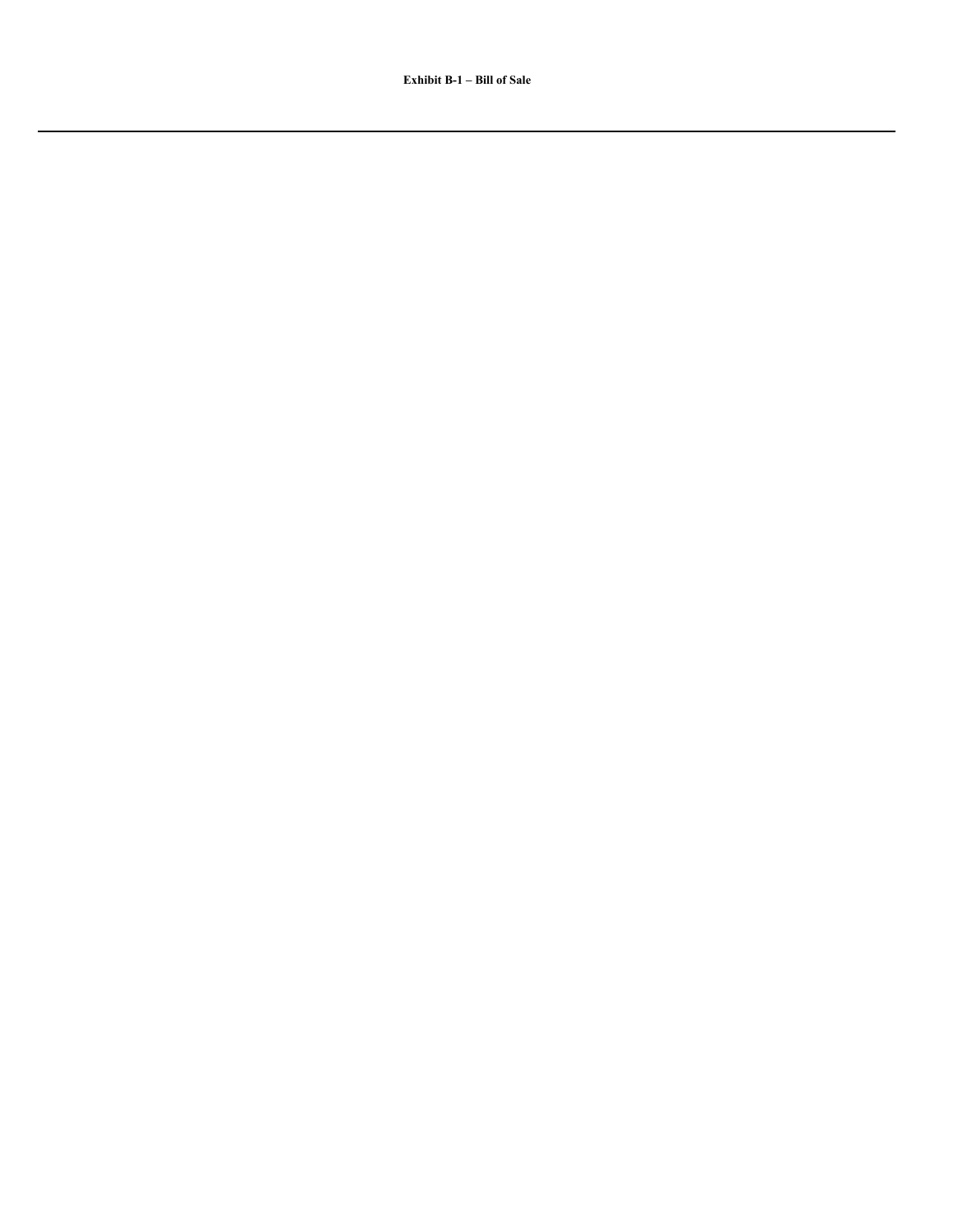**Exhibit B-2 – Assignment and Assumption Agreement**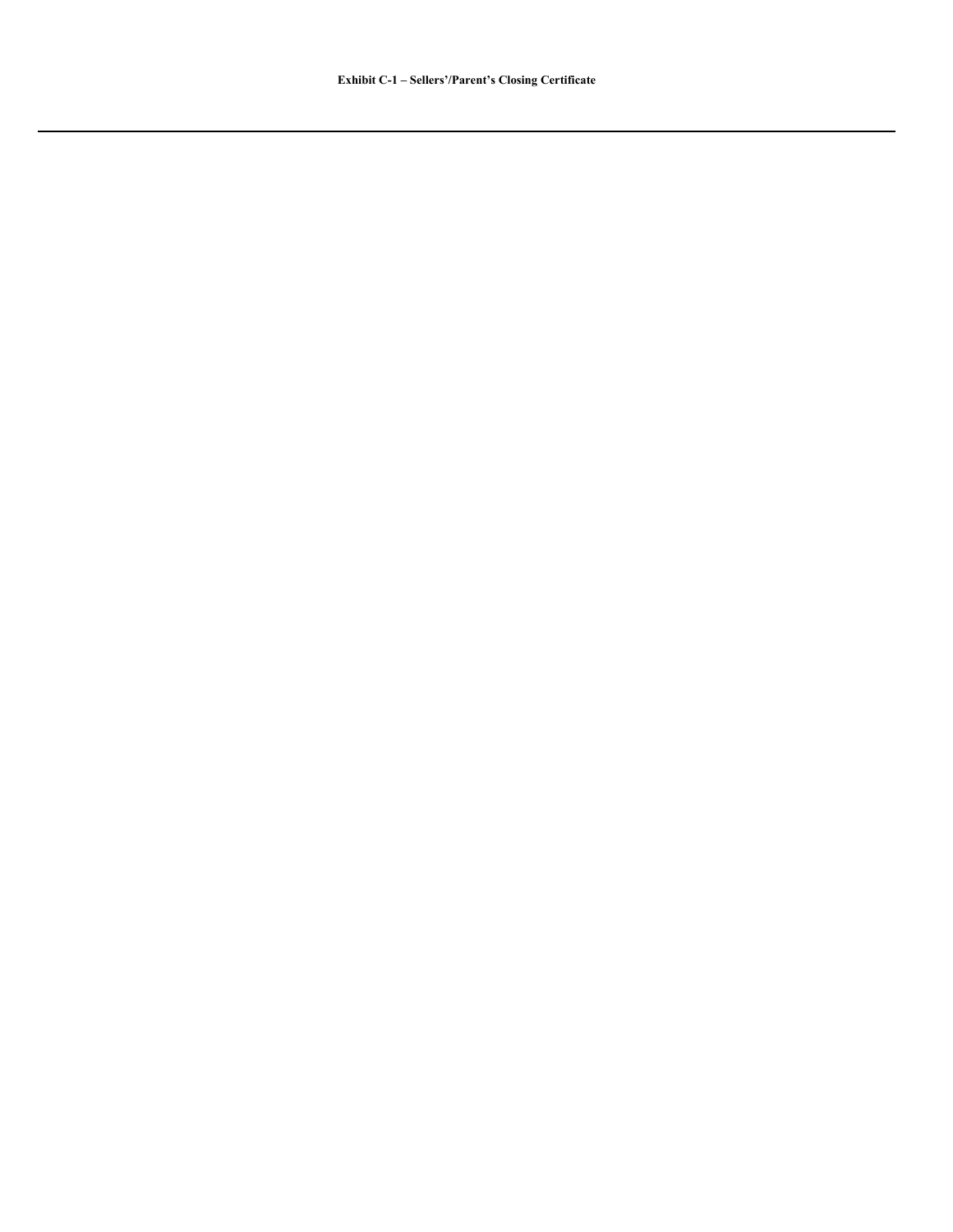**Exhibit C-2 – Buyer Closing Certificate**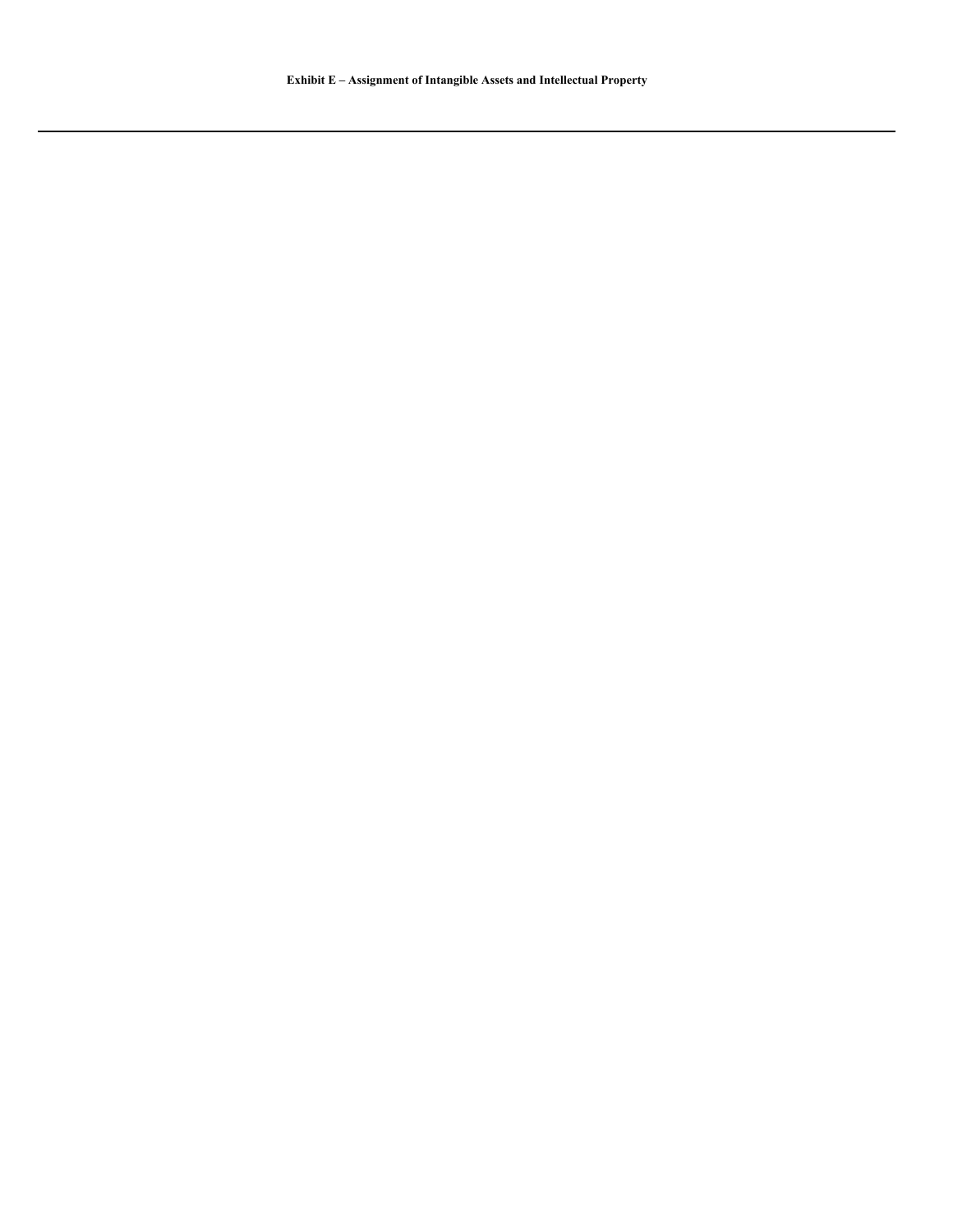**Exhibit F – Consulting Agreement**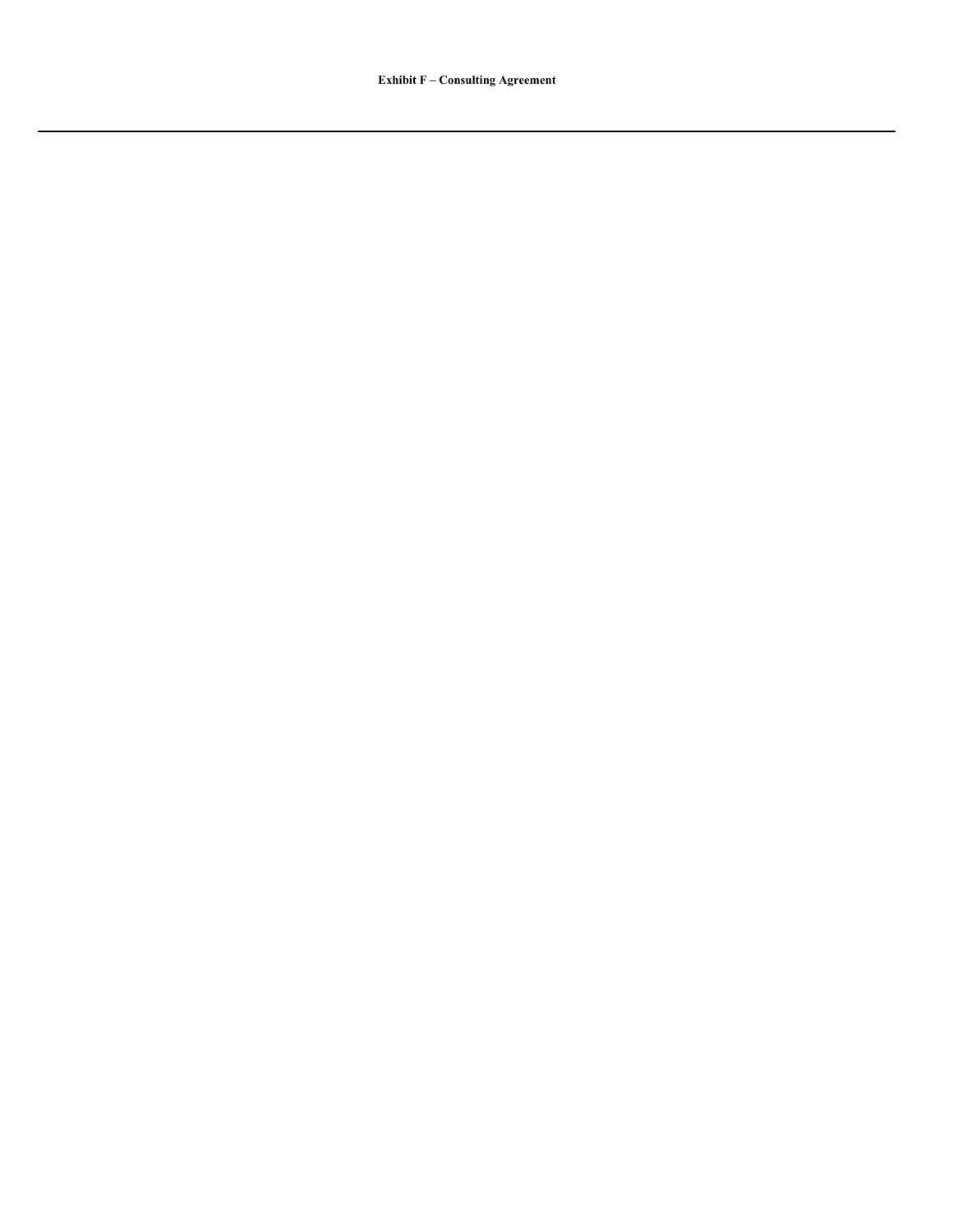**Exhibit G – Warrant**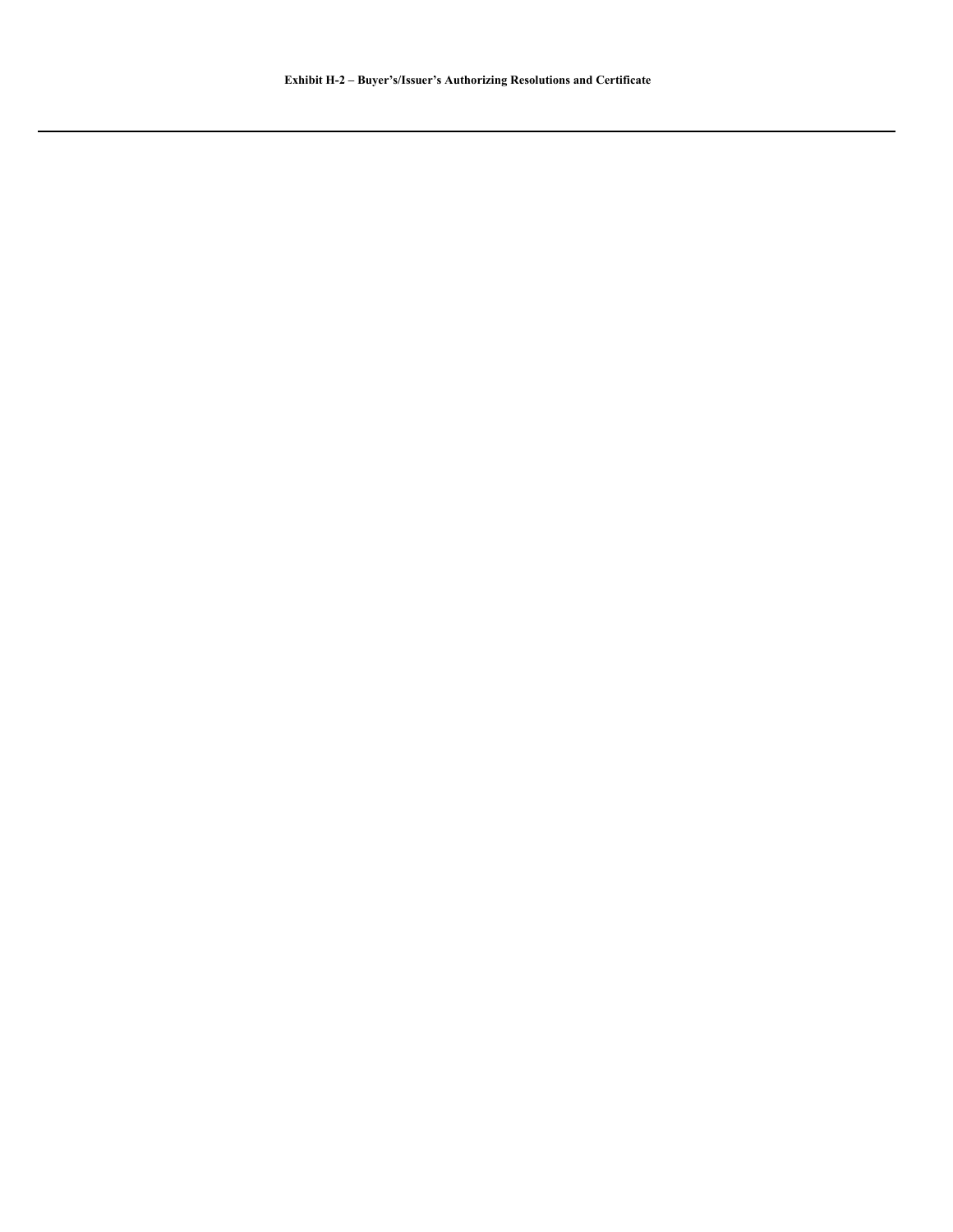*Exhibit I*

# *[INTENTIONALLY OMITTED]*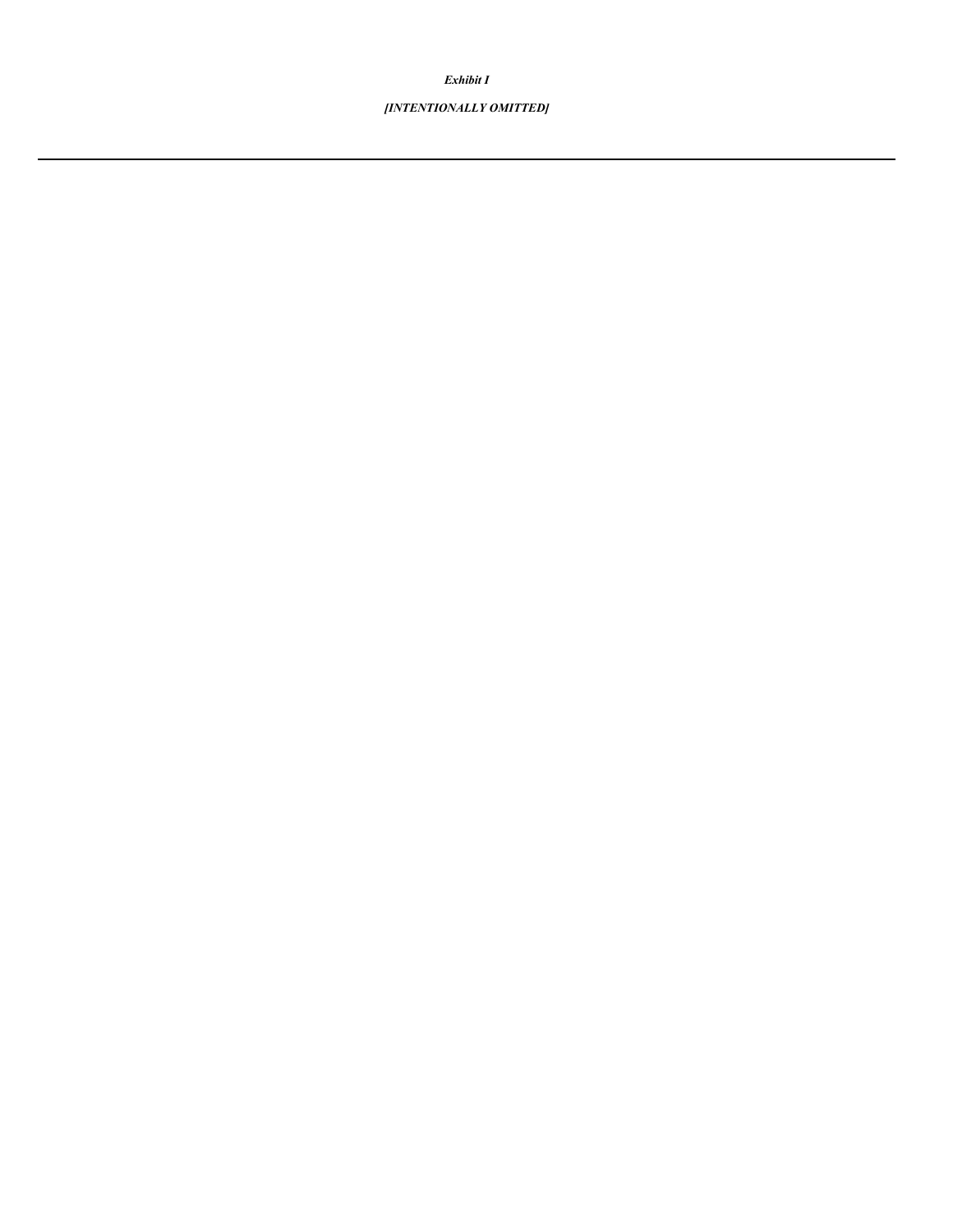**Exhibit J – Form 8594 (Purchase Price Allocation)**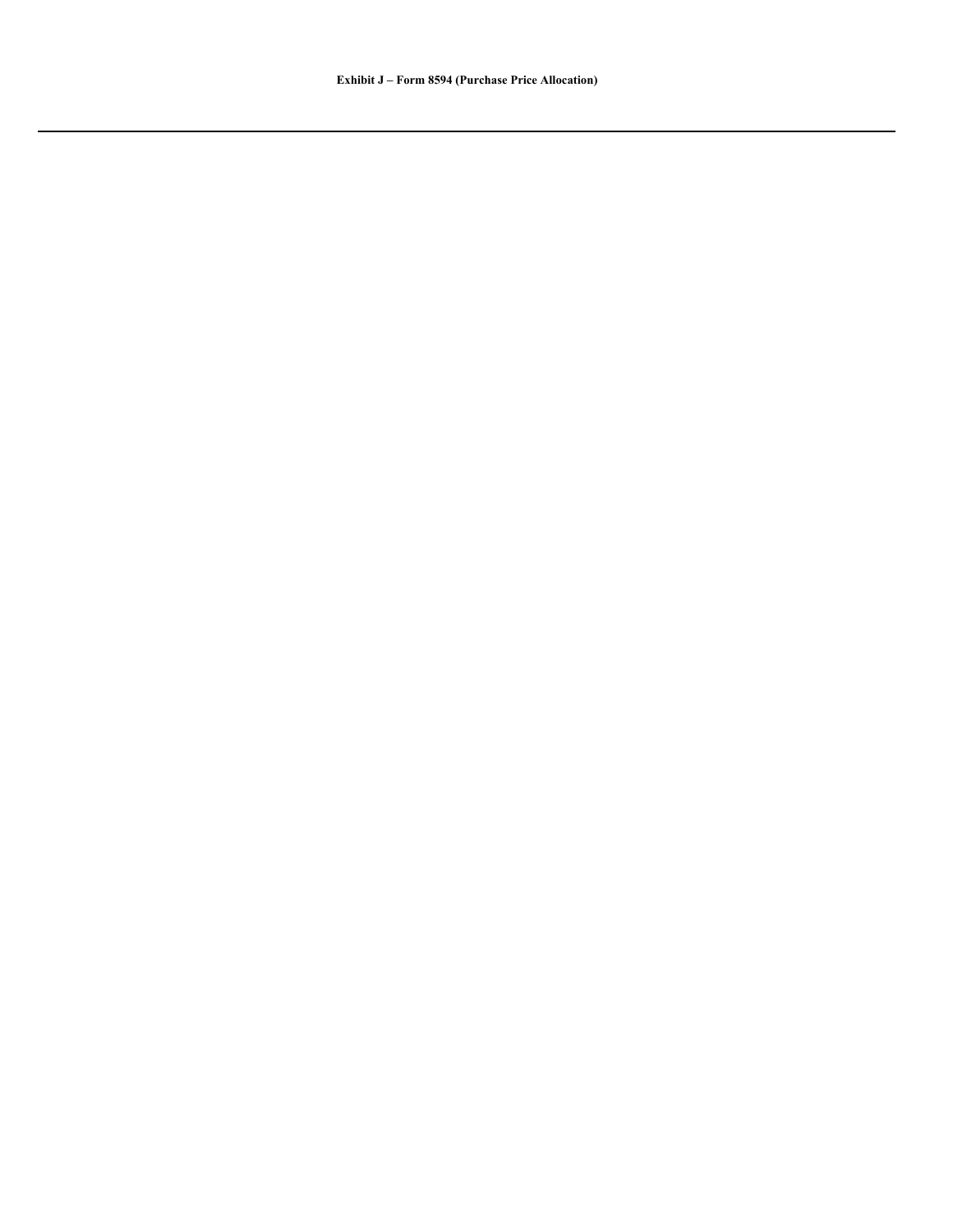**Exhibit K – Employees**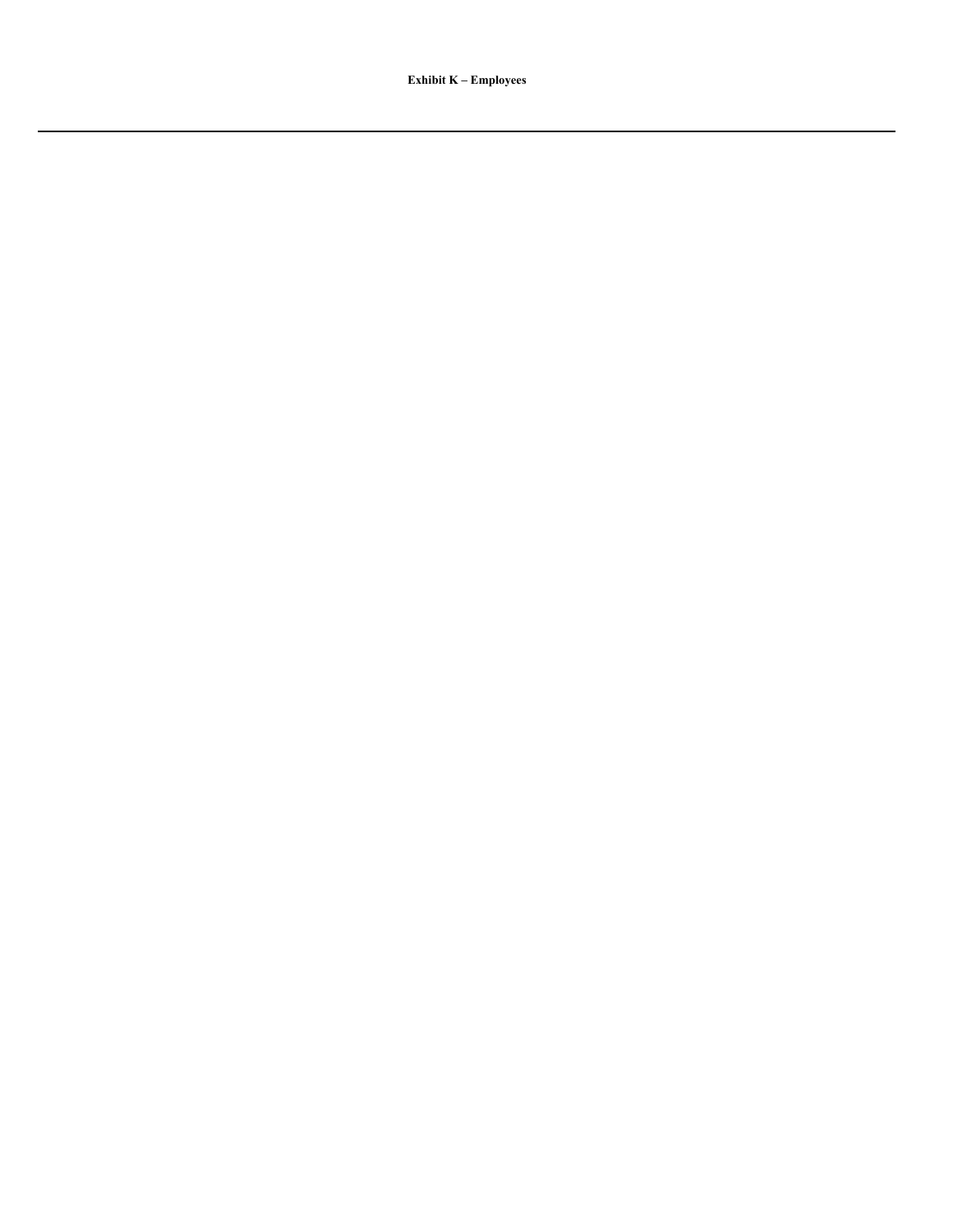**Exhibit L – Employment Agreement**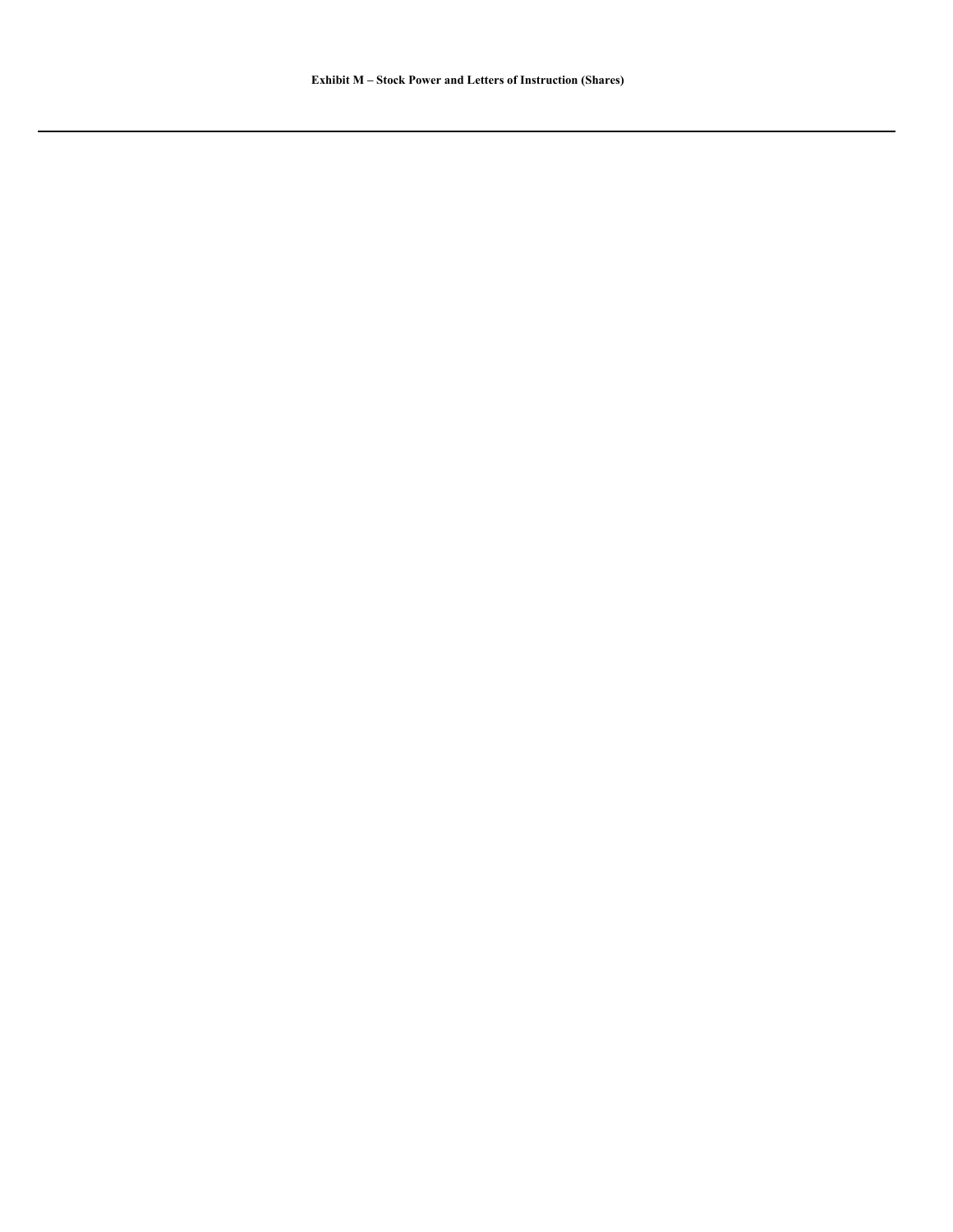**Exhibit N – Letters of Direction (Cash)**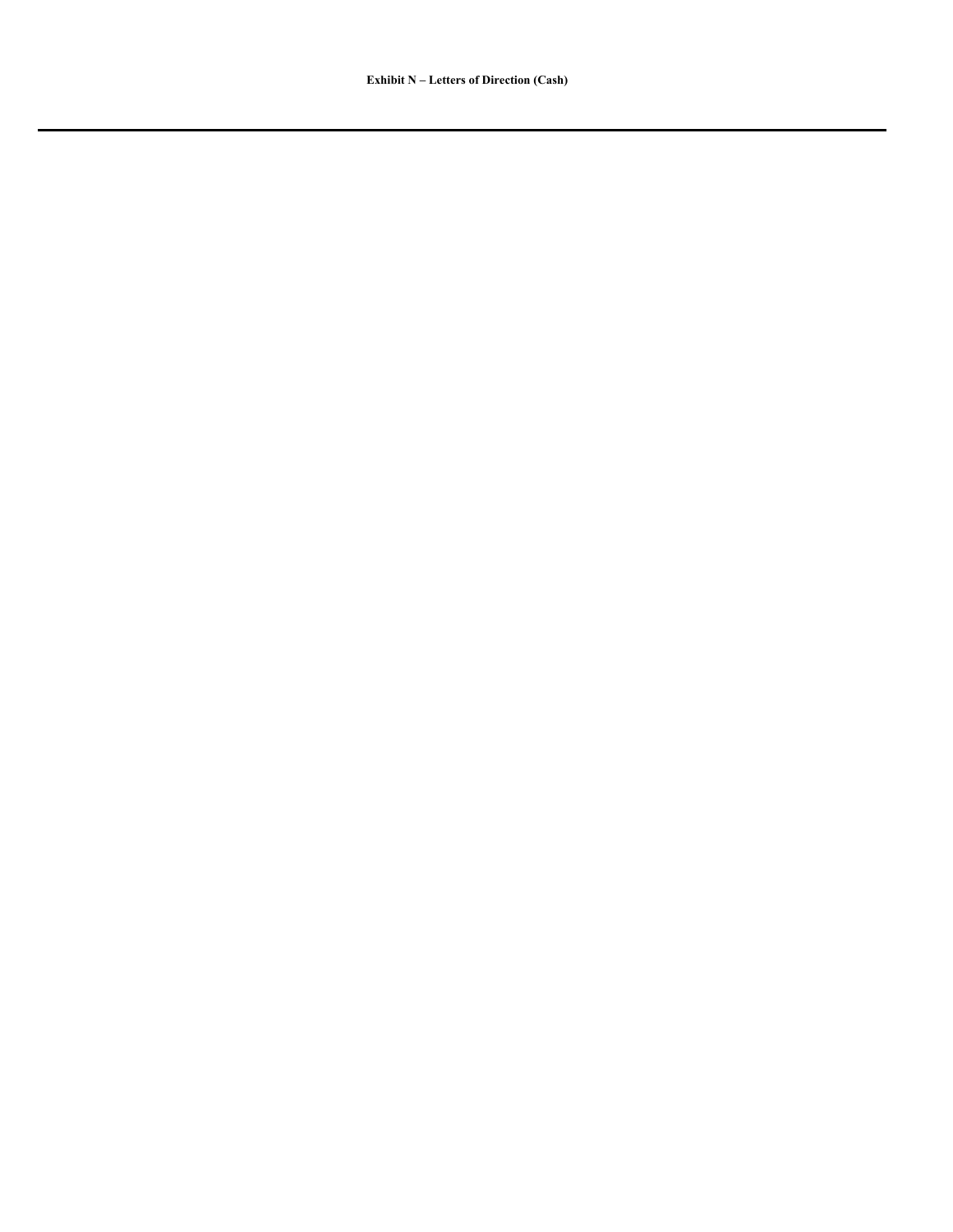

# <span id="page-67-0"></span>**GrowGeneration Signs Asset Purchase Agreement to Acquire Nation's Third-Largest Chain of Hydroponic Garden Centers**

#### *The GrowBiz To Join GrowGen's Portfolio, Expands Company's Footprint in California and Oregon*

**Denver, CO, November 2, 2020 /PRNewswire/** -- GrowGeneration Corp. (NASDAQ: GRWG),("GrowGen" or the "Company")the nation's largest chain of specialty hydroponic and organic garden centers, today announcedthe signing of an asset purchase agreement to acquire The GrowBiz, the nation's third-largest chain of hydroponic garden centers, with five stores across California and Oregon. The transaction is expected to close before fiscal year-end 2020. Founded in 2010 by Ross and Ryan Haley, The GrowBiz comes with a team of experienced executives and more than 60 full and part-time employees. Prior to founding The GrowBiz, Ross Haley served as CEO of Hawthorne Gardening Company, a division of Scotts Miracle-Gro, and General Hydroponics, two recognized leaders in the hydroponics industry. Upon close, Ross Haley will become a senior strategic advisor to the Company.

The addition of The GrowBiz is expected to generate annual revenues approaching \$50M. The acquisition will bring the total number of GrowGen hydroponic garden centers in California to ten and Oregon to two. The new GrowGen locations include Rocklin, Cotati, Santa Cruz and San Luis Obispo, California, and Portland, Oregon.

"We are excited to add The GrowBiz to our portfolio before year end, with its impressive leadership and commercial teams," said Darren Lampert, GrowGen's CEO. "We look forward to building on their combined experience and expanding our commercial footprint. The GrowBiz acquisition represents our continued investment in purchasing the 'best of breed' hydroponic operations in the U.S. and strengthening our management team with seasoned veterans from our industry."

Added Ross Haley, The GrowBiz's CEO, "Hydroponics have been a staple in cannabis cultivation and as states across the country continue to legalize, hydroponics stores are an incredible resource for consumers to learn about different cultivation methods. I've seen first-hand over the years how our stores have helped people diversify their gardens, so they are able to cultivate and produce cannabis – it's empowering. GrowGeneration's continued expansion is a testament that the stigma of cannabis prohibition is diminishing, and cannabis is indeed a legitimate business. I look forward to moving to an advisory position with GrowGeneration as I continue to build out Lbs. Distribution – a licensed cannabis distribution company in California."

## **California and Oregon Market and Projections:**

- California accounts for 20% of the nation's legal cannabis sales
- By 2022, California's cannabis market is projected to hit \$5B
- Oregon could achieve \$1B in recreational and medical cannabis sales in 2020

For more information about GrowGeneration, or to locate its stores, please visit www.growgeneration.com. For more information regarding The GrowBiz transaction, please refer to the 8K.